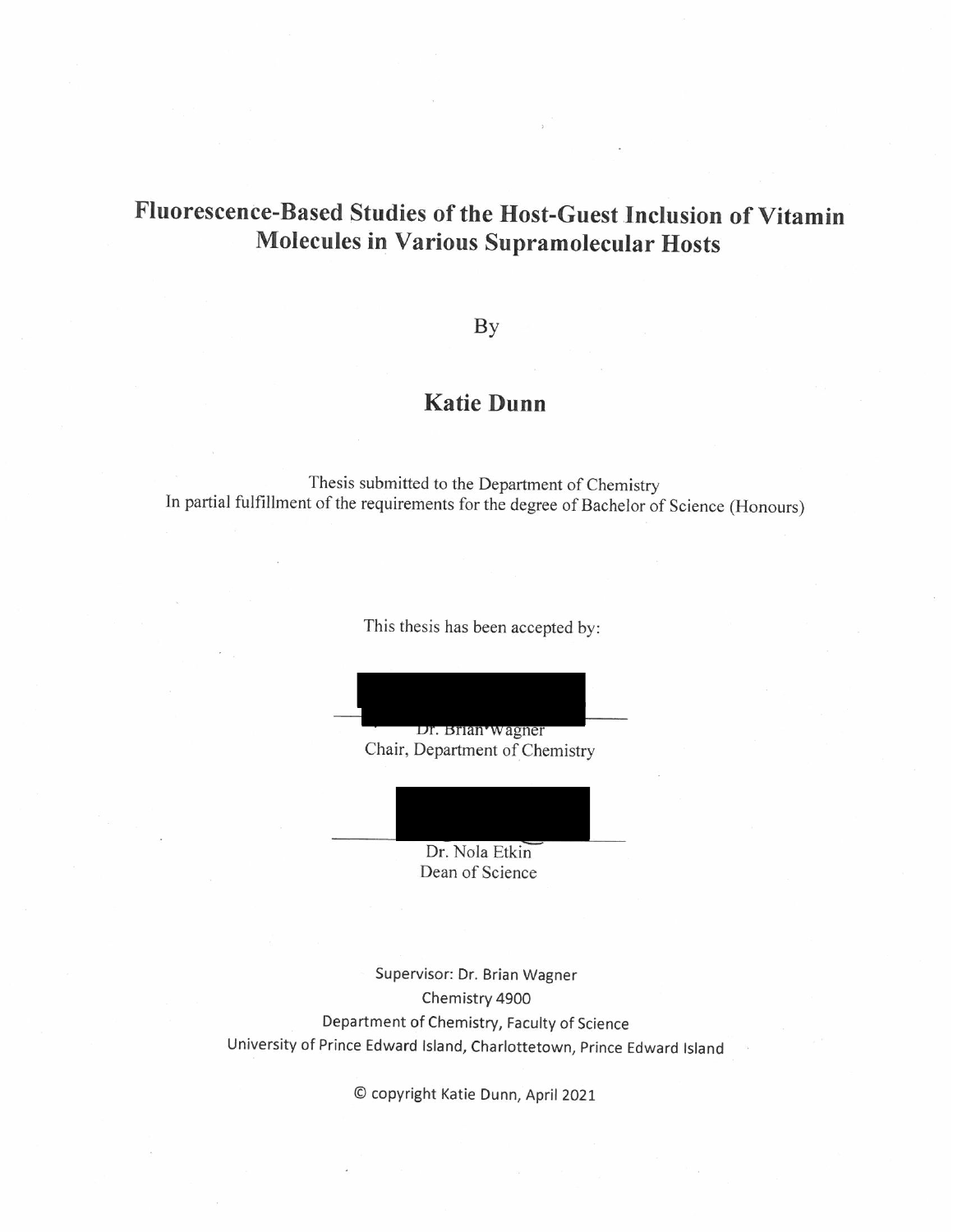*This work is dedicated to my family, friends, and colleagues, who have given their continued support to me throughout every new experience of my life.*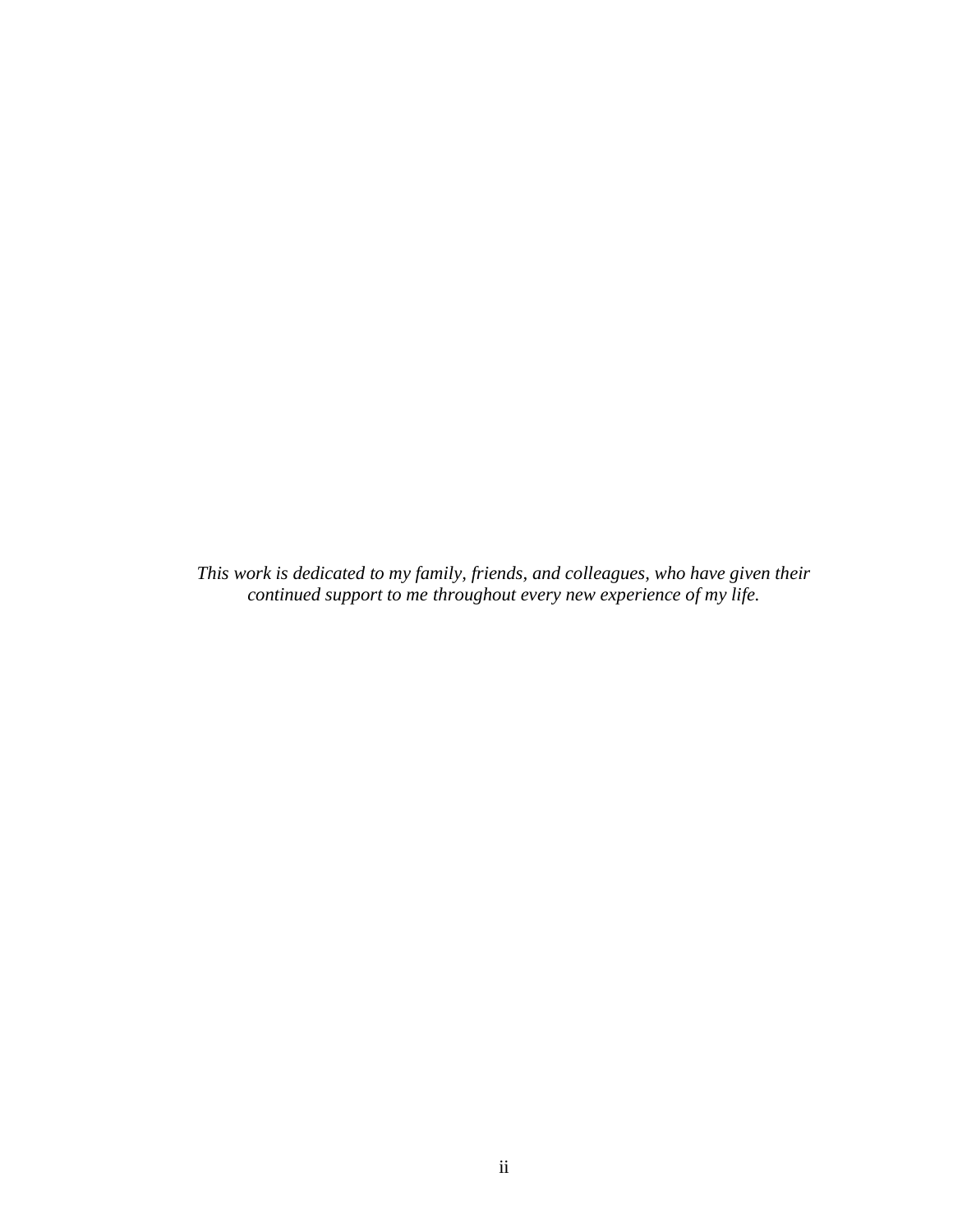## **Table of Contents**

| List of Figures                |                                                                              | V              |
|--------------------------------|------------------------------------------------------------------------------|----------------|
| List of Tables                 |                                                                              | vii            |
|                                | <b>List of Abbreviations</b><br>viii                                         |                |
| Acknowledgements               |                                                                              | ix             |
| Abstract                       |                                                                              | X <sub>i</sub> |
| <b>Chapter 1: Introduction</b> |                                                                              | $\mathbf{1}$   |
| 1.1                            | Supramolecular Chemistry                                                     | $\overline{2}$ |
| 1.2                            | Application of Host-Guest Inclusion to Pharmaceutics                         | $\overline{7}$ |
| 1.2.1                          | Vitamins and Current Research                                                | 8              |
| 1.2.2                          | Cyclodextrin Inclusion of Vitamins                                           | 10             |
| 1.3                            | Alternative Hosts for Host-Guest Inclusion                                   | 14             |
| 1.3.1                          | $Calix[n]$ arenes                                                            | 14             |
| 1.3.2                          | Cucurbit[n]urils                                                             | 18             |
| 1.4                            | Fluorescence Study of Host-Guest Inclusion                                   | 21             |
| 1.5                            | Thermodynamic Study of Host-Guest Inclusion                                  | 25             |
| 1.6                            | <b>Project Objectives</b>                                                    | 27             |
| <b>Chapter 2: Experimental</b> |                                                                              | 28             |
| 2.1                            | Materials                                                                    | 28             |
| 2.2                            | Guest and Host-Guest Solution Preparation                                    | 29             |
| 2.3                            | UV-Vis Absorbance Spectroscopy Measurements                                  | 30             |
| 2.4                            | <b>Fluorescence Spectroscopy Measurements</b>                                | 31             |
| 2.5                            | Fluorescence Titrations using SCX4 and SCX6                                  | 32             |
| 2.6                            | Fluorescence Titrations using CB7                                            | 33             |
| 2.7                            | Thermodynamic Study using Fluorescence Titrations                            | 34             |
|                                | <b>Chapter 3: Preliminary Studies with Various Vitamins in Various Hosts</b> | 35             |
| 3.1                            | Preliminary Studies of Vitamin B3, B12, and C in HP-β-CD                     | 35             |
| 3.2                            | Preliminary Studies of Vitamin B2 with Cyclodextrins                         | 37             |
| 3.3                            | Preliminary Studies of Vitamin B2 with Calixarenes<br>and Cucurbiturils      | 39             |
|                                | <b>Chapter 4: Binding Studies of Vitamin B2 with Calix[n]arenes</b>          | 43             |
| 4.1                            | Binding Studies of Vitamin B2 in SCX6                                        | 43             |
| 4.2                            | Binding Studies of Vitamin B2 in SCX4                                        | 47             |
|                                | <b>Chapter 5: Thermodynamic Study of Vitamin B2 in SCX4</b>                  | 52             |
| 5.1                            | Binding Studies of Vitamin B2 in SCX4 at 7°C                                 | 52             |
| 5.2                            | Binding Studies of Vitamin B2 in SCX4 at 15°C                                | 55             |
|                                |                                                                              |                |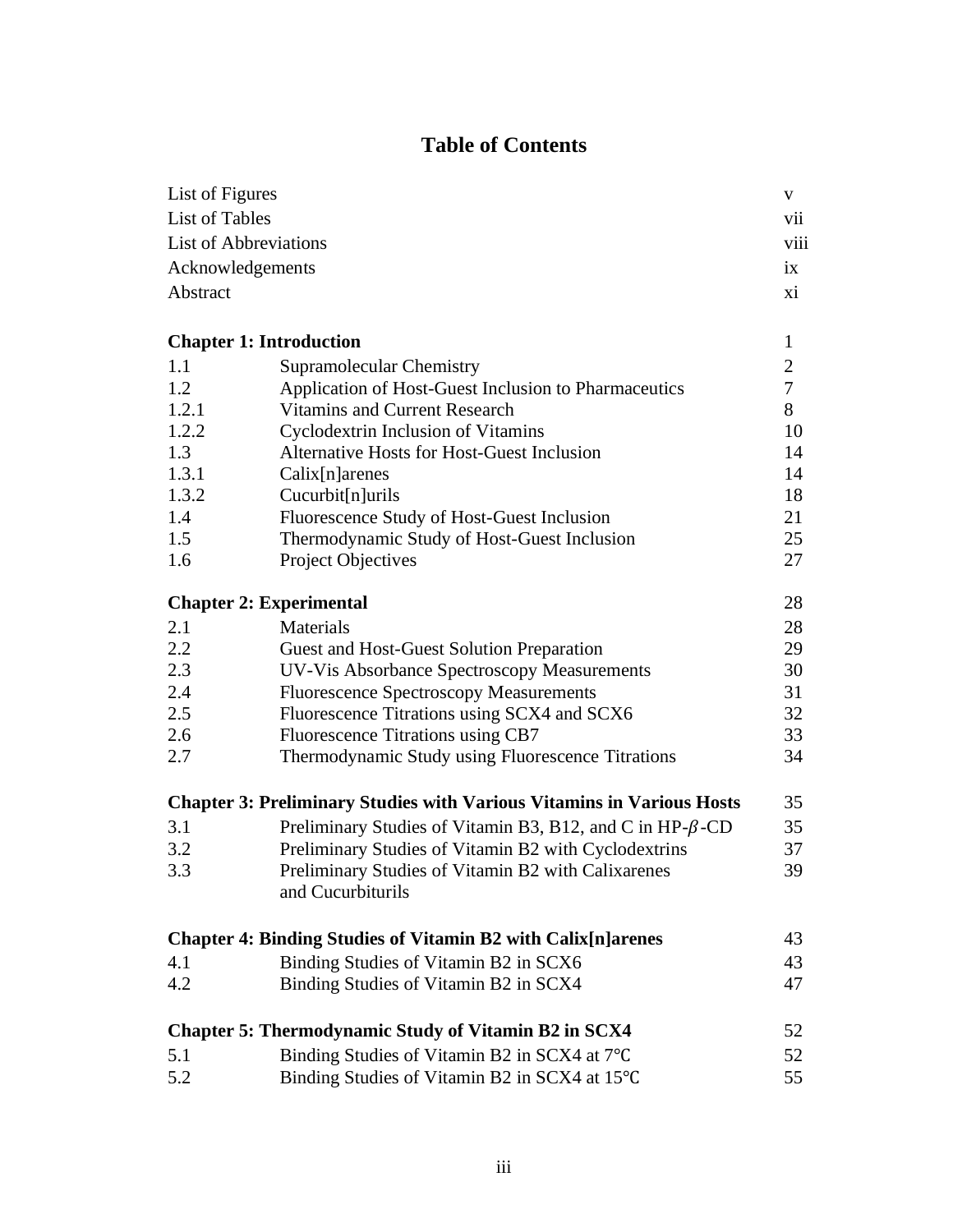| 5.3<br>5.4                                    | Binding Studies of Vitamin B2 in SCX4 at 35°C<br>Binding Studies of Vitamin B2 in SCX4 at 45°C                  | 58<br>61 |
|-----------------------------------------------|-----------------------------------------------------------------------------------------------------------------|----------|
| 5.5                                           | Binding Studies of Vitamin B2 in SCX4 at 55 <sup>o</sup> C                                                      | 63       |
| 5.6                                           | Thermodynamic Analysis of Vitamin B2 in SCX4<br>Chapter 6: Binding Studies of Vitamin B2 with Cucurbit [7] uril | 67<br>71 |
| <b>Chapter 7: Conclusions and Future Work</b> |                                                                                                                 | 76.      |
| <b>References</b>                             |                                                                                                                 | 79       |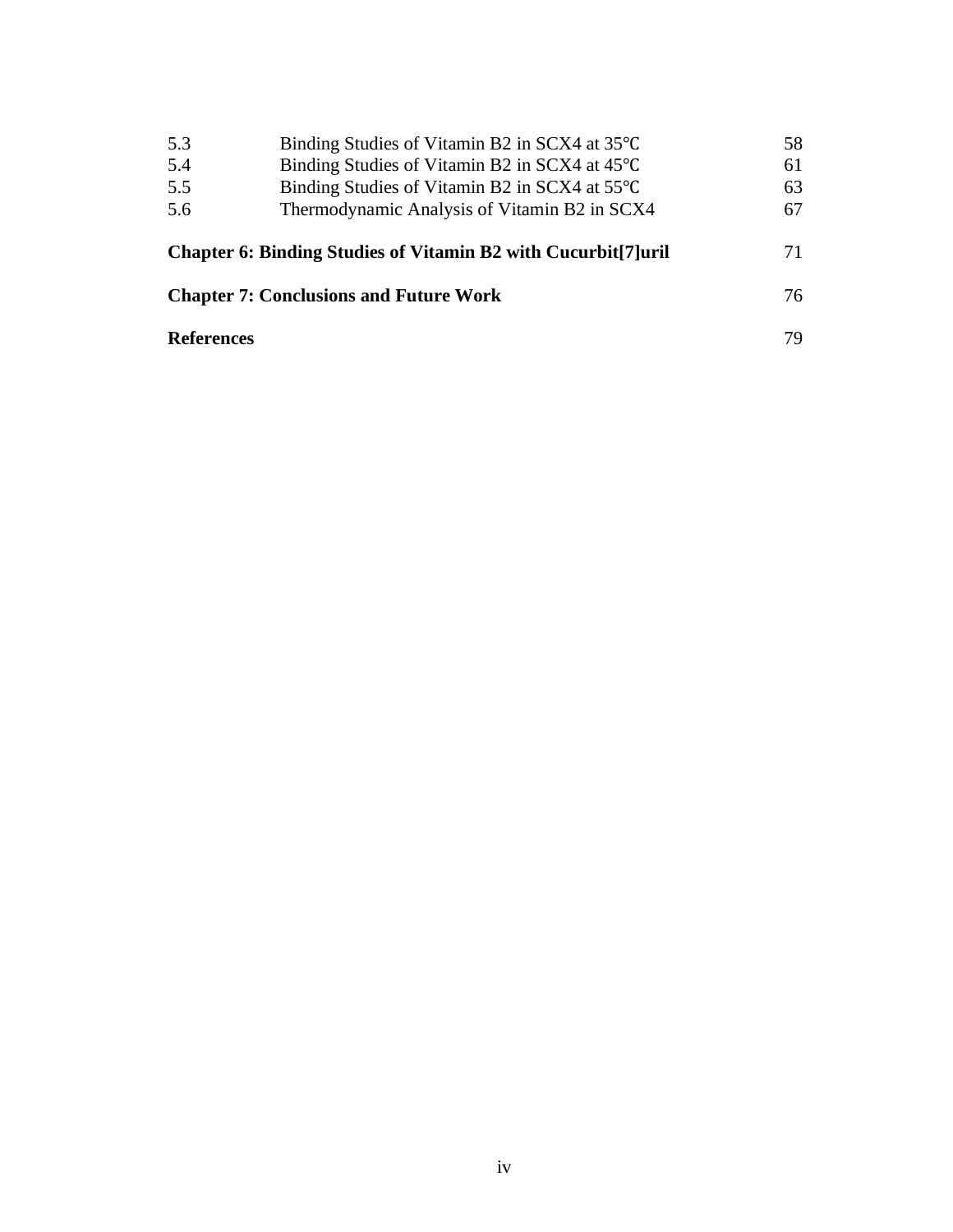## **List of Figures**

| <b>Figure 1.1:</b> Schematic representation of the assembly of a host-guest                 |  |
|---------------------------------------------------------------------------------------------|--|
|                                                                                             |  |
|                                                                                             |  |
|                                                                                             |  |
| <b>Figure 1.4:</b> a) General structure of calix[n] arenes. b) Cone and 1,3-alternate       |  |
|                                                                                             |  |
|                                                                                             |  |
| <b>Figure 1.6:</b> Schematic diagram of singlet and triplet state electronic excitations 22 |  |
|                                                                                             |  |

| <b>Figure 3.1:</b> Emission spectrum of vitamin B3 with and without $10.0 \text{m} \text{M}$ HP- $\beta$ -CD36 |  |
|----------------------------------------------------------------------------------------------------------------|--|
| <b>Figure 3.2:</b> Emission Spectrum of vitamin B2 with and without $10.0 \text{mM}$ HP- $\beta$ -CD 37        |  |
| Figure 3.3: Emission spectrum of vitamin B2 with and without 5.0mM SCX639                                      |  |
| Figure 3.4: Emission spectrum of vitamin B2 with and without 5.0mM SCX440                                      |  |
| <b>Figure 3.5:</b> Emission spectrum of vitamin B2 with and without 1.0mM CB740                                |  |

| <b>Figure 5.6:</b> F/F <sub>0</sub> versus the concentration of SCX4 with vitamin B2 at 35 <sup>o</sup> C59 |  |
|-------------------------------------------------------------------------------------------------------------|--|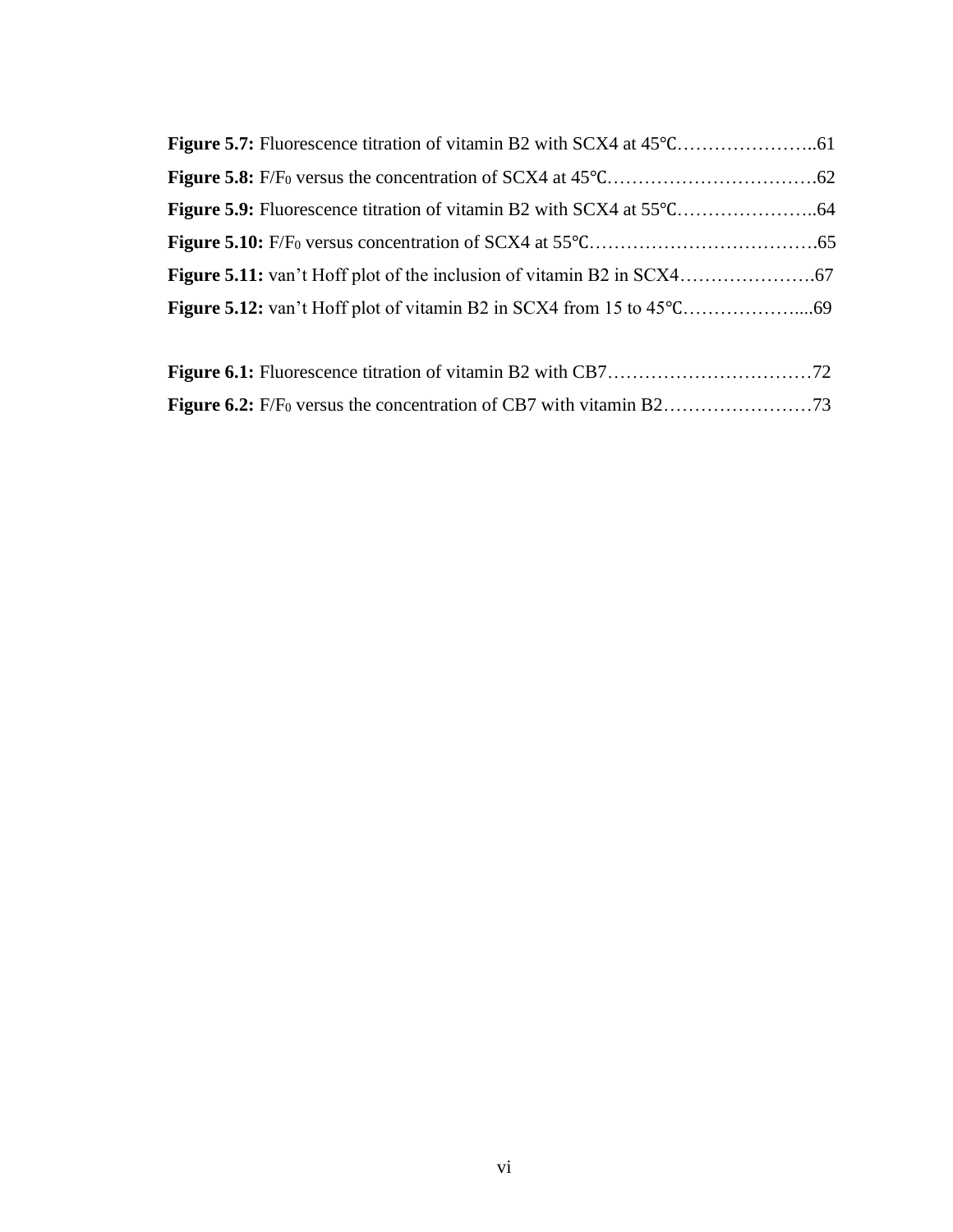### **List of Tables**

**Table 6.1:** Binding constants obtained for trials 1-5 of vitamin B2 with CB7…………..74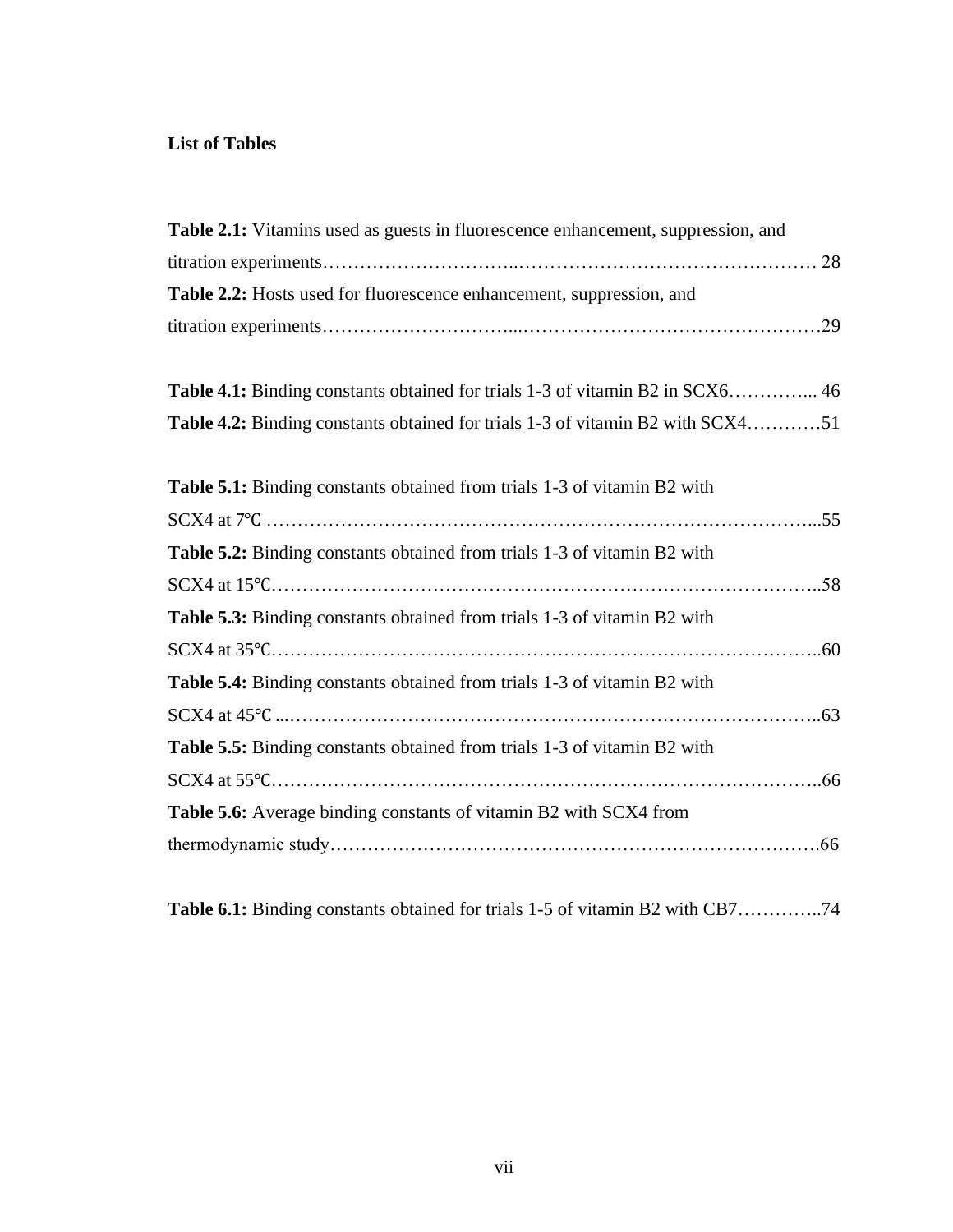### **List of Abbreviations**

| $\beta$ -CD        | beta-Cyclodextrin                             |
|--------------------|-----------------------------------------------|
| CB7                | Cucurbit[7]uril                               |
| CDEQWIN            | Cyclodextrin Equilibrium Constant for Windows |
| $HP$ - $\beta$ -CD | 2-Hydroxypropyl-beta-cyclodextrin             |
| $HP-\gamma$ -CD    | 2-Hydroxypropyl-gamma-cyclodextrin            |
| K                  | Kelvin                                        |
| mM                 | Millimolar                                    |
| nm                 | <b>Nanometers</b>                             |
| <b>NMR</b>         | <b>Nuclear Magnetic Resonance</b>             |
| SCX4               | para-sulfonatocalix[4] arene                  |
| SCX <sub>6</sub>   | para-sulfonatocalix[6]arene                   |
| <b>UV</b>          | Ultraviolet                                   |
| Vis                | Visible                                       |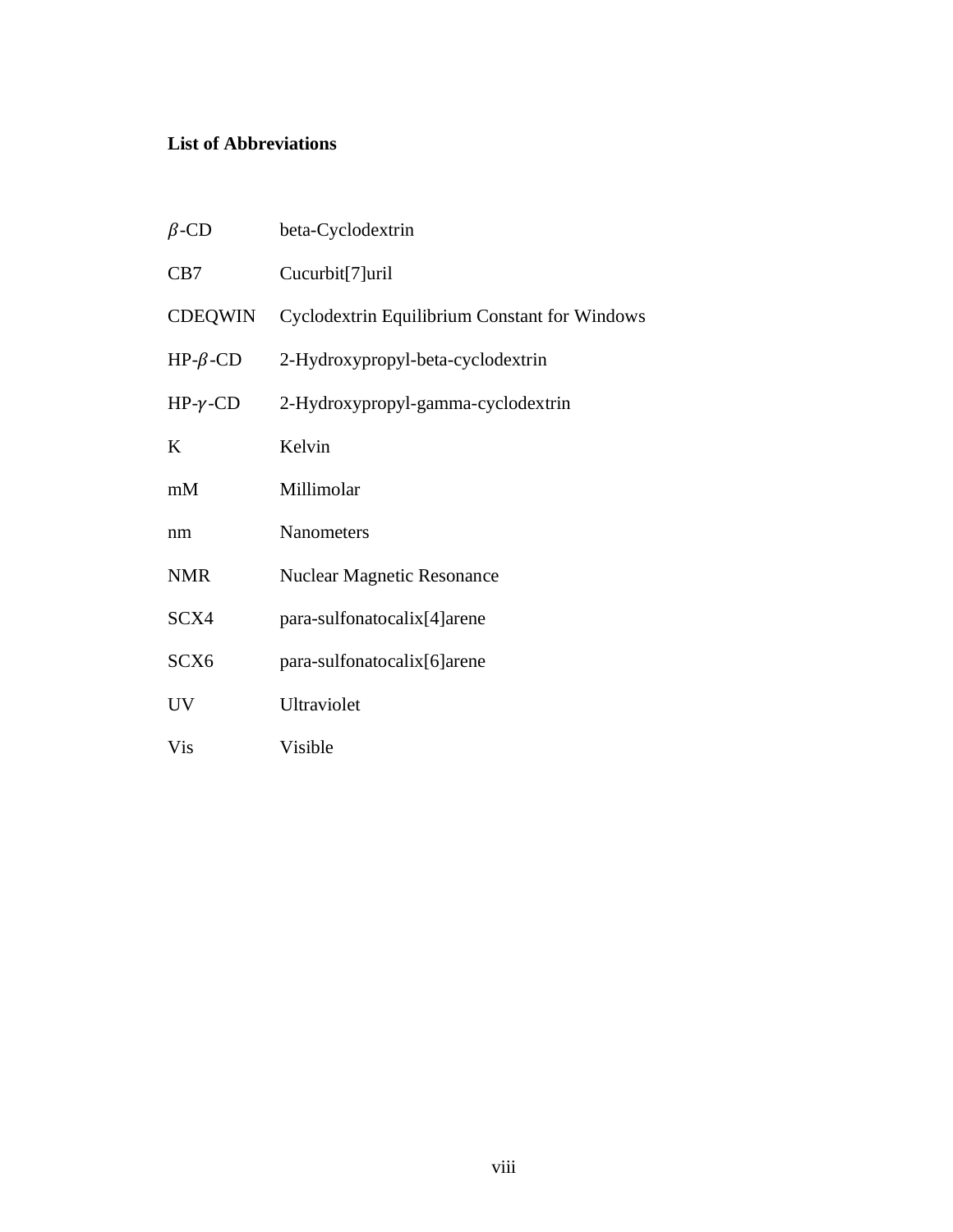#### **Acknowledgements**

I would like to extend my deepest thanks to my supervisor, Dr. Brian D. Wagner. You have provided me with continuous support as a professor, a supervisor, and as a mentor throughout my degree; and for that I am forever grateful. You have constantly believed in me and have always reminded me to believe in myself. You have played the largest role in shaping me into the chemist I have become. Your enthusiasm and wisdom have shown me how to problem solve, think on my feet, and have fun while doing it. It has been an honour being a part of the Wagner Lab.

Next, I would like to thank my closest friend that I have made during my undergrad. Jocelynne, you have been the greatest bonus to this experience. You have always been my person to turn to when I was in need of advice, encouragement, or a good light-hearted laugh. I am so proud of all of your accomplishments and I know you will succeed in all of your future endeavours.

To all of my professors, lab instructors, and other Department of Chemistry staff, thank you for all of your guidance, knowledge, and contributions to my love for science. Without your time and assistance, this experience would not have been the same. To my family, to my boyfriend Logan, to my friends outside of the field of chemistry, thank you for listening to me and pretending to understand what I was talking about during some of the most challenging moments of my degree; sometimes I just had to get it out.

Last but certainly not least, to my fellow chemistry graduates, members of the chemistry society, lab partners, classmates, and everyone else along the way, you have all contributed significantly to my undergraduate career at the University of Prince Edward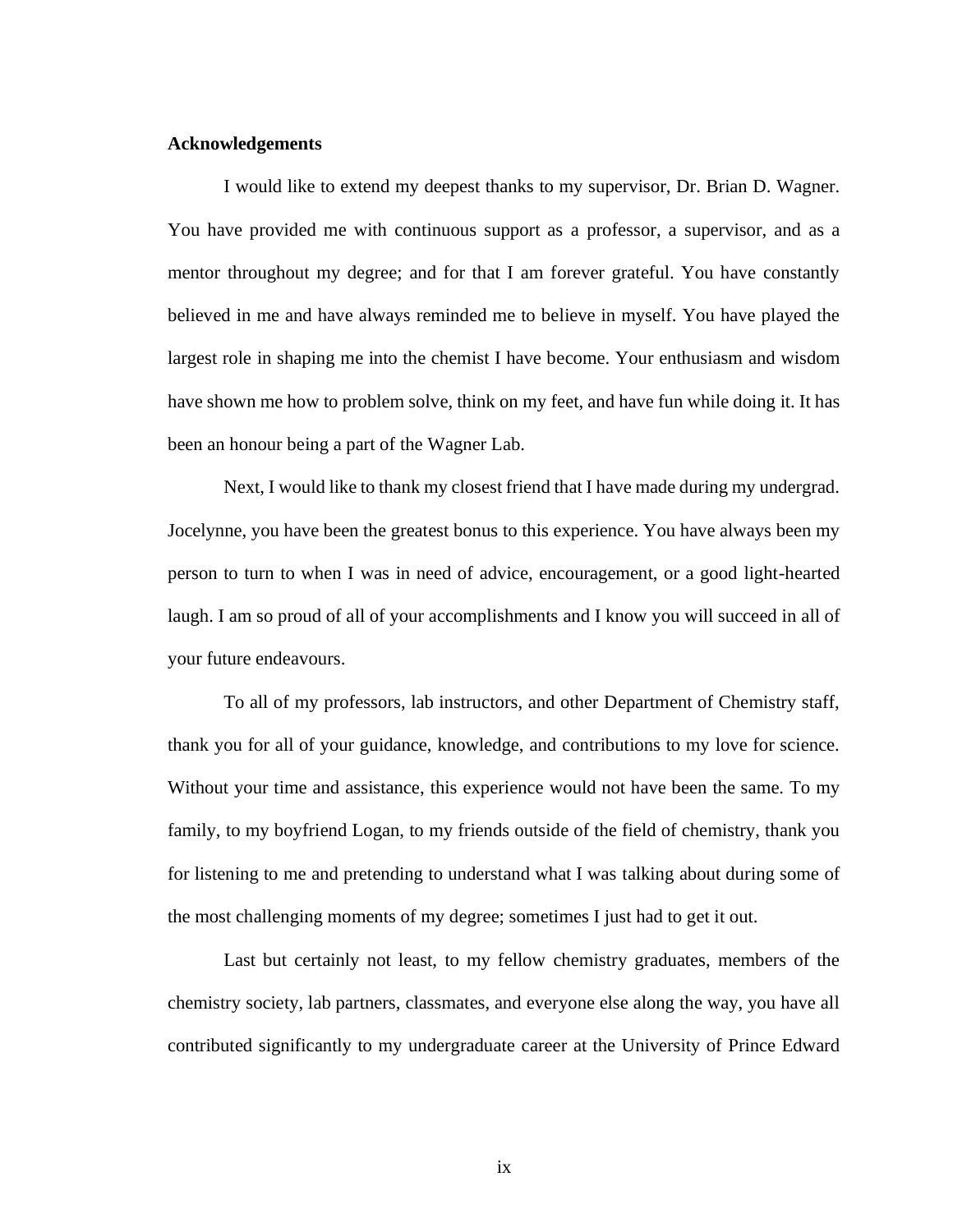Island. I hope I have left an impression on you like you have on me. This has been the greatest journey with you all.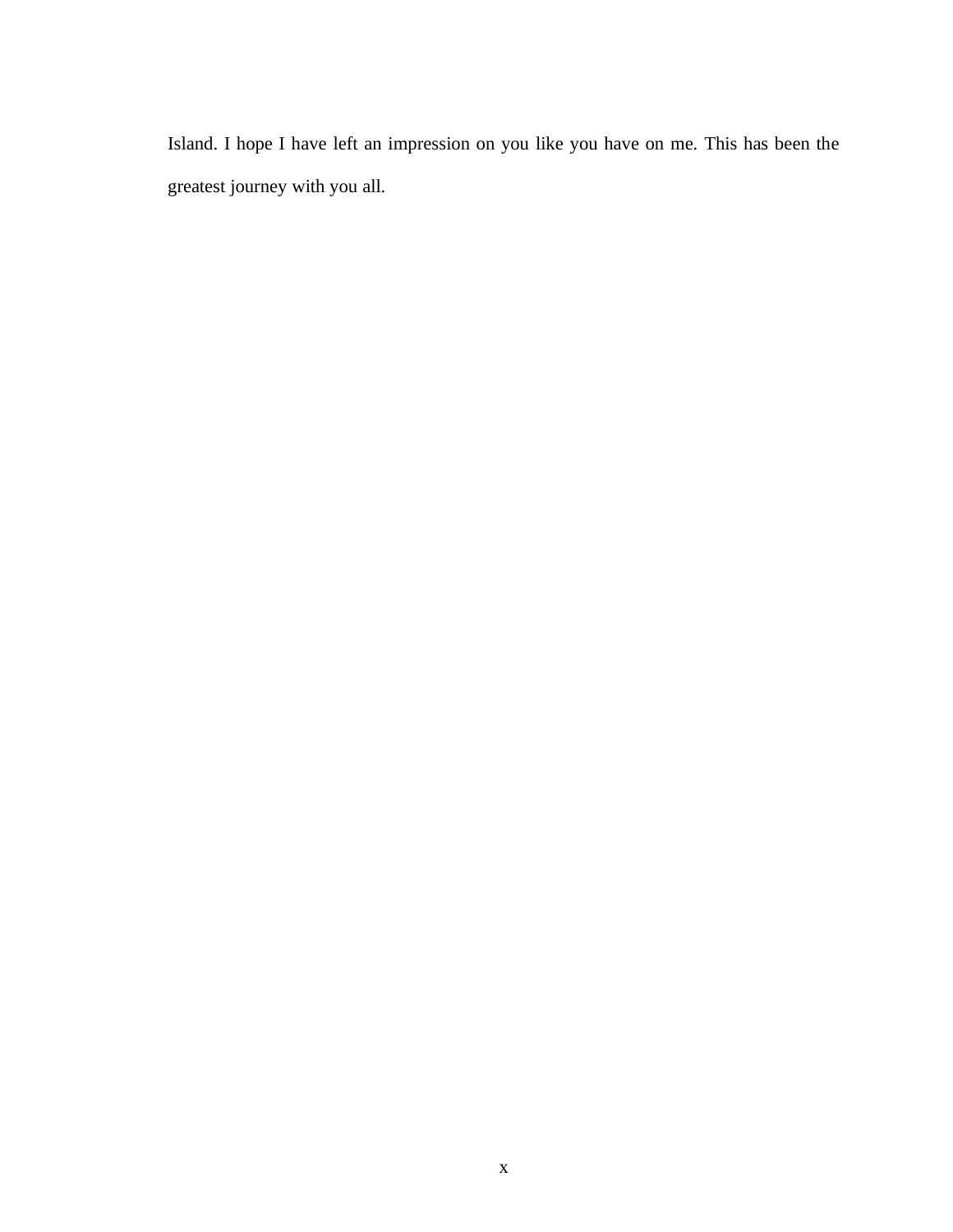#### **Abstract**

The formation of host-guest inclusion complexes between vitamin molecules as guests and various supramolecular hosts and their properties was investigated through the use of fluorescence spectroscopy. Calix[n]arenes and cucurbit[n]urils are two classes of supramolecular hosts that are underrepresented in the field of supramolecular chemistry involving vitamins as guests. Preliminary fluorescence experiments revealed that the combination of vitamin B2 with para-sulfonatocalix[4]arene, SCX4, parasulfonatocalix[6]arene, SCX6, and cucurbit[7]uril, CB7, resulted in fluorescence suppression. The binding properties of these three hosts with vitamin B2 were found to vary based on the size, shape, and polarity of the guest molecule relative to the host and the accommodation of this by the internal cavity of the hosts.

Fluorescence titrations were performed with varying concentrations of the two classes of hosts to determine the binding constant, K, for the vitamin with the various hosts. For example, the binding constant of vitamin B2 in SCX6 was determined to be  $399 \pm 30$ M<sup>-1</sup>, in SCX4 it was  $638 \pm 24$  M<sup>-1</sup>, and in CB7 it was 7400  $\pm$  3800 M<sup>-1</sup>. This indicated that inclusion of vitamin B2 in SCX4 was favourable over SCX6 however, it was strongest in CB7. A thermodynamic study of the inclusion of vitamin B2 in SCX4 at varying temperatures was performed to determine the enthalpy and entropy of inclusion. A curved van't Hoff plot was obtained and discussed. This work shows that calix[n]arenes and cucurbit[n]urils are excellent choices for hosts in encapsulating vitamins with potentially useful applications in drug delivery and enhancement of bioavailability, solubility, and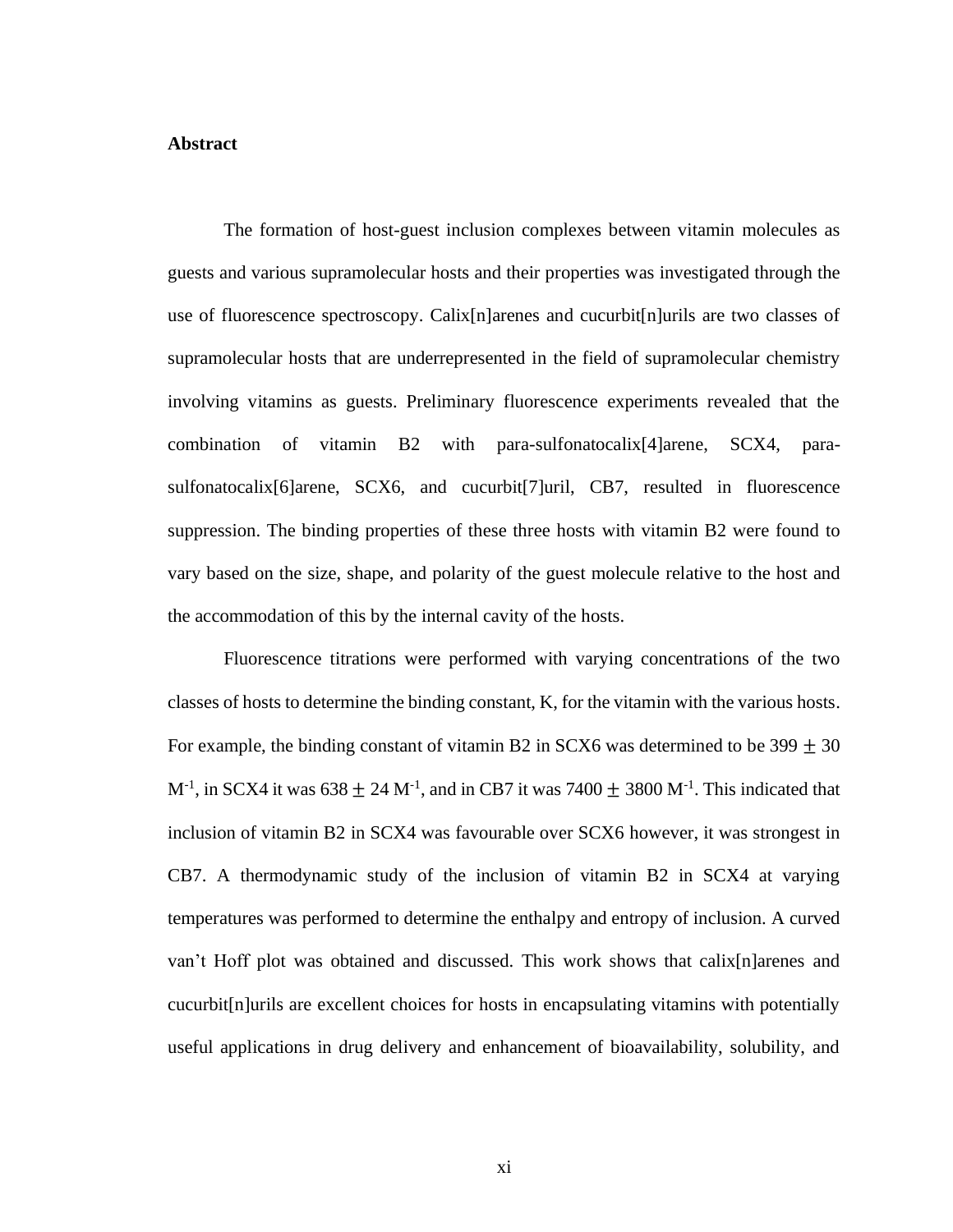other physicochemical properties of vitamins in biological environments, such as the human body.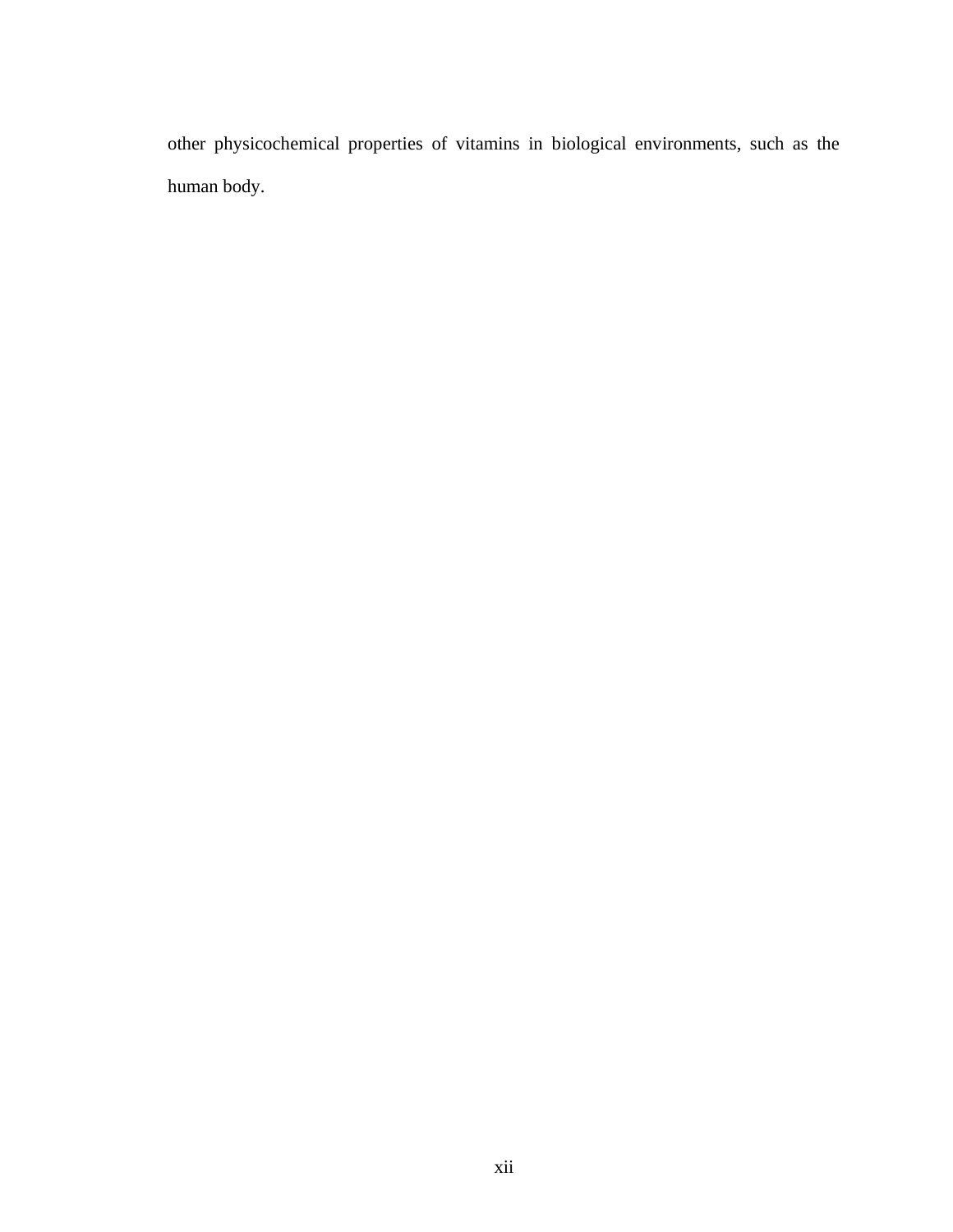#### **Chapter 1: Introduction**

Vitamins are an important class of organic molecules that are essential in the maintenance of proper metabolic function in many living organisms. Essential vitamins are those that are either not synthesized at all or not synthesized in adequate quantities by the body and must be obtained through other sources. Whether vitamins are accounted for in the diet through food intake or other supplements, one of the main concerns that remains without a well-defined solution is increasing the bioavailability of vitamins in the human body. It is well-known that the bulk of the vitamins that are introduced to the body are never absorbed and are later excreted as waste. The field of supramolecular chemistry holds a large opportunity for potential improvements in this area.

A number of research studies have been done involving the inclusion of a variety of vitamins with a common class of supramolecular hosts; cyclodextrins, to enhance the solubility and stability and therefore the bioavailability of these vitamins. Cyclodextrins are valued as supramolecular hosts for their water-solubility, extremely low cost, and stamp of approval for safe human consumption. They have shown success in the encapsulation of some vitamins, however, lack the ability to encapsulate others. This area requires further investigation of vitamins that are incapable of binding in cyclodextrins with other supramolecular hosts such as calixarenes and cucurbiturils. The objective of this project was to study the inclusion of vitamins with not only cyclodextrins but calixarenes and cucurbiturils as well through the use of fluorescence spectroscopy. Binding constants for inclusion complexes of different vitamins in varying hosts can be determined using fluorescence titrations. The results of the binding studies from the fluorescence titrations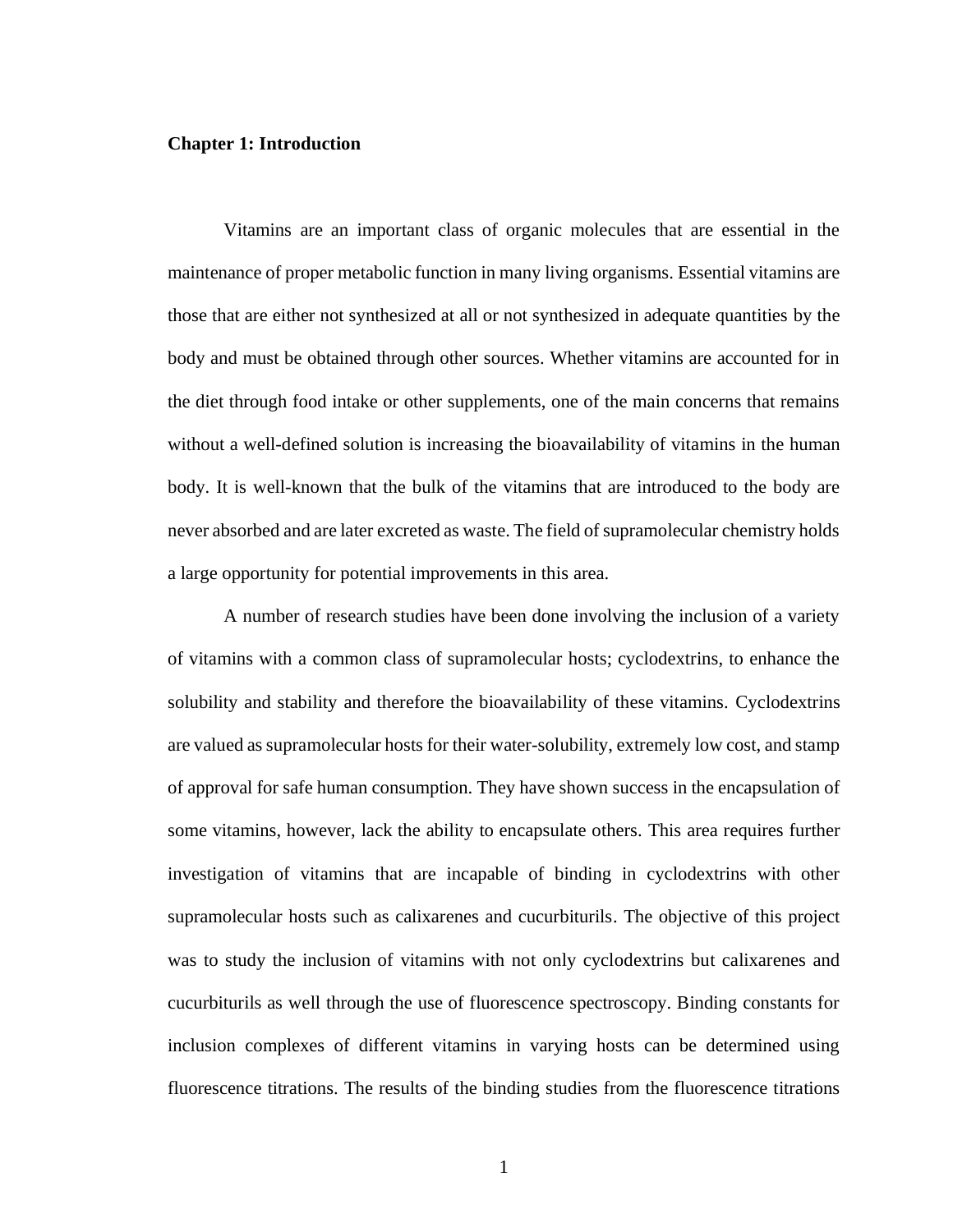will provide a better understanding of the inclusion of vitamins in supramolecular hosts, and the potential benefit this may have in enhancing vitamin delivery to the site of absorption for greater bioavailability.

#### **1.1 Supramolecular Chemistry**

Supramolecular chemistry is described as the interaction of two or more chemical species resulting in the self-assembly of a complex through reversible non-covalent intermolecular interactions. Such interactions include but are not limited to van der Waals forces which encompasses dipole-dipole interactions and London dispersion forces, hydrogen bonding, and the hydrophobic effect.<sup>1,2</sup> The formation of a supramolecular hostguest inclusion complex involves a smaller "guest" molecule being held within a larger "host" molecule through the interactions described above in the well-defined internal cavity of the host.<sup>3</sup> A schematic representation of the formation of a host-guest inclusion complex is shown in Figure 1.1 below. These interactions between the guest and the host are of particular interest because their complexation has the potential to enhance or suppress some of the physicochemical properties of both the guest and host such as stability, solubility, reactivity, colour and fluorescence in comparison to when they are dissociated into their individual components.<sup>4</sup> In enhancing the solubility or stability of a drug, this could enhance the absorption of the drug and therefore the bioavailability; decreasing the amount that is excreted as waste. This has important applications in the area of pharmaceuticals and drug delivery as the inclusion of a drug in a supramolecular host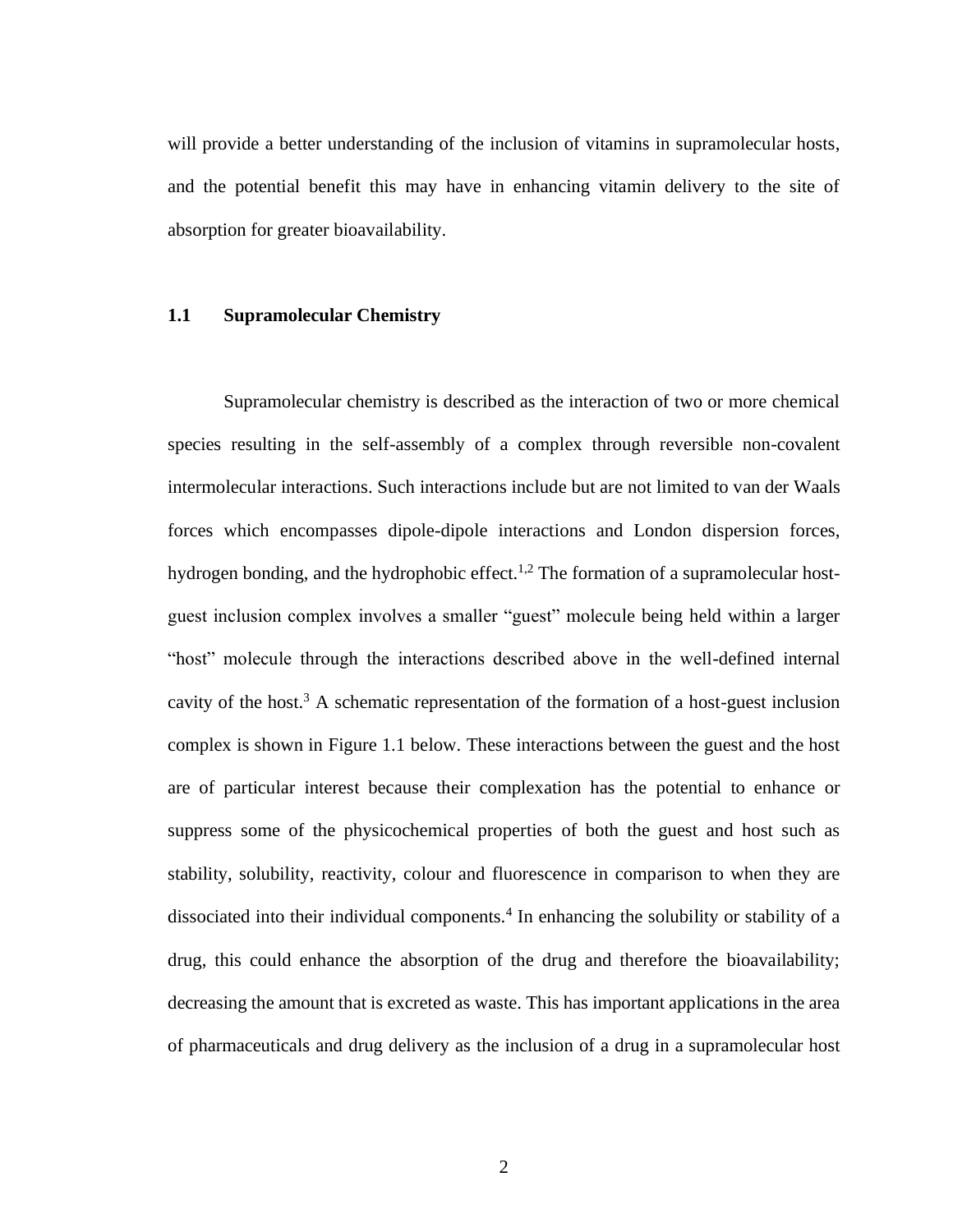and its reversible nature has the ability to enhance the overall bioavailability of the drug in the body, helping to ensure the patient receives the maximum benefit in taking the drug.<sup>5</sup>



**Figure 1.1:** Schematic representation of the assembly of a host-guest inclusion complex.

The non-covalent intermolecular interactions of the guest and host provide the stabilization of the inclusion complex. Their stability can be described through the use of the Gibbs free energy equation shown in Equation 1.1 where  $\Delta H$  is change in enthalpy,  $\Delta S$ is change in entropy, and T is temperature in Kelvin.

$$
\Delta G = \Delta H - T \Delta S
$$
 **Equation 1.1**

A negative Gibbs free energy indicates the self-assembly of an inclusion complex will occur spontaneously. The spontaneity and stabilization are driven by a negative change in enthalpy upon complexation. On the other hand, the formation of a complex from two free components results in a negative entropy change because the number of free components; one guest and one host in the case of 1:1 complexation, is decreased upon complexation.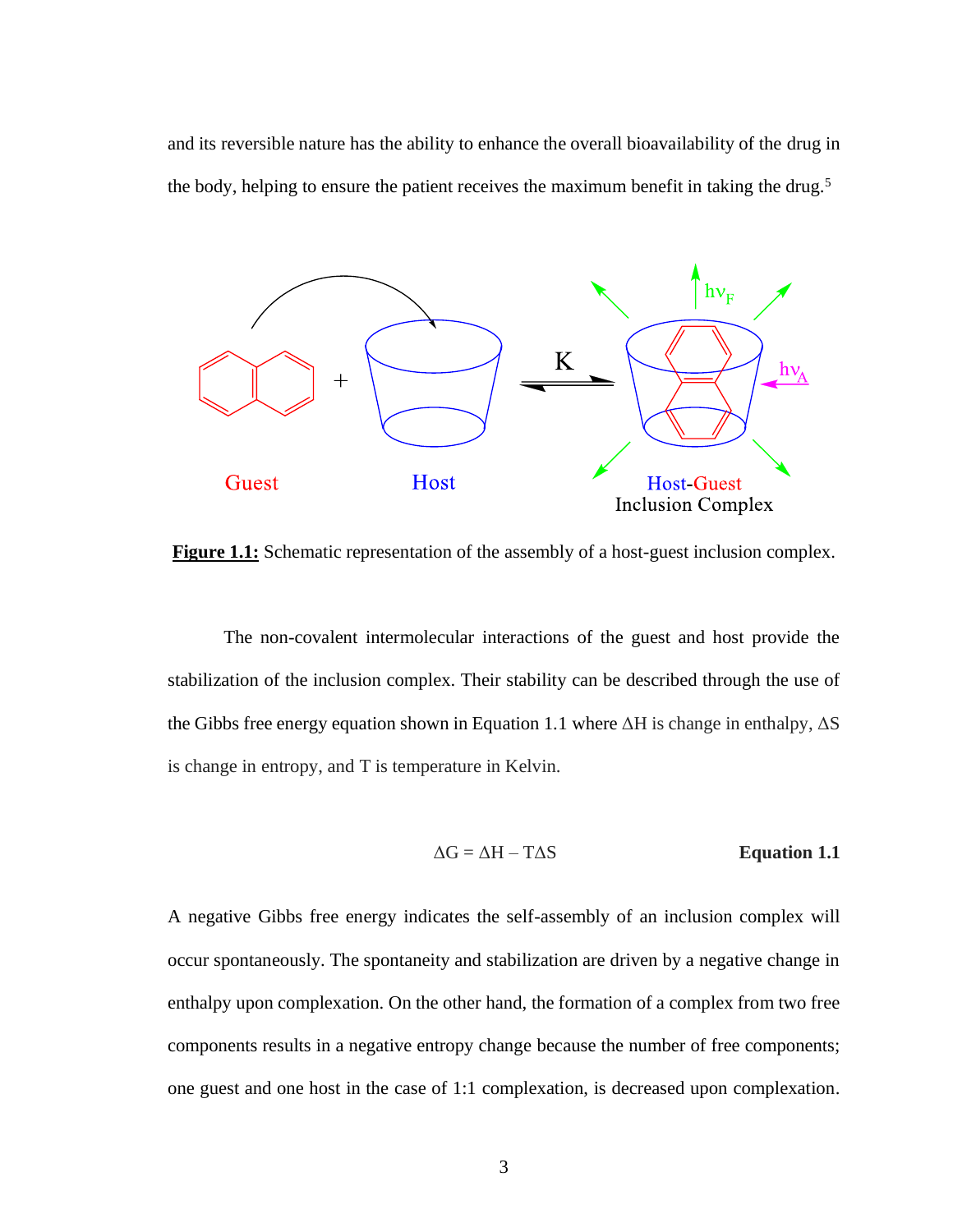The formation of the complex with a negative enthalpy and entropy change will never be guaranteed, as the resulting Gibbs free energy may be positive depending on the temperature at which the reaction is performed. If the reaction is performed at a high enough temperature, the entropy change would overrule the enthalpy change, resulting in a positive Gibbs free energy indicating a non-spontaneous process. Under these conditions the complex would not form. However, a strong enthalpy driven stabilization effect can overcome this unfavourable negative entropy change and result in the spontaneous formation of the host-guest inclusion complex. A positive change in entropy is more favourable than negative because when accompanied by a negative change in enthalpy, the change in Gibbs free energy is guaranteed to be negative; the inclusion complex will be formed. A positive entropy change can occur as the result of solvent molecules being expelled from the internal cavity of the host upon inclusion of the guest.

Shown above in Figure 1.1 was one of the infinite stoichiometries in which an inclusion complex can form. The schematic representation shows the use of a naphthalene guest being encapsulated by the host. The stoichiometry of an inclusion complex is best described using a ratio x:y where x is the number of host molecules and y is the number of guest molecules. From this, the stoichiometry in Figure 1.1 can be seen to be 1:1 where one molecule of host encapsulates one molecule of naphthalene guest. Aside from this, other host:guest stoichiometries are also possible. For example, 1:2 complexes involve one host molecule encapsulating two guest molecules, 2:1 complexes involve two host molecules encapsulating one guest molecule and, 2:2 complexes involve two host molecules encapsulating two guest molecules are often observed. These four common inclusion complex stoichiometries are depicted in Figure 1.2 below. Variation in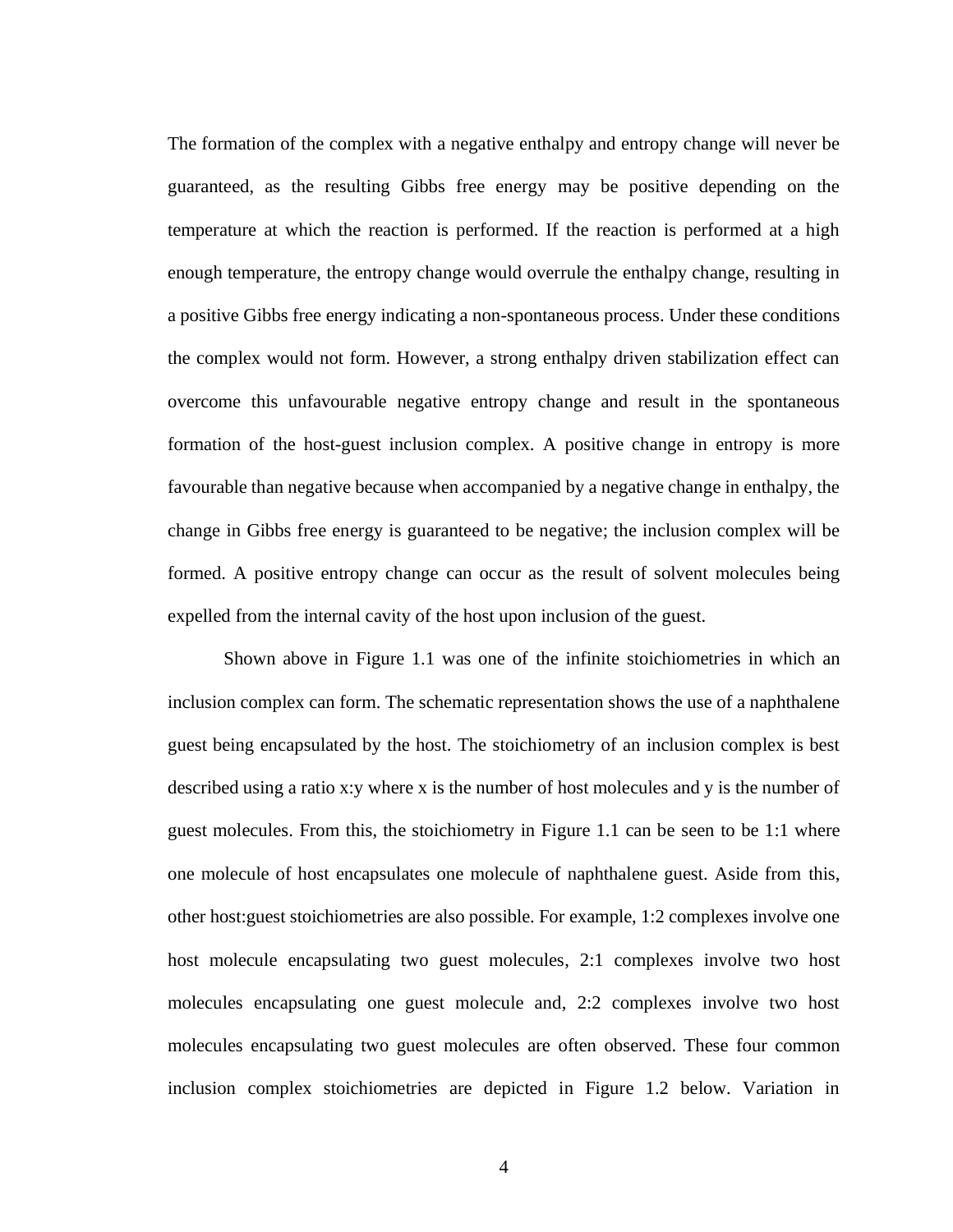stoichiometries is largely attributed to the difference in size of the guest and host as well as the accommodation of electronic and steric factors.<sup>6</sup> The resulting stoichiometry will favour the most optimal interaction of the guest with the internal cavity of the host, resulting in the largely negative  $\Delta G$ .



**Figure 1.2:** Stoichiometries of host-guest inclusion complexes.

Supramolecular hosts are characterized by their large macrocyclic structure and well-defined internal cavity. Their structure is typically made up of repeating monomeric units that differ depending on the family of supramolecular hosts from which they originate. Some of these families are cyclodextrins, having conjoined glucose units through  $\alpha - (1 \rightarrow 4)$  glycosidic bonds as seen in Figure 1.3; calixarenes, having linked phenolic units through meta-substituted methylene bridges shown in Figure 1.4, and cucurbiturils,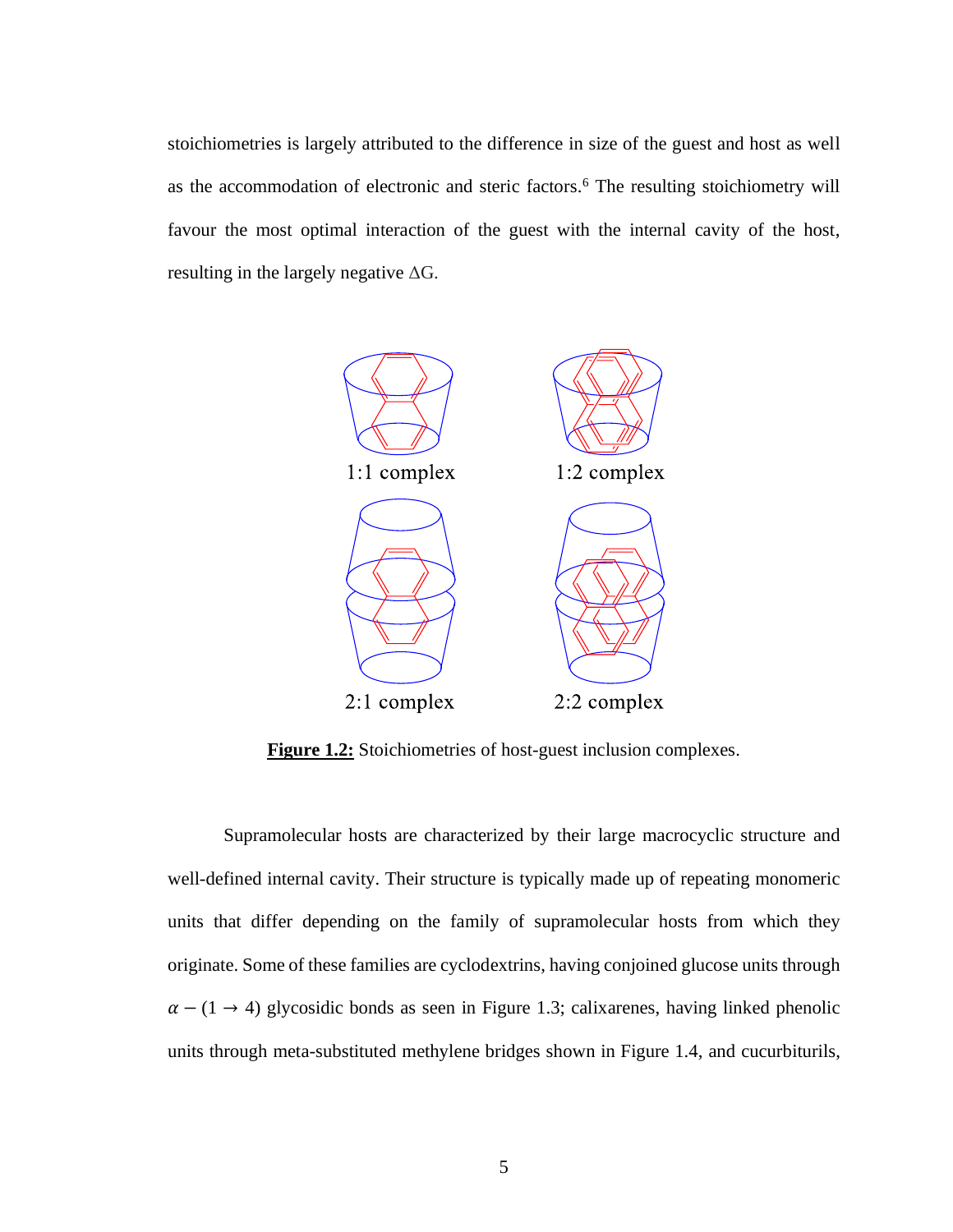having glycoluril units linked by two methylene bridges as seen in Figure 1.5.<sup>7-9</sup> The cavity of these macrocyclic hosts tend to be non-polar; allowing them to interact favourably with the guest through hydrophobic non-covalent interactions. The internal cavity of the host molecule can vary in size depending on how rigid or flexible it is. Cucurbiturils are known to have more rigid cavities while cyclodextrins are known to be more flexible.<sup>10,11</sup> The compatibility of the size of the guest molecule with the size of the internal cavity of the host allows for the encapsulation of a guest molecule that is neither too small nor too large but, just the right fit. While there are more limitations in structures that can serve as supramolecular hosts, the same cannot be said for guests that can be encapsulated in the hosts. The most prominent feature that must be true is that it must have a compatible size with the host cavity. Other than size, the only other important feature is its ability to participate in non-covalent interactions with the guest, which can vary depending on structure. There have been countless different types of molecules that have been studied as guests in host-guest inclusion complexes such as drugs and metal ions to name a couple.

As mentioned, the formation of an inclusion complex depends on having a guest that matches the geometry and size of the host cavity. The spontaneity of the formation of the inclusion complex can be determined through Equation 1.1. However, this equation does not provide a picture of the stability of the complex if and when it is formed. The stability of the complex is determined by the magnitude of the equilibrium or binding constant, K, which measures the bonding affinity of the host and guest at equilibrium. The binding constant is equal to the concentration of the ratio of the host-guest complex over the concentration of the host and guest as shown in Equation 1.2 below. Strong binding of the host and guest in complexation with each other is characterized by a binding constant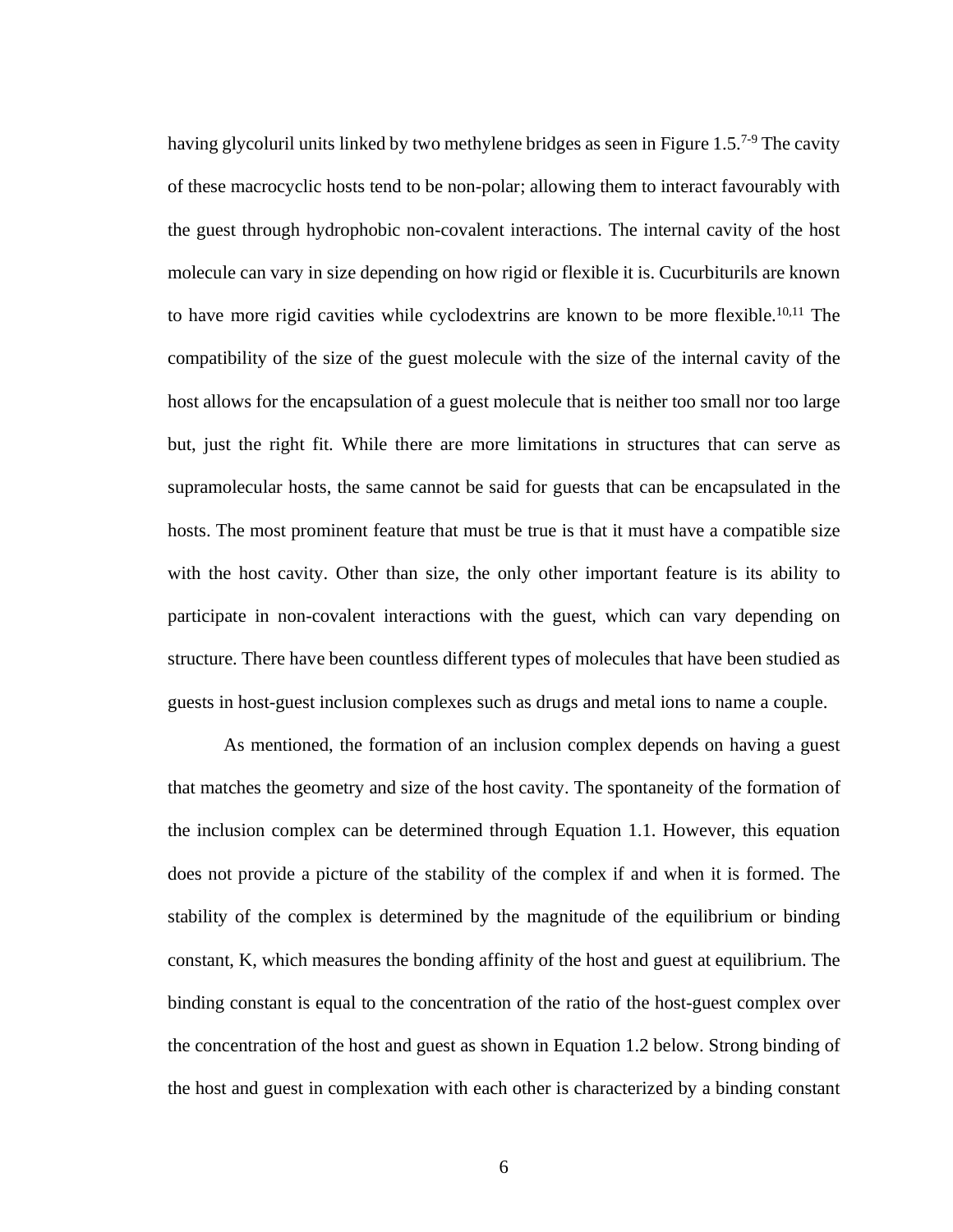with a large magnitude. This is an indication that the host and guest are well matched, compatible in size and geometry, and interact favorably.

#### $K = [H:G]/[H][G]$  **Equation 1.2**

The value of K then provides the ability to quantify the interaction that is occurring between a guest, such as a drug, and a host. If an inclusion complex is formed with a strong binding constant, this can have important implications in enhancing the important characteristics of effective drug delivery and drug absorption in the body. As mentioned, in the case of vitamins, there is often difficulty in maximizing the amount absorbed by the time the vitamin reaches the site of absorption. Supramolecular chemistry has played an important role in attempting to find a solution to this problem and to this point there has been interesting preliminary work done involving the use of cyclodextrin hosts. However, the expansion of this field to include calixarenes and cucurbiturils could be very beneficial in enhancing drug delivery and bioavailability moving forward as cyclodextrins are not capable of successfully encapsulating all vitamin molecules.

#### **1.2 Application of Host-Guest Inclusion to Pharmaceutics**

Host-guest inclusion complexes have become a tool that is increasingly more valuable in the world of pharmaceuticals and drug delivery. There are many obstacles that are faced in formulating new drugs, one being the challenge of getting the drug to the site of absorption without disintegrating or without it being excreted from the body as waste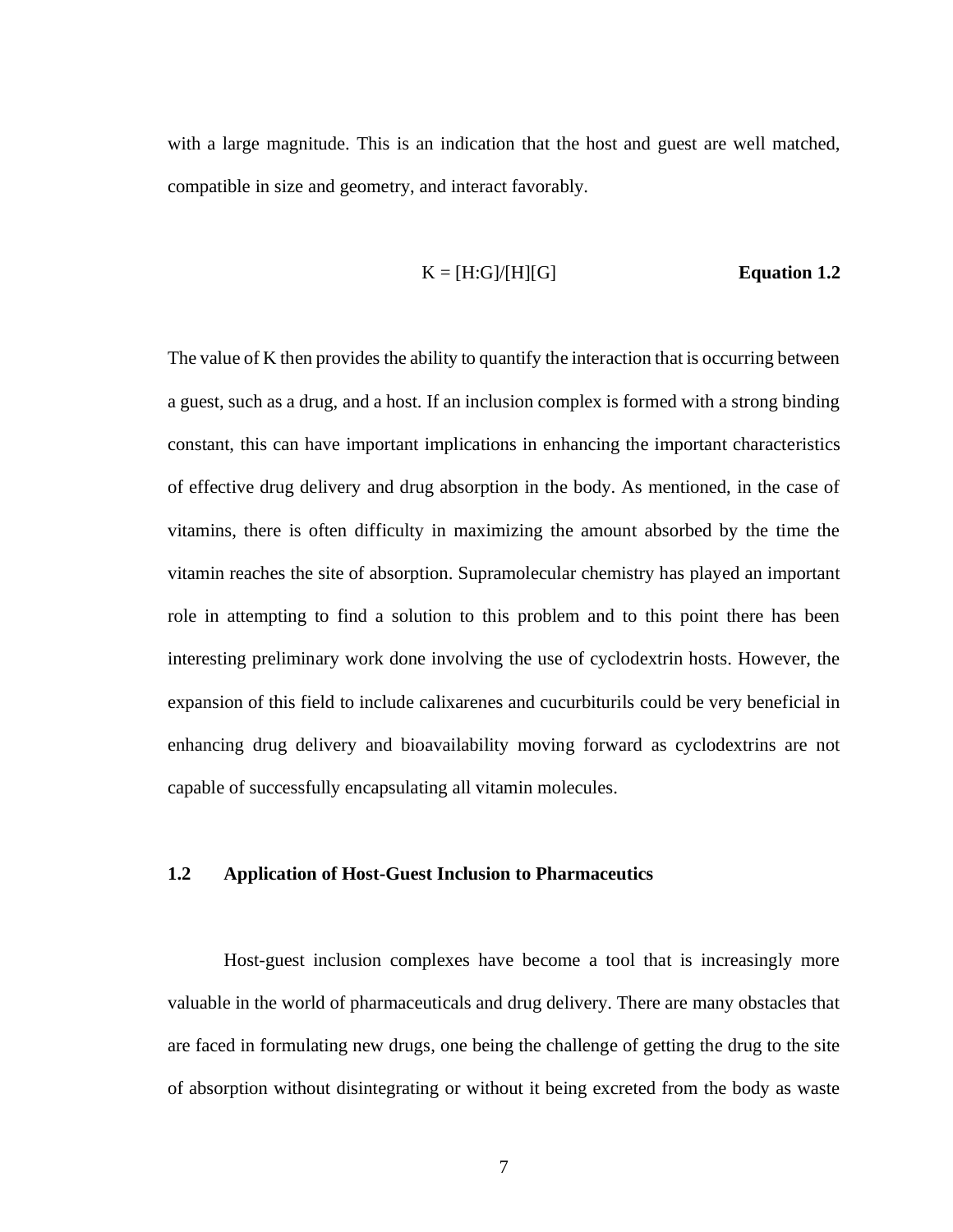prior to absorption. This is a challenge that is seen across all classes of drugs, from antibiotics to antineoplastics. Drug developers want the most effective, cost-efficient, and safe method to overcome this obstacle. Up to this point, there has been prevalent work done in the use of cyclodextrins in the enhancement of solubility of water-insoluble drugs, stability, and bioavailability across many different methods of drug delivery; oral, transdermal, and rectal to name a few, and across a broad spectrum of drug classes.<sup>12</sup> For the purposes of this research, the use of host-guest inclusion complexes to enhance the bioavailability of select vitamins is of particular interest.

#### **1.2.1 Vitamins and Current Research**

Unlike the body's ability to synthesize non-essential amino acids, the body is incapable of synthesizing some of the vitamins that are required in maintaining proper metabolic function on a day-to-day basis. The human body relies heavily on the diet for the intake of adequate sources of vitamins. There are very few vitamins that are synthesized by the body without full reliance on dietary sources. Vitamin D of course is the vitamin that is obtained when the skin is exposed to sunlight, vitamin B3 is obtainable through the amino acid tryptophan and vitamins B7 and K are produced by the bacteria in the gastrointestinal tract.<sup>13</sup> Aside from these, it is up to the individual to provide their bodies with reliable sources of all other vitamins.

A topic with a large area for debate is determining appropriate disintegration times for vitamin tablets to ensure they are being effectively absorbed. A study performed by Bhagavan *et al.* focused on the disintegration times of vitamin C tablets and how they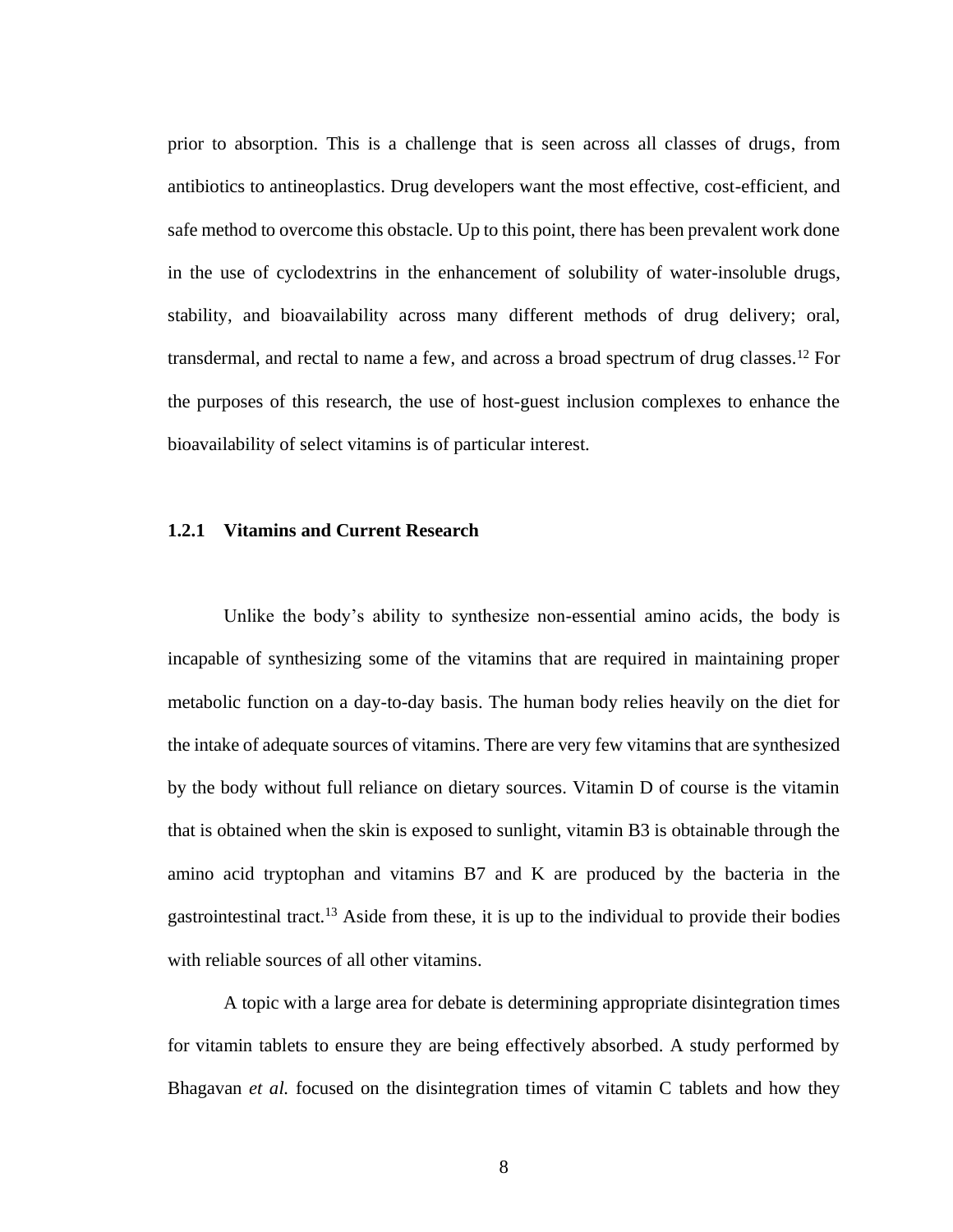played a role on the bioavailability of vitamin C to the body.<sup>14</sup> Four different formulations of 500 mg vitamin C tablets with varying mean disintegration times ranging from 9 to 120 minutes were compared with a standard vitamin C solution and administered to 15 male subjects in a double-blind clinical trial. The bioavailability of the vitamin C to the body was measured through urine ascorbate analysis. Through this study it was determined that the standard vitamin C solution and a fast-disintegrating tablet had lower bioavailabilities than vitamin C tablets with longer disintegration times. <sup>14</sup> The expansion of this work to include the complexation of vitamin C with a supramolecular host to increase disintegration times for a water-soluble vitamin could have important contributions to this field.

Further debate involving appropriate disintegration times of vitamins encompasses the more ethical concern of the amount of information that should be provided on commercially available over-the-counter vitamin labels about the release mechanism of the vitamin. Often these labels are flooded with scientific information and "buzz words" to attract the consumer without allowing them to make informed decisions about their health. They become under the impression that a guaranteed dose of a vitamin is promised in one tablet. The reality, however, is that many commercially available vitamin tablets and capsules will not properly disintegrate, as indicated through the use of a simple dissolution test. Different vitamins are absorbed at different locations along the digestive tract. Disintegration is the first step in the absorption process.

A study performed by Loboenberg *et al.* involved a series of disintegration tests involving vitamin and mineral supplements on the Canadian market.<sup>15</sup> One series of tests involved the use of a pH 6.8 simulated intestinal fluid. There were 46 different supplements tested with varying formulations including tablets, capsules, and timed-release products.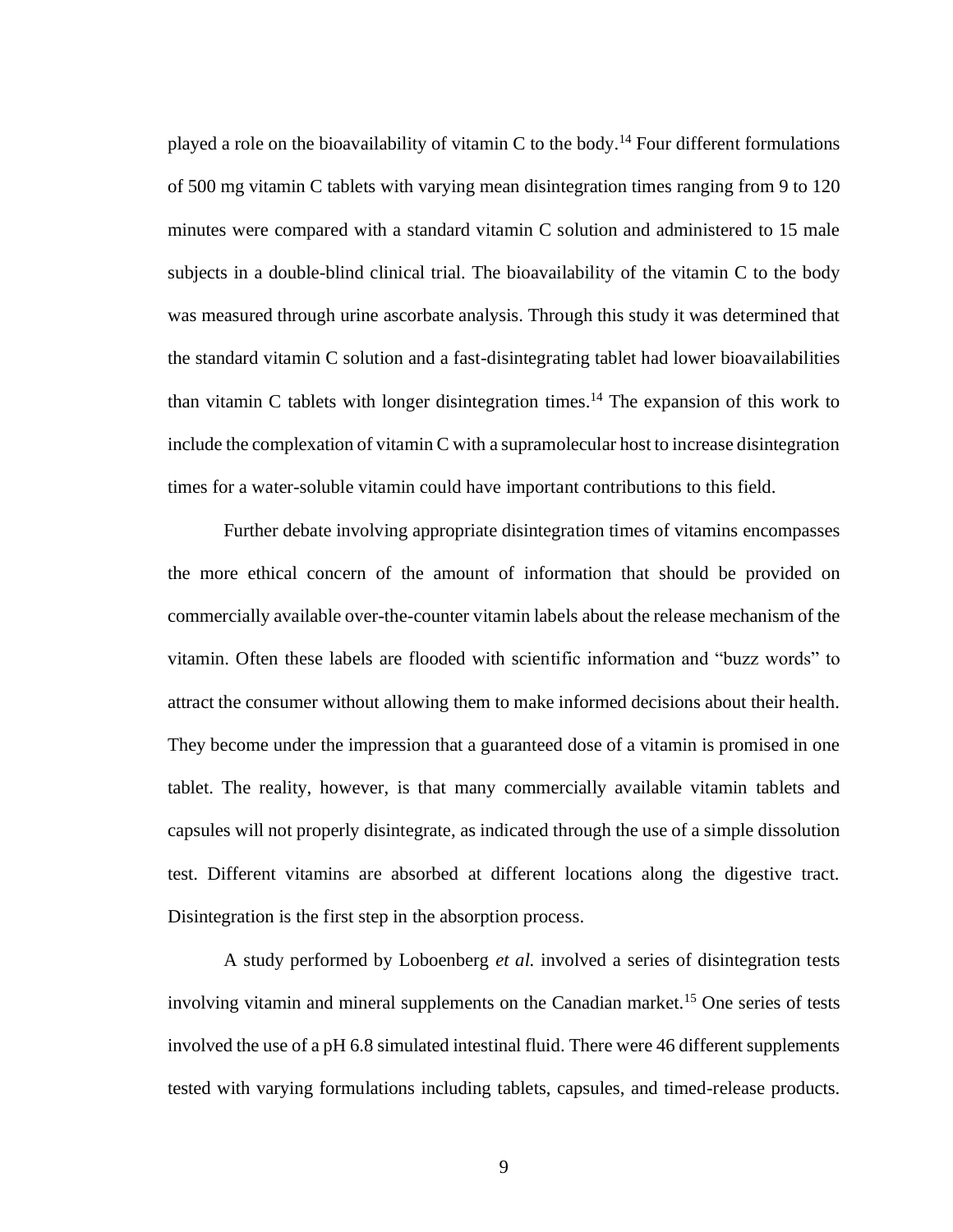Out of the 46 products, 25 of them failed to disintegrate. The second series of tests was performed under United States Pharmacopeia, USP, disintegration standards on the products that failed the first test. Seven of the products did not fully disintegrate however, and four of the products failed the test completely.<sup>15</sup> This creates concern that there are products on the Canadian market that are not holding up to the standards with which they are marketed. Patients may be misled and become under the impression they are receiving a guaranteed dose of vitamin or mineral when really the disintegration quality of the product is low-quality. This is evidence that there is a place in the Canadian pharmaceutical market for improvement in disintegration quality of OTC vitamin and mineral products that could be contributed to with the help of supramolecular chemistry. This need has received some attention already in several projects involving the use cyclodextrins as inclusion hosts.

#### **1.2.2 Cyclodextrin Inclusion of Vitamins**

The use of cyclodextrins as supramolecular hosts has been well explored in the pharmaceutical industry and has proven effective in enhancing stability, safety, solubility and bioavailability of the guest molecules. The use of cyclodextrins as encapsulation hosts of vitamins is of particular interest for this project. One of the most common cyclodextrins,  $\beta$ -cyclodextrin (Figure 1.3), has been shown to be successful in encapsulating two watersoluble vitamins, vitamin B3 and vitamin C, in a study by Saha *et al*. <sup>16</sup> These two vitamins are important in treating hypercholesterolemia and the growth and repair of tissues respectively and the goal of this work was to protect these vitamins from oxidation or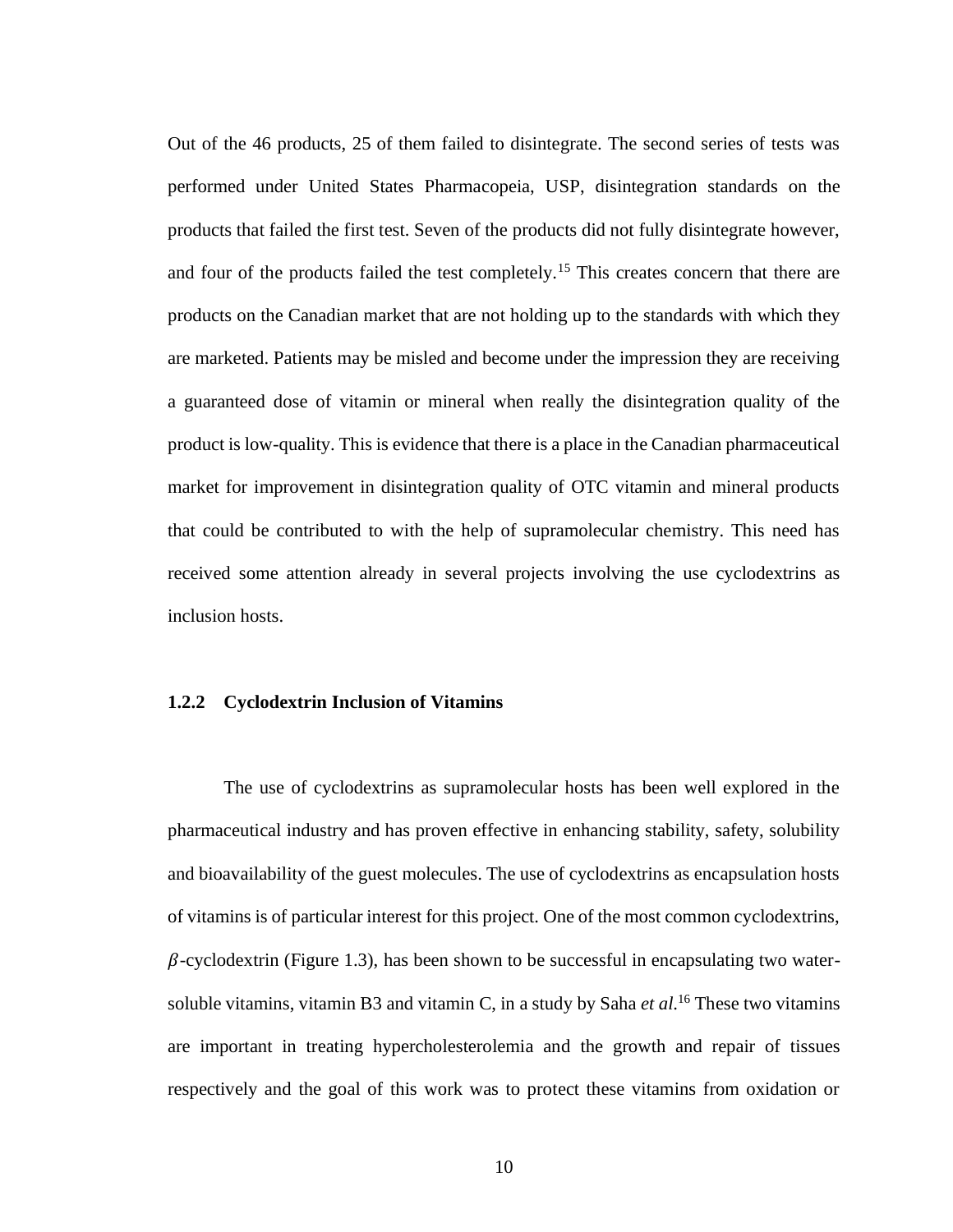structural modification before reaching the site of absorption, similar to the crisis of disintegration as described above. The confirmation of the complexation of vitamin C in  $\beta$ -CD was completed with a 2D NMR spectral analysis with a Nuclear Overhauser Effect, NOE, cross-correlation, that confirmed that the protons of the internal cavity of the  $\beta$ -CD were in proximity of the protons of the vitamin C. This same process was used to confirm complexation of vitamin B3 in  $\beta$ -CD.<sup>16</sup> Following NMR analysis, UV-Vis spectroscopy was used to determine binding constants and thermodynamic parameters of enthalpy and entropy. It was determined that there was a negative entropy change with an overcoming negative enthalpy stabilization effect, resulting in the thermodynamically favourable inclusion complex.<sup>16</sup> This study demonstrated potential of overcoming stability and bioavailability challenges of the absorption of vitamin B3 and C in the body with the use of a cyclodextrin host.



**Figure 1.3:** Chemical structure of  $\beta$ -CD and HP- $\beta$ -CD.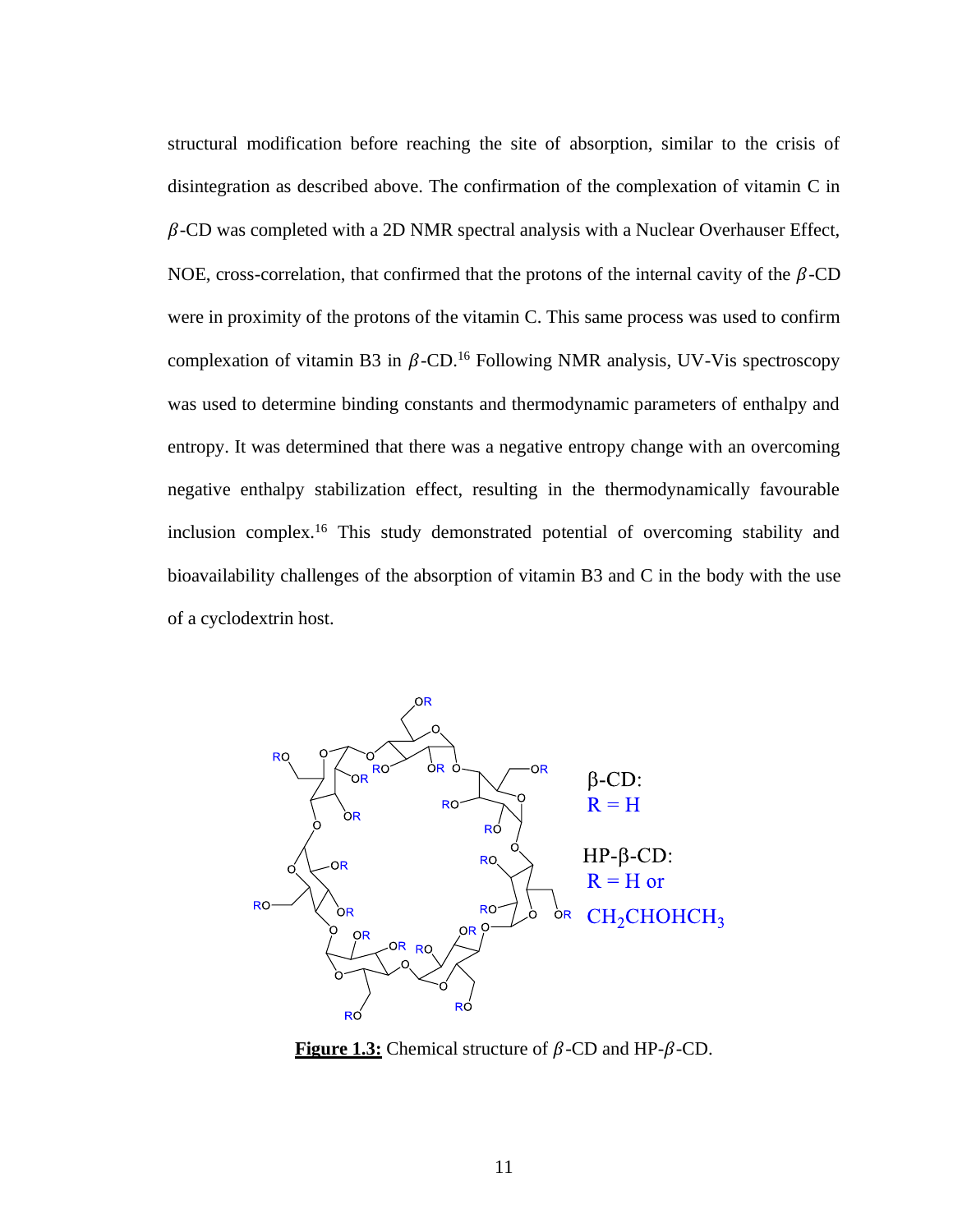The investigation of  $\beta$ -CD as a host was also performed with vitamin D as a guest in a study by Bakirova *et al.*<sup>17</sup> Vitamin D plays a large role in the metabolism of calcium and phosphorus in the body as well as the prevention of many diseases such as cancer, cardiovascular, and diabetes to name a few. Vitamin D is one of the fat-soluble vitamins which presents bioavailability challenges. The use of a cyclodextrin host with a hydrophobic cavity to encapsulate a fat-soluble vitamin can aid in overcoming this challenge. The morphology of the formed inclusion complex of vitamin D in  $\beta$ -CD was confirmed through the use of scanning electron microscopy and a 2:1 host to guest stoichiometric ratio was determined. The formation of the inclusion complex was also confirmed through  ${}^{1}H$  and  ${}^{13}C$  NMR analyses.<sup>17</sup> With the strong hydrophobic interaction between the guest and host when complexed, it is expected that the water-solubility would be enhanced, improving the bioavailability of vitamin D in the body.

A similar study was conducted using another fat-soluble vitamin, vitamin A. This study was performed by Xu *et al.* and investigated the complexation of vitamin A and its esters, vitamin A acetate and vitamin A palmitate, in  $\beta$ -CD.<sup>18</sup> As a result of vitamin A being a fat-soluble vitamin, similar solubility challenges are present when being absorbed in the body. A water-soluble vitamin improves upon bioavailability challenges. Solutions of vitamin A and vitamin A esters with  $\beta$ -CD were prepared with ethanol and distilled water and precipitated to be analyzed using FT-IR and NMR techniques. From the spectroscopic methods, the formation of inclusion complexes was confirmed. Phase solubility studies indicated a 2:1 host to guest ratio and that the vitamin A and  $\beta$ -CD had the lowest Gibbs free energy change, indicating this complex to be the most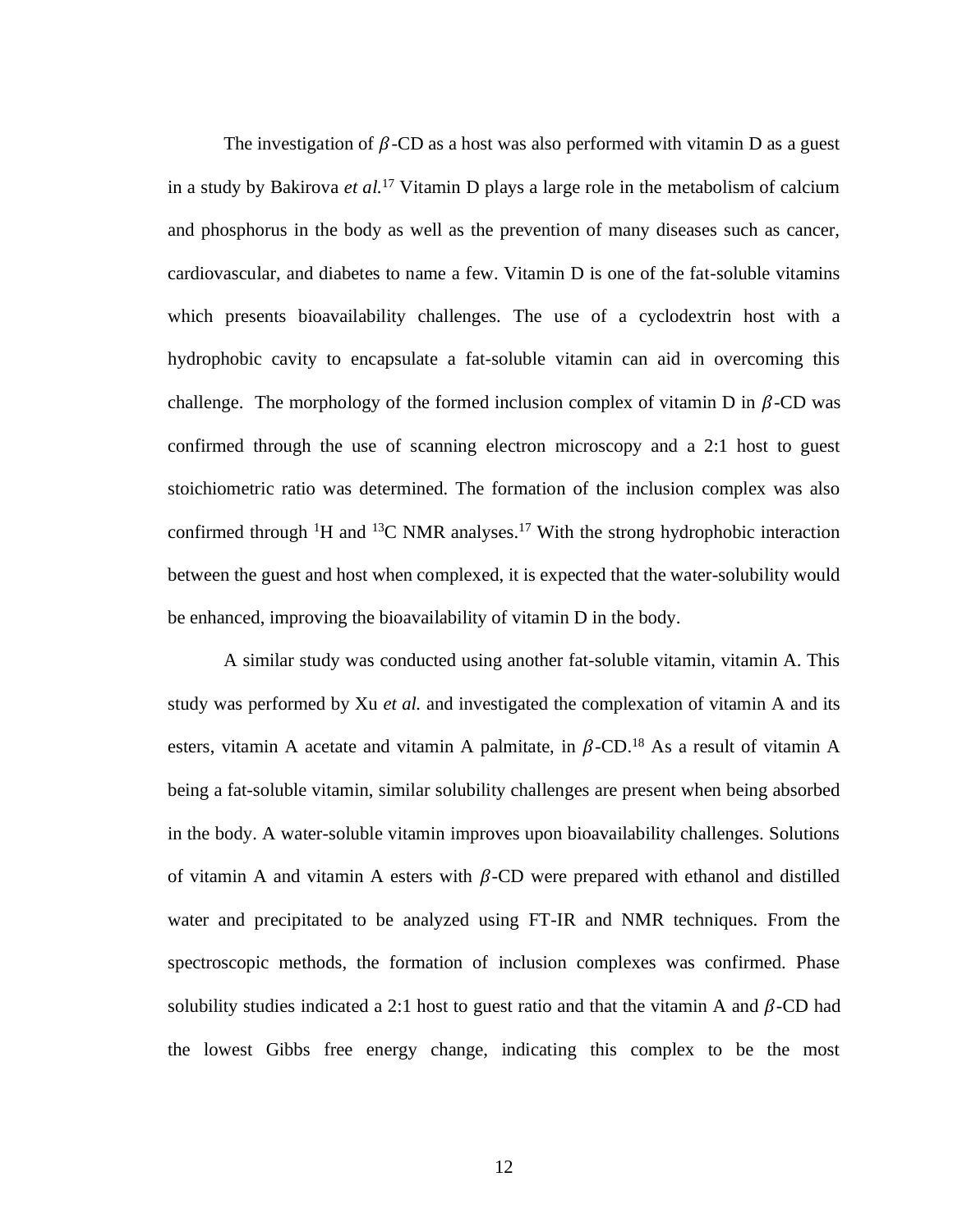thermodynamically favourable of the three complexes.<sup>18</sup> Solubility tests were also performed and it was determined that water-solubility was greatly enhanced by the complexation which could have value in increasing the bioavailability of vitamin A in the body.

From these three studies, there is a clear preference for the use of cyclodextrins in forming host-guest inclusion complexes with vitamins; particularly  $\beta$ -CD. While they have proven to be successful in forming thermodynamically stable complexes and have been approved by the FDA for safe ingestion, there is a lack of investigation into the use of alternative supramolecular hosts with the same goal. The introduction of alternative hosts such as calixarenes or cucurbiturils to the pharmaceutical industry particularly for the use of the encapsulation of vitamins could bring many advantages and is an opportunity that should not be missed. Both calixarenes and cucurbiturils have the ability to interact with guest molecules through electrostatic interactions and calixarenes have the ability to interact with aromatic molecules through  $\pi$  -  $\pi$  stacking interactions. These are two types of intermolecular interactions that are major driving forces of inclusion that cyclodextrins are incapable of participating in. With further exploration of other families of supramolecular hosts with vitamin molecules, additional reversible binding relationships at temperatures close to body temperature could be discovered that have major applications to the pharmaceutical industry in the enhancement of the bioavailability of these molecules.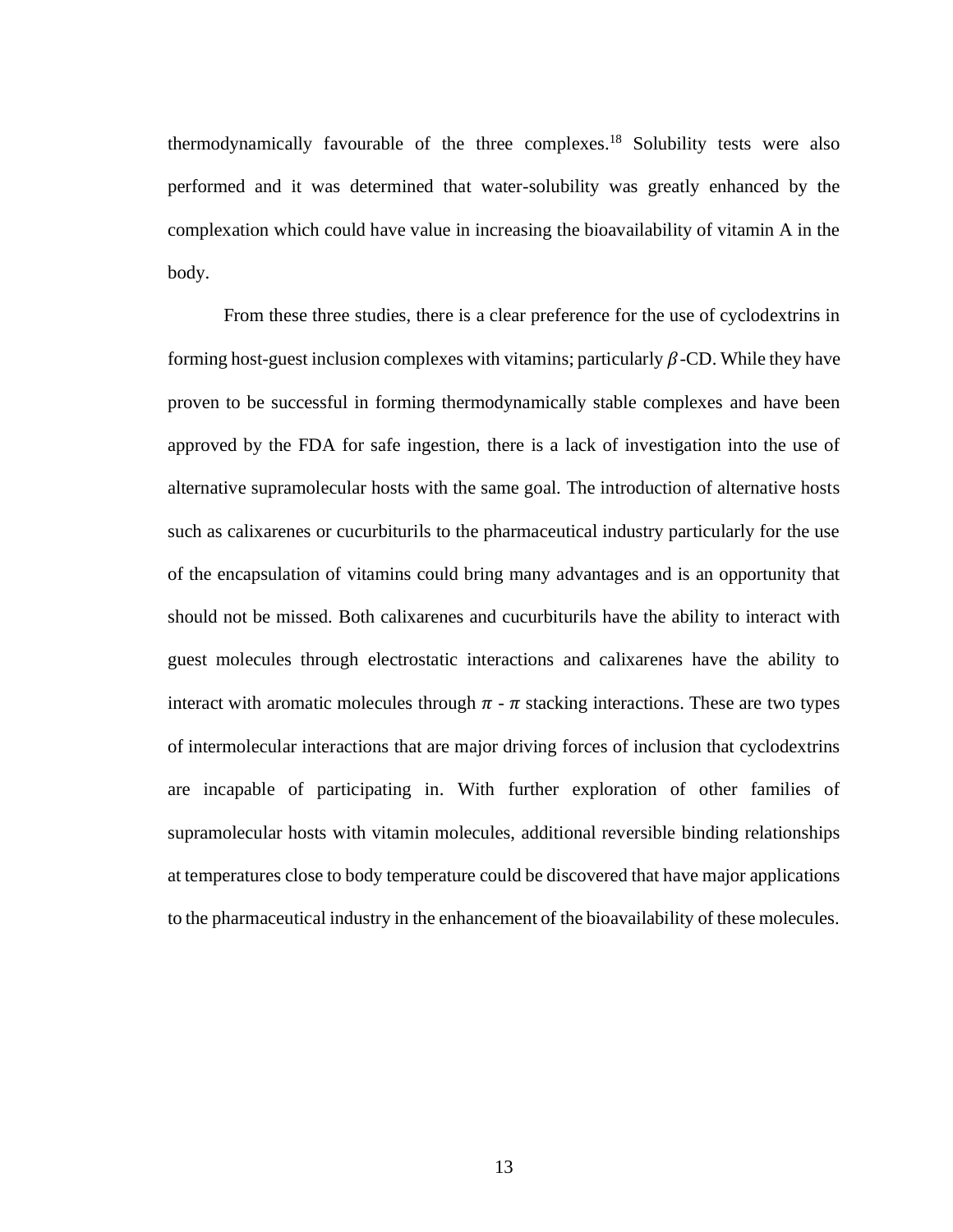#### **1.3 Alternative Hosts for Host-Guest Inclusion**

As mentioned, there are families of supramolecular hosts not including cyclodextrins, that tend to receive less attention from the pharmaceutical industry in being used to enhance the solubility, stability, and bioavailability of vitamins. Considering alternative supramolecular hosts such as calixarenes or cucurbiturils could be an avenue that could greatly expand this field and provide many more formulary options for drug developers in synthesizing a product that is best designed for effective absorption by the body. While the use of these supramolecular hosts aims to reach the same goal, their structural and geometrical differences make them unique, and may offer advantages over cyclodextrins.

#### **1.3.1 Calix[n]arenes**

Calix[n]arenes are a class of macrocyclic host molecules with unique structural characteristics that were first discovered in 1944 by Zinke *et al* through a two-step synthesis involving p-tert-butylphenol and formaldehyde that resulted in the formation of a cyclic tetramer.<sup>19</sup> Calix[n]arenes are made up of repeating phenolic units which are joined by meta-substituted methylene bridges that form a molecular "basket" with a small rim on the bottom where the hydroxyl groups are located and a larger upper rim as seen in Figure 1.4 below.<sup>20</sup> The nomenclature of calix[n]arenes is straightforward as the number of phenolic units, n, is what differentiates the name. For example, calix[4]arene is a calix[n]arene made up of four repeating phenolic units. The hydroxyl groups that are oriented ortho to the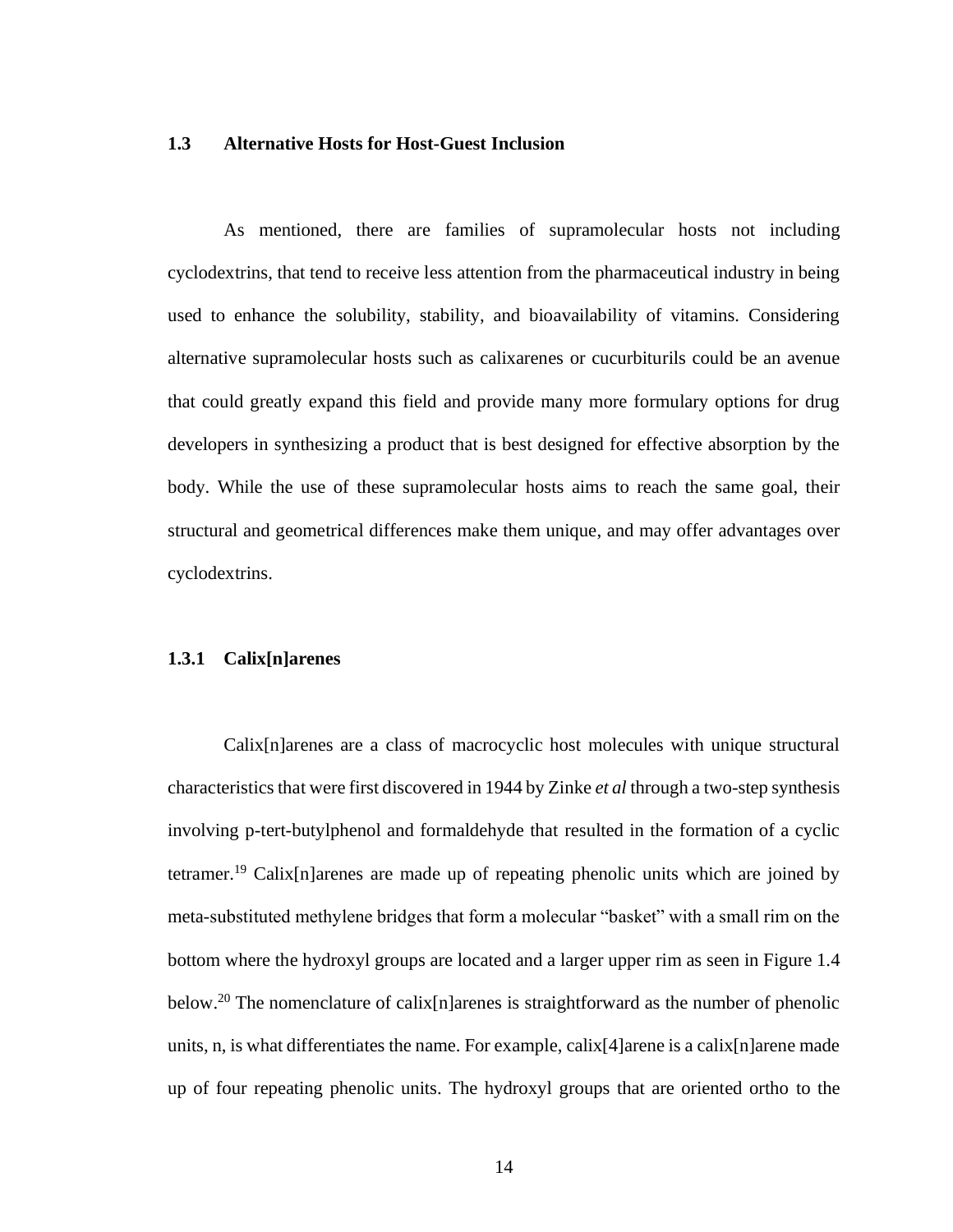methylene bridges of the lower rim interact with each other through hydrogen bonding to stabilize the basket-like structure. The upper rim of the calix[n]arene can be functionalized with varying substituents such as sulfur, amines, imines, and alkyl groups among others to tailor the macrocycle in having varying degrees of solubility, molecular recognition, and hydrophobicity.<sup>20</sup>



**Figure 1.4:** a) General structure of calix[n]arenes. b) Cone and 1,3-alternate calix[4]arene conformations.

The ability to functionalize the upper rim of the calix[n]arene is of particular importance to the pharmaceutical industry. With the ability to functionalize the upper rim with a hydrophobic group and having a hydrophilic lower rim, this opens up the potential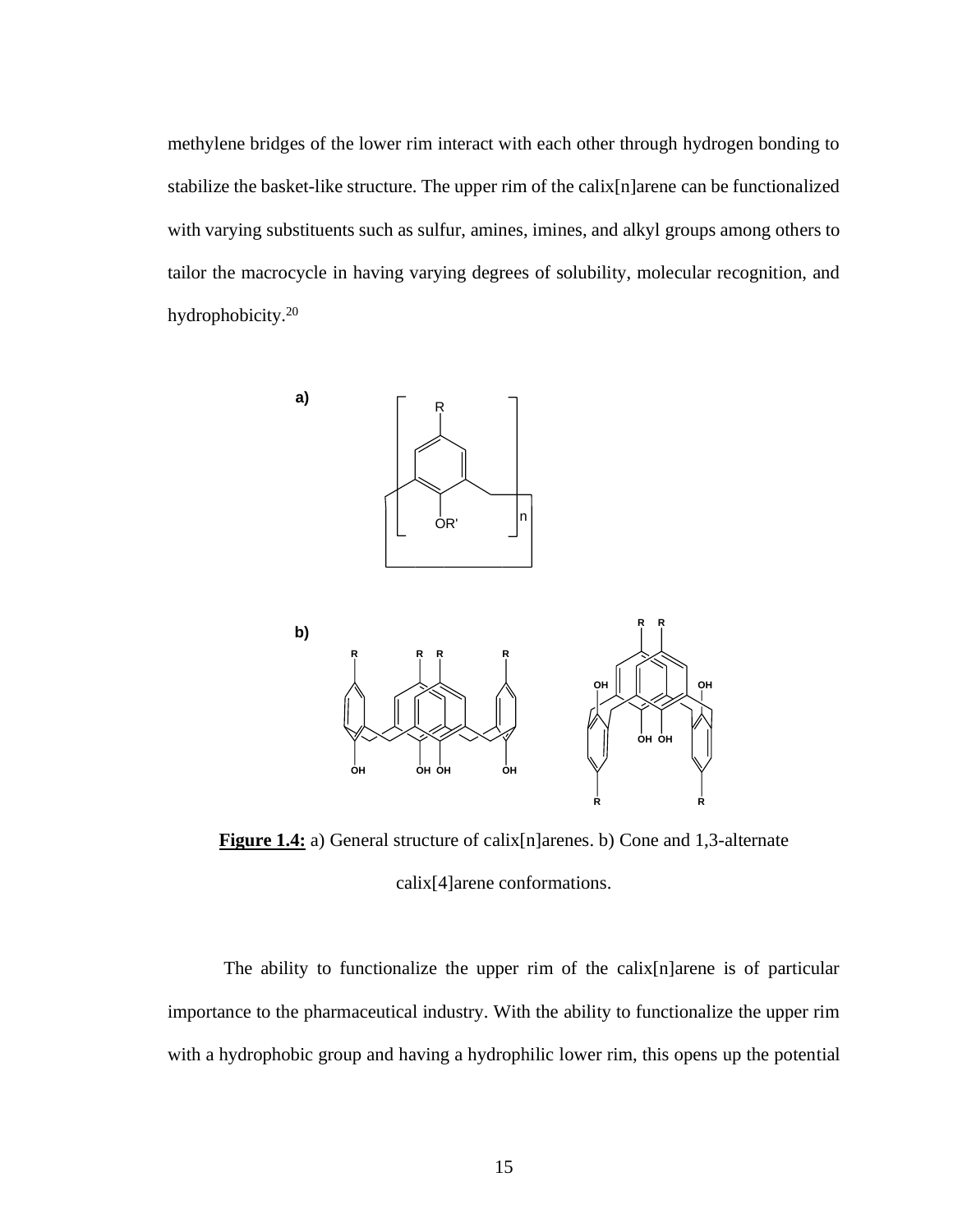of having an amphiphilic macrocycle capable of self-assembling into a liposome, micelle, or vesicle structure capable of effectively transporting drugs throughout the body at a low cost and cytotoxicity. The introduction of a sulfonic group in the para position has shown to demonstrate success in the encapsulation of drugs to increase solubility, bioavailability, oral absorption and stability under varying heat, light, and acidic conditions.<sup>20</sup> This type of functionalization and the use of para-sulfonated calix[n]arenes played an important role in this project in the analysis of their formation of inclusion complexes with vitamins. The only limitation of their use is that to date calix[n]arenes have not been approved for use in human medicine; however, they have not demonstrated human toxicity or heightened immune responses and further investigation of this type of supramolecular host remains important.

Calix[n]arenes have a prominent difference from the popular cyclodextrins hosts in their water-solubility. Typically, calix[n]arenes are largely water insoluble, however, they can be made to be water soluble via functionalization with a charged group. The hydroxyl groups of the phenolic units can also be deprotonated in aqueous solution depending on the pH.<sup>21</sup> With the deprotonation of the hydroxyl groups and the functionalization with charged groups, the electrostatic forces between the calix[n]arene and guest are increasingly important in driving the encapsulation. The importance of these electrostatic forces is highlighted throughout this work with the use of water-soluble para-sulfonated calix[n]arenes.

Another unique characteristic of the calix[n]arenes is their ability to participate in conformational changes. The calix[4]arenes can adopt four different isomeric forms; the cone, the partial cone, the 1,2-alternate, and the 1,3-alternate. The cone conformation is the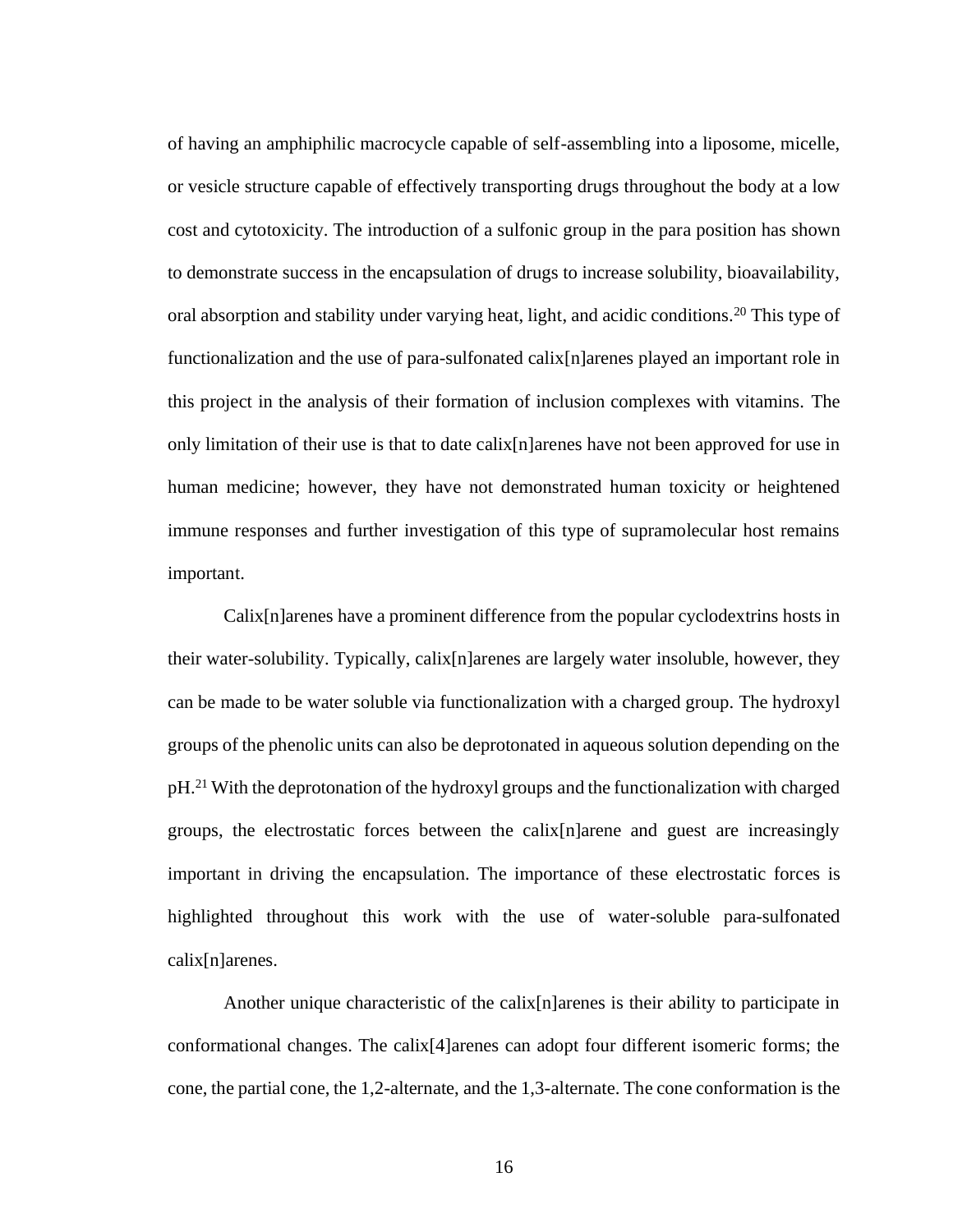standard conformation demonstrated in Figure 1.4 above. The partial cone involves the inversion of one of the phenolic units. The 1,2-alternate involves the inversion of the phenolic units in the first and second positions and the 1,3-alternate inverts the phenolic units in the first and third positions.<sup>20</sup> The ability to adopt these different conformations is important in molecular recognition and expanding the variety of guests the calix[n]arenes can encapsulate.

There are a variety of calix[n]arenes that are commercially available with the most popular ones being calix[4]arene, calix[5]arene, calix[6]arene, calix[7]arene, and calix[8]arene as they have the optimal cavity sizes ranging from  $3.0$  to  $11.7\text{\AA}$  to accommodate small molecules.<sup>22</sup> A recent study by Guerineau *et al.* involved the synthesis and characterization of "giant" calixarenes containing up to 90 phenolic units.<sup>23</sup> Similar to other supramolecular hosts such as cyclodextrins, calix[n]arenes have been successfully used in encapsulating guests through non-covalent interactions such as van der Waals forces and hydrogen bonding. However, as a result of calix[n]arenes having repeated aromatic rings in their macrocycle, they are capable of contributing to  $\pi - \pi$  stacking interactions with aromatic guests to act as an additional driving force of the inclusion process and further stabilize the complex. This is an advantage over other hosts such as cyclodextrins that do not contain aromatic rings, however, could have disadvantages when considering the safety of the use of aromatics in pharmaceutical products.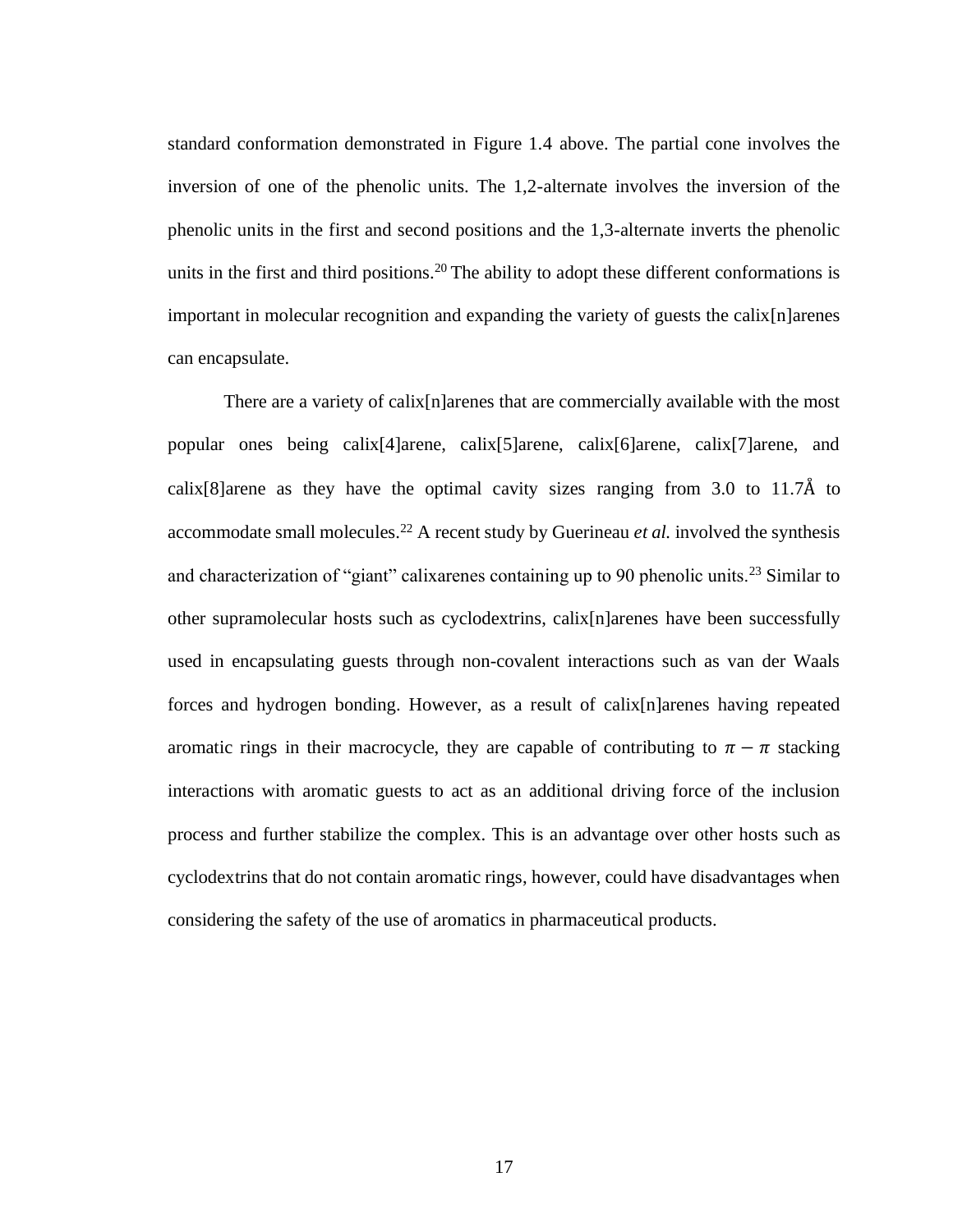#### **1.3.2 Cucurbit[n]urils**

Cucurbit[n]urils are a class of macrocyclic host molecules that were first discovered in 1905 by Robert Behrend through the condensation of glycoluril with formaldehyde, however, it was not until 1981 that their structure was first elucidated.<sup>24</sup> Their general structure involves the repetition of glycoluril units joined by two methylene bridges. The oxygens of the glycoluril units point inwards, partially closing the cavity at the top and bottom giving them a pumpkin-like appearance. Because of this, they are referred to as the "jack-o-lanterns" of supramolecular hosts. Their nomenclature is simple, involving the number of glycoluril units, n, to determine their name. For example, a cucurbit[n]uril formed by seven glycoluril units is named as cucurbit[7]uril. For shorthand they are denoted CBn. The general cucurbit[n]uril structure is shown in Figure 1.5 below.



**Figure 1.5:** General structure of cucurbit[n]urils.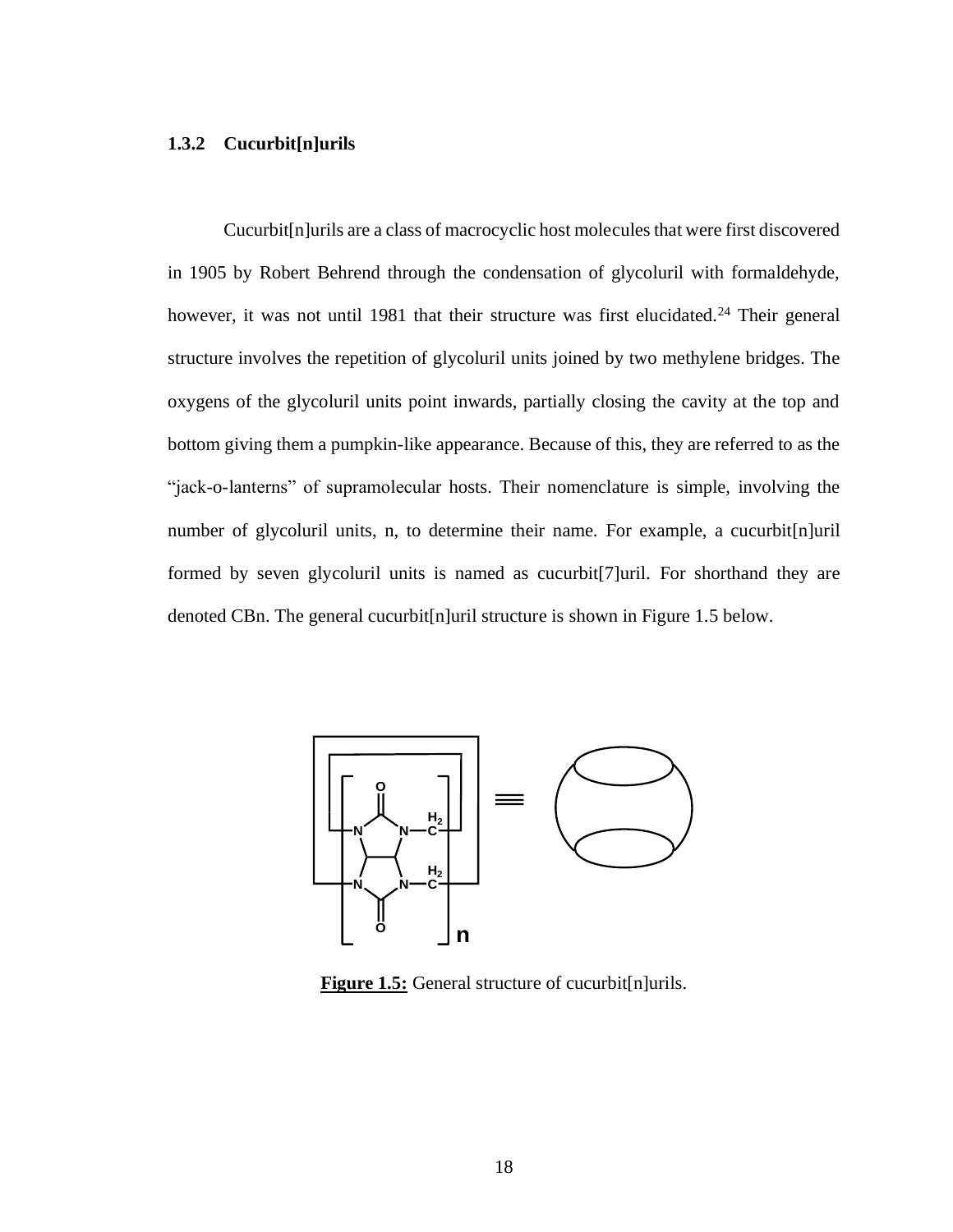The use of cucurbit[n]urils in the encapsulation of drugs to enhance bioavailability in the body has been a highlight of their capabilities as supramolecular hosts. Cucurbit[n]urils have been shown to fully encapsulate a variety of drug classes such as vitamins, hormones, and antineoplastics among others.<sup>9</sup> The inclusion of drugs in supramolecular hosts is often monitored through spectroscopic methods, one main technique being fluorescence spectroscopy. A study by Miskolczy *et al.* investigated the inclusion of berberine, an anti-microbial agent, in cucurbit[7]uril through the use of a stopped flow method coupled to the fluorimeter, fluorescence titrations, and isothermal calorimetry.<sup>25</sup> Their investigations resulted in the observation that CB7 did include the berberine in its cavity with a 1:1 host to guest ratio and resulted in a 500-fold enhancement in fluorescence intensity. A similar study from the same group investigated the encapsulation of berberine in CB8 using the same fluorometric techniques.<sup>26</sup> Their findings demonstrated the formation of 1:1 and 2:1 complexes. A positive entropy change was observed due to the expulsion of water molecules from the inner cavity of the CB8 to accommodate the guest molecule. This indicated a highly thermodynamically favourable inclusion complex. This implies that the formation of berberine-CB8 inclusion complexes could have large applications in its delivery mechanism in the body or potential in creating a controlled release product.

These are two important examples of the use of cucurbit[n]urils for the encapsulation of drugs. Cucurbit[n]urils are also known to be reliable supramolecular hosts for medicinal purposes because of their low cytotoxicity and high biocompatibility in the human body. They have also demonstrated higher binding affinities for drug guest molecules in comparison to the popular cyclodextrin supramolecular hosts that are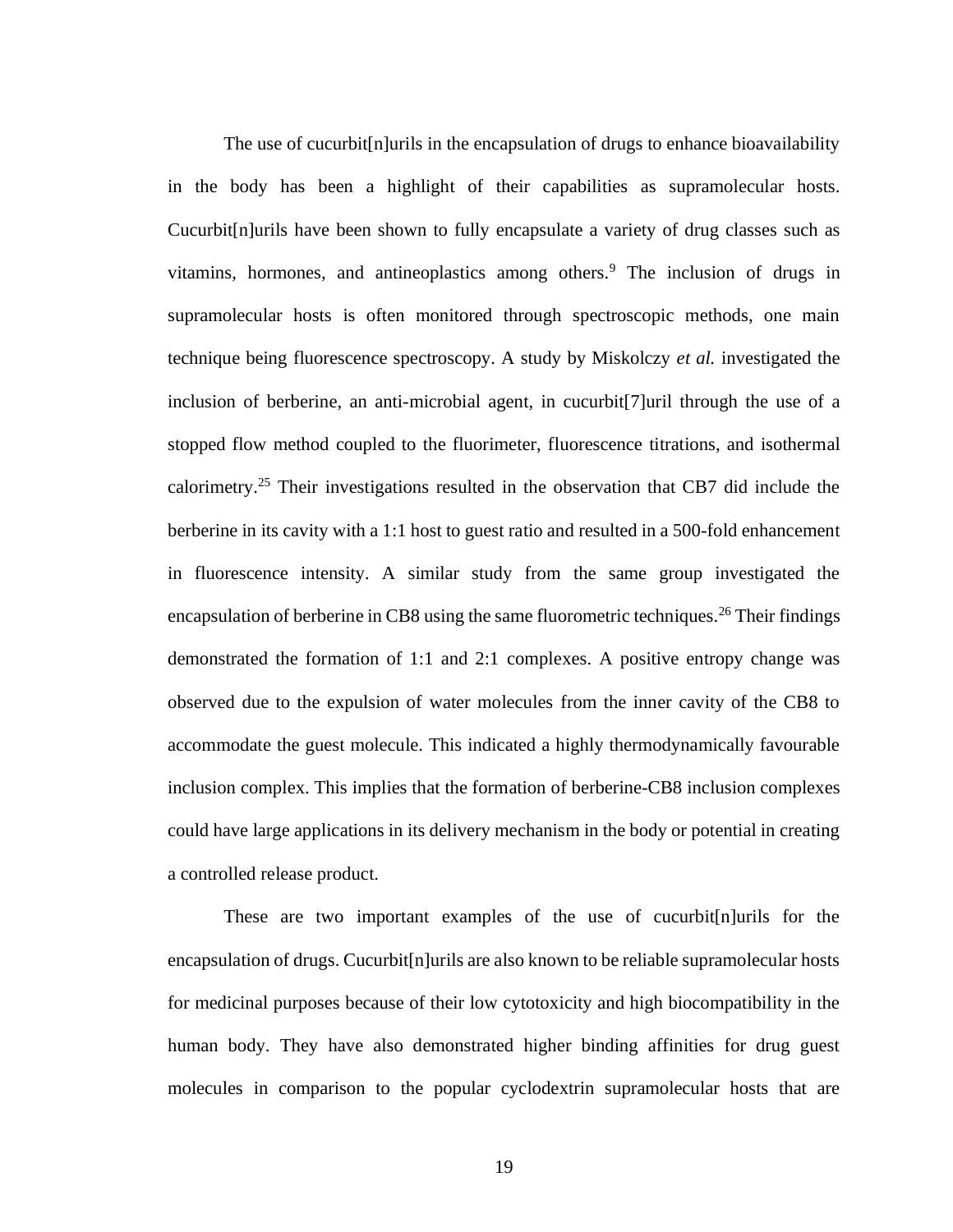commonly studied because of their low cost and high water-solubility.<sup>9</sup> Cucurbit[n]urils also have electronegative carbonyl groups that are capable of participating in electrostatic interactions with charged guest molecules which is unique from cyclodextrins that are incapable of participating in these same interactions. There are a number of commercially available cucurbit[n]urils such as CB5, CB6, CB7, CB8, and CB10. Unfortunately to this point, a successful synthesis for CB9 has not been determined. Cucurbit[n]urils are known to be less water-soluble in comparison to cyclodextrins, however, for the purpose of this work, all experiments were performed using water as the solvent and this did not present any challenges.

Applicative research for the use of cucurbit[n]urils in the encapsulation of vitamins has also been presented in the literature. A study by Li *et al.* demonstrated the use of CB7 in the encapsulation of vitamin  $B6<sup>27</sup>$  Experimental methods included the use of UV-Vis titrations and <sup>1</sup>H NMR for structural confirmation. It was determined that a 1:1 inclusion complex was formed with a binding constant of  $(4.0 \pm 0.5)$  x  $10^3$  M<sup>-1</sup>. This indicated that the vitamin B6 had high binding affinity in the cavity of CB7 and holds future applications in the potential for developing new formulations of vitamin B6 with enhanced stability and bioavailability in the body. This study was of particular importance to this project as it demonstrates the ability of cucurbit[n]urils to be used in enhancing the biocompatibility of vitamins and provided motivation in expanding this area to vitamins outside of vitamin B6.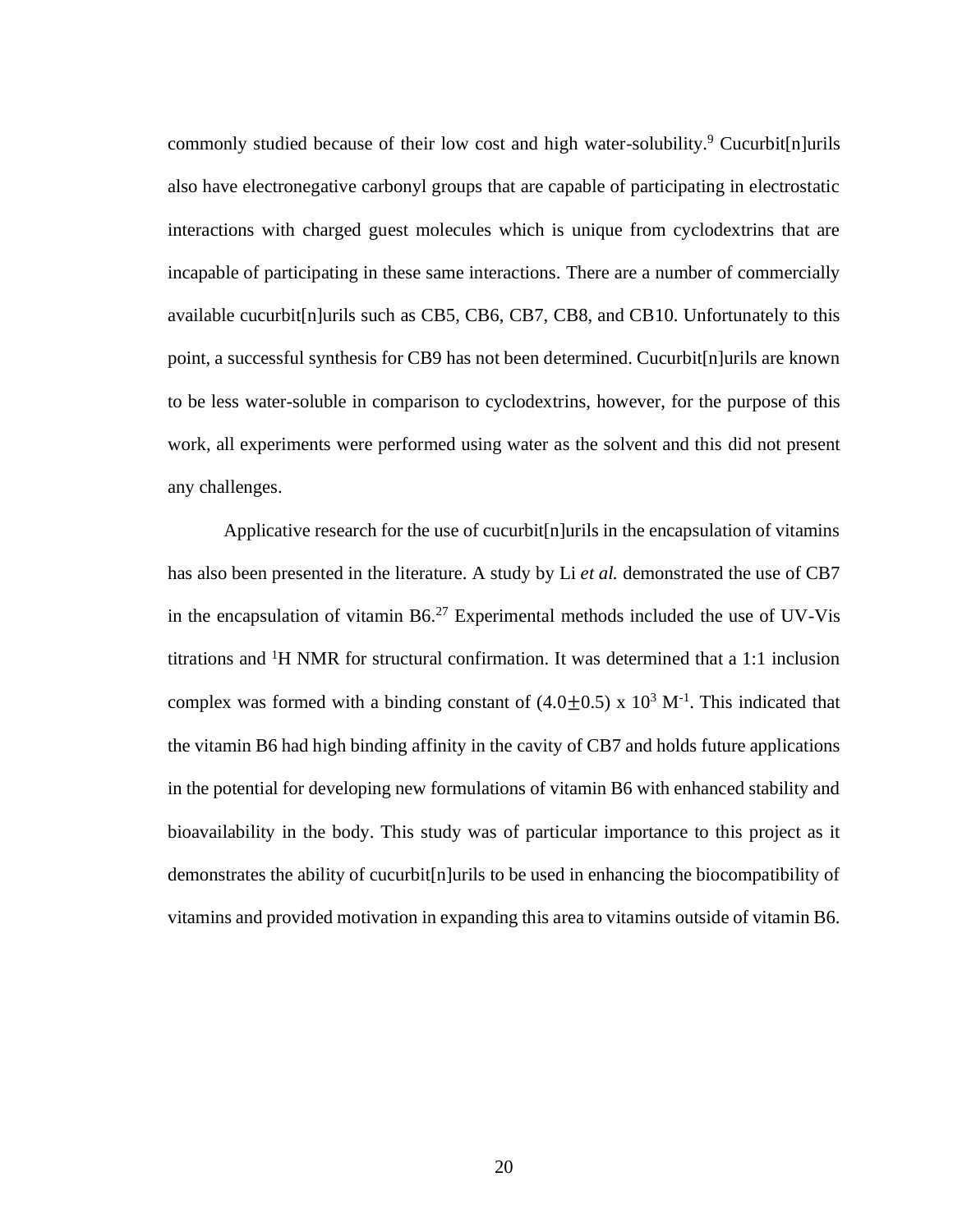#### **1.4 Fluorescence Study of Host-Guest Inclusion**

Spectroscopic techniques are often applied to measure and confirm the inclusion of a guest in a host and determine their stoichiometric binding ratio. A spectroscopic method that is commonly used is fluorescence spectroscopy. Luminescence is the emission of a photon from an electronically excited state and encompasses the phenomena of fluorescence and phosphorescence. Fluorescence and phosphorescence vary in the multiplicity of the electronic states participating in the transition. Multiplicity refers to the spin configuration of the electron occupying the ground and excited electronic states involved in the transition of the luminescence process and can be determined using Equation 1.3 where S is the total spin angular momentum.

$$
M = 2S + 1
$$
 **Equation 1.3**

An excitation of one of the two opposite spin electrons from the ground singlet state  $(S<sub>0</sub>)$  to a higher energy level singlet excited state denoted  $S<sub>1</sub>, S<sub>2</sub>$ , etc. results in a total spin angular momentum of 0 and by Equation 1.3 the multiplicity would be 1. On the other hand, the inversion of the spin of the electron upon excitation to the higher energy level would result in a total spin angular momentum of 1 and by Equation 1.3, a multiplicity of 3. These two types of electronic states are shown in Figure 1.6 below.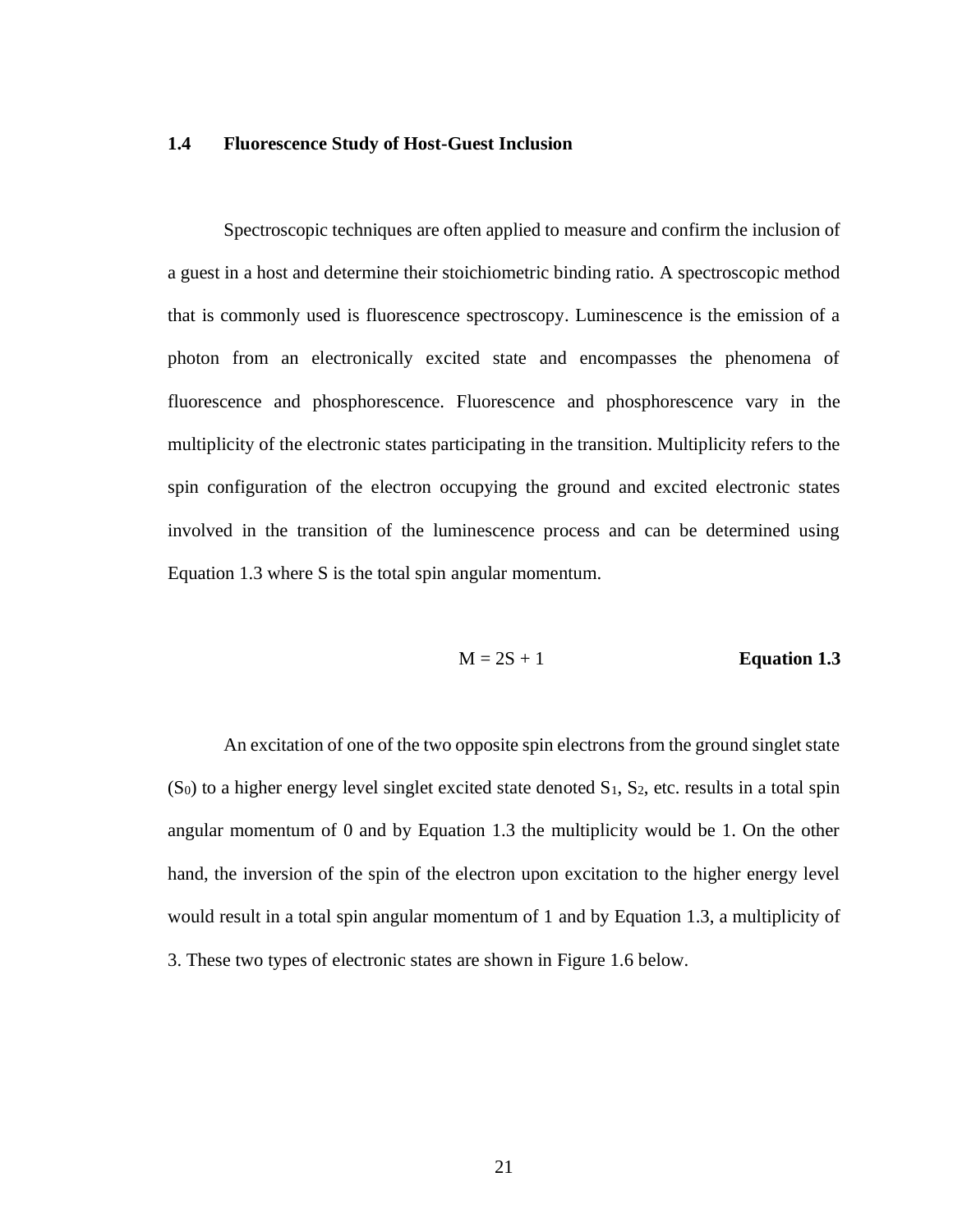

**Figure 1.6:** Schematic diagram of singlet and triplet state electronic excitations.

Fluorescence is the emission of a photon by a molecule undergoing relaxation between electronic states of the same spin multiplicity. Typically, this occurs between the first excited singlet state,  $S_1$ , to the ground singlet state,  $S_0$ . In contrast to this, phosphorescence is the photophysical process of the emission of a photon by a molecule during the relaxation between electronic states of different spin multiplicities. Typically, this occurs between the first excited triplet state,  $T_1$ , to the ground singlet state,  $S_0$ .<sup>21</sup> Fluorescence and phosphorescence are known as radiative processes as the excess energy of the excited state exits the system via the removal of a photon. Aside from radiative processes, there are non-radiative processes that allow excited electronic states to relax to a lower energy state without the emission of a photon.<sup>21</sup> These radiative processes are demonstrated in Figure 1.7 of a Jablonski diagram.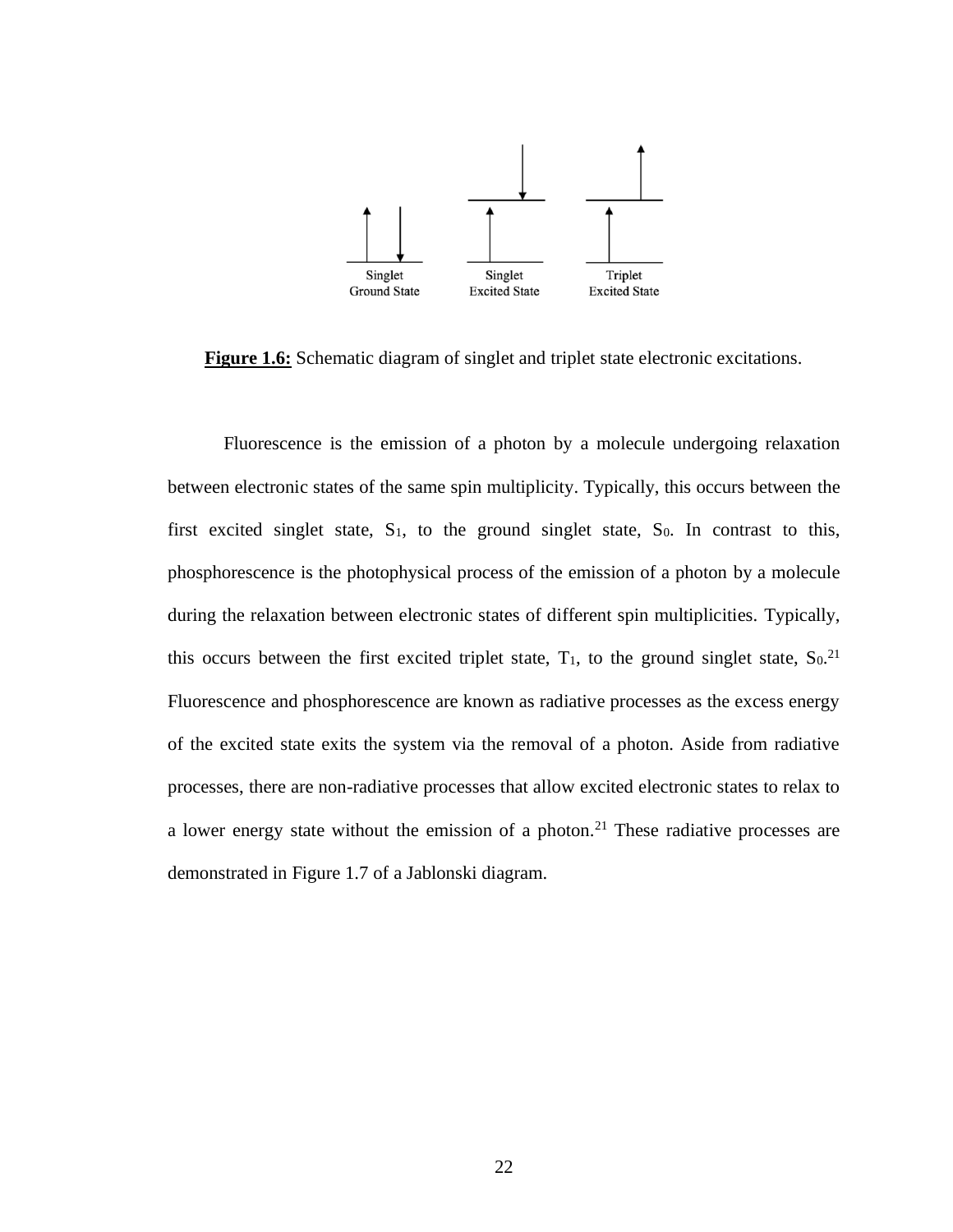

**Figure 1.7:** Jablonski diagram.

The Jablonski diagram provides a clear visualization of both radiative and nonradiative processes. Radiative processes such as absorbance (A), fluorescence (F), and phosphorescence (P) are denoted with straight arrows. Non-radiative processes such as internal conversion (IC), intersystem crossing (ISC), and vibrational relaxation (VR) are denoted with the use of waved arrows.<sup>21</sup> Vibrational relaxation involves relaxation in energy of an excited vibrational level within an electronic state to a ground vibrational level within an electronic state. This process occurs very rapidly and is the reason for which electronic transitions typically occur from ground vibrational levels. For example, fluorescence typically originates from the ground vibrational level of S<sub>1</sub>. Internal conversion is another non-radiative transition that occurs between electronic states with the same spin multiplicity. Intersystem crossing is a non-radiative transition that occurs between electronic states of different spin multiplicities.<sup>21</sup>

For the purposes of this work, fluorescence played an important role in confirming the inclusion of guest molecules in supramolecular hosts through the use of fluorescence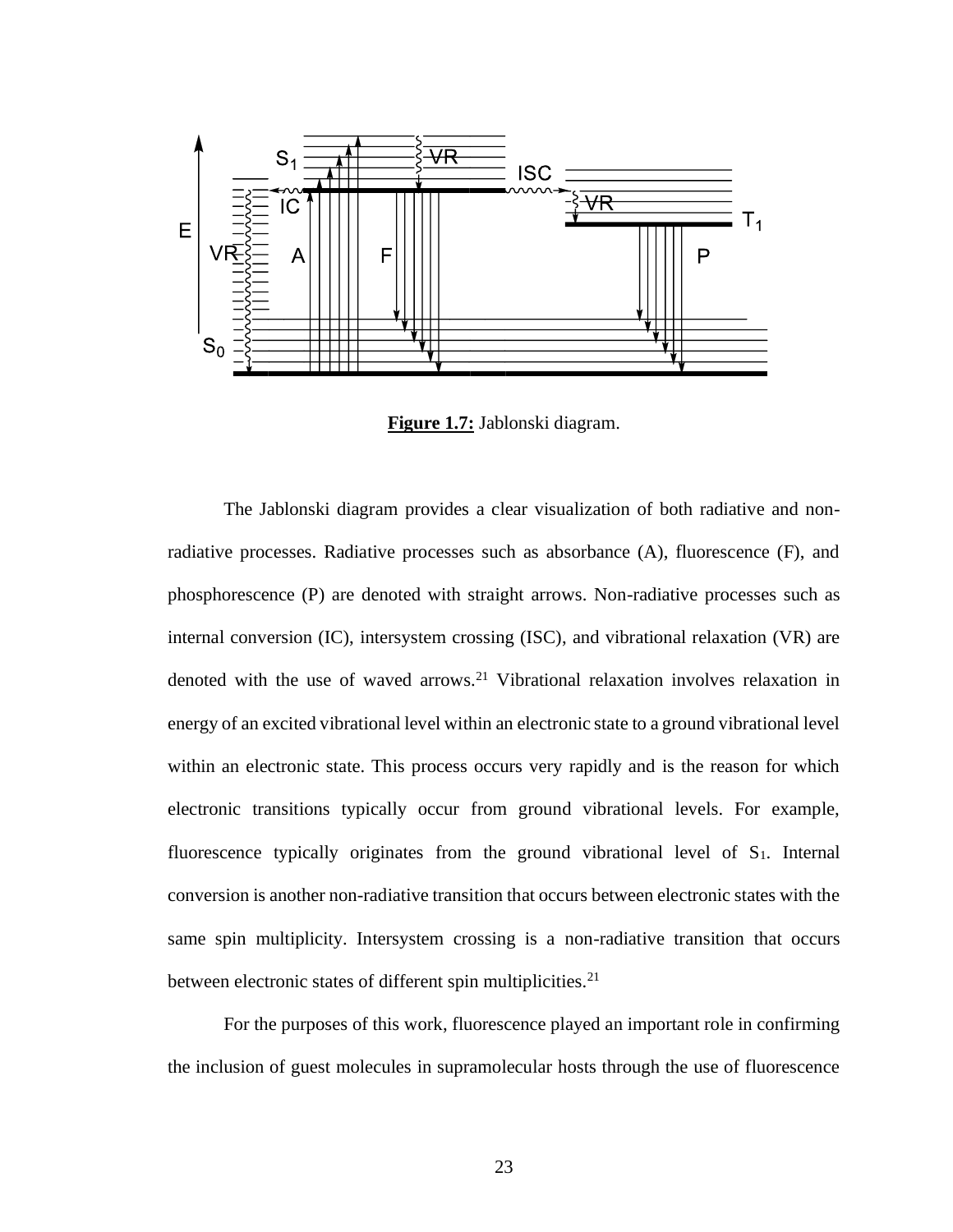spectroscopy. This technique is most commonly used when a fluorescent guest and nonfluorescent host are being investigated.<sup>21</sup> The most common method to perform fluorescence spectroscopy is through steady-state fluorescence spectroscopy. This method uses a constant source of illumination to excite the fluorophore molecules to the  $S_1$  state at a constant rate of excitation. Fluorescence spectra are produced by measuring fluorescence intensity as a function of wavelength of emission. From total integrated areas of the emission spectrum, F/F<sub>0</sub> values can be determined through the use of Equation 1.4 where  $F_{\infty}$  is the total fluorescence of the fully complexed guest and [host]<sup>0</sup> is the concentration of added host, to draw conclusions on the fluorescent properties of the guest molecule assuming the inclusion complex has a 1:1 host to guest ratio. The fluorescence of the guest included in a host is denoted F and the fluorescence of the guest in the absence of host is denoted  $F_0$ . A  $F/F_0$  value greater than 1 indicates fluorescence enhancement of the guest upon inclusion, while a  $F/F_0$  value less than 1 indicates fluorescence suppression of the guest upon inclusion. From this, the most important parameter can be determined; the binding constant, K. Through the performance of fluorescence titrations and measuring the F/F<sup>0</sup> value as a function of added host concentration, the data can be plotted and used to determine K through the use of a non-linear least-squares fitting curve and represent the binding affinity the guest molecule has for the internal cavity of the host molecule.<sup>21</sup>

$$
\frac{F}{F_0} = 1 + \left(\frac{F_{\infty}}{F_0} - 1\right) \frac{[host]_0 K}{1 + [host]_0 K}
$$
 Equation 1.4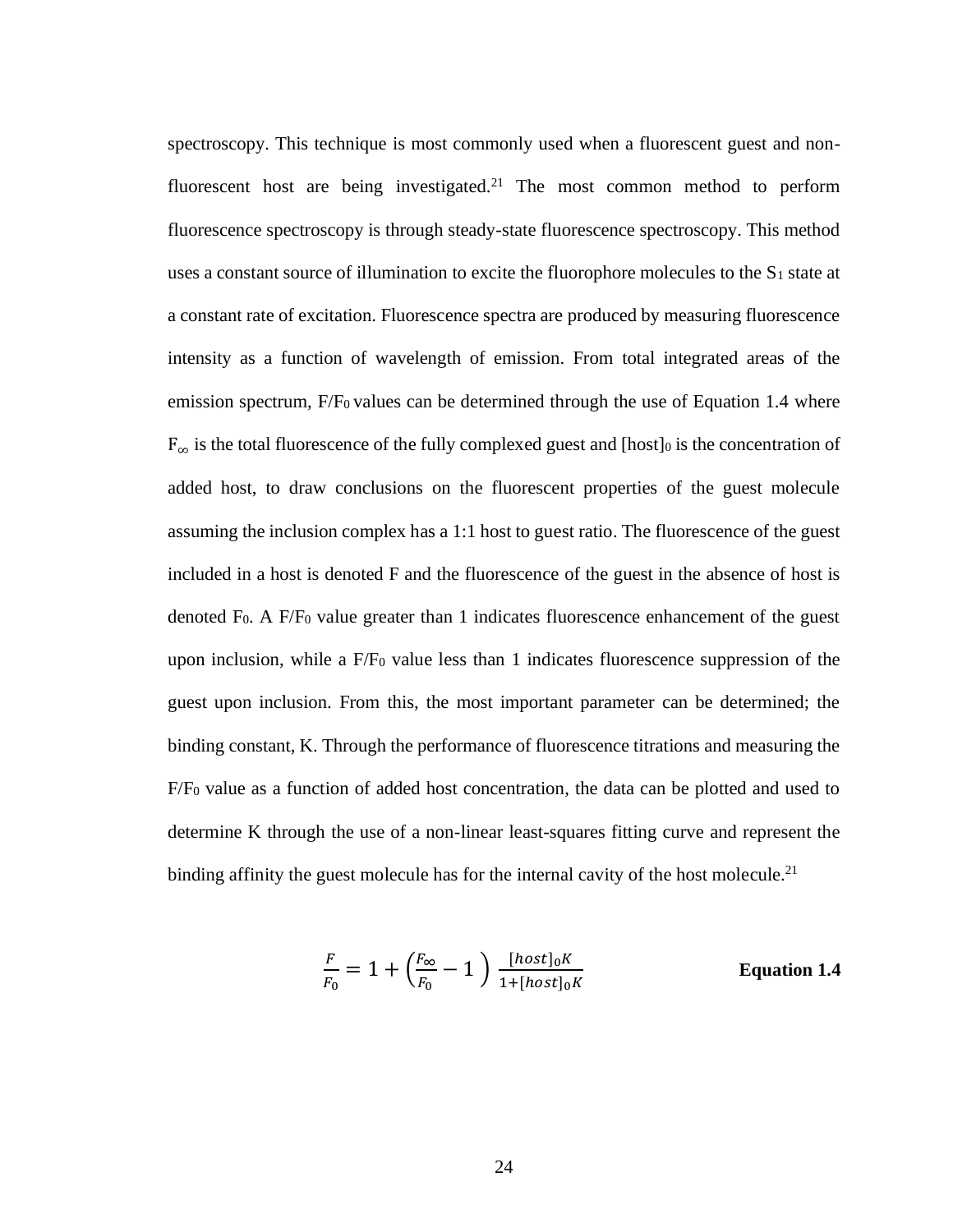## **1.5 Thermodynamic Study of Host-Guest Inclusion**

Using Equation 1.4 from above and the non-linear least-squares fitting curve to determine K at varying temperatures, the thermodynamics of the host-guest inclusion process can be evaluated. As discussed earlier in Section 1.1, the formation of an inclusion complex can be explained using Equation 1.1 which uses enthalpy, entropy, and temperature to determine the Gibbs free energy change of the inclusion process; whether the complex is thermodynamically favourable over the host and guest components existing separately. The binding constant, K, is related to the change in Gibbs free energy through Equation 1.5 shown below with R being the ideal gas constant and T being the temperature in Kelvin at which the experiment was performed.

$$
K = e^{-\Delta G/RT}
$$
 **Equation 1.5**

Once the binding constants from each of the different temperatures are known, a van't Hoff plot of the natural logarithm of the binding constant versus the reciprocal of the temperature in Kelvin can be used to determine the thermodynamic parameters for the inclusion process using the van't Hoff equation shown in Equation 1.6. If the enthalpy of inclusion,  $\Delta H$ , and entropy of inclusion,  $\Delta S$ , remain constant over the temperature range, the van't Hoff plot will be linear and the enthalpy of inclusion can be determined from the slope and the entropy of inclusion is obtained from the y-intercept.<sup>21</sup> This is indicative of the binding constant of inclusion being dependent on the temperature. Under these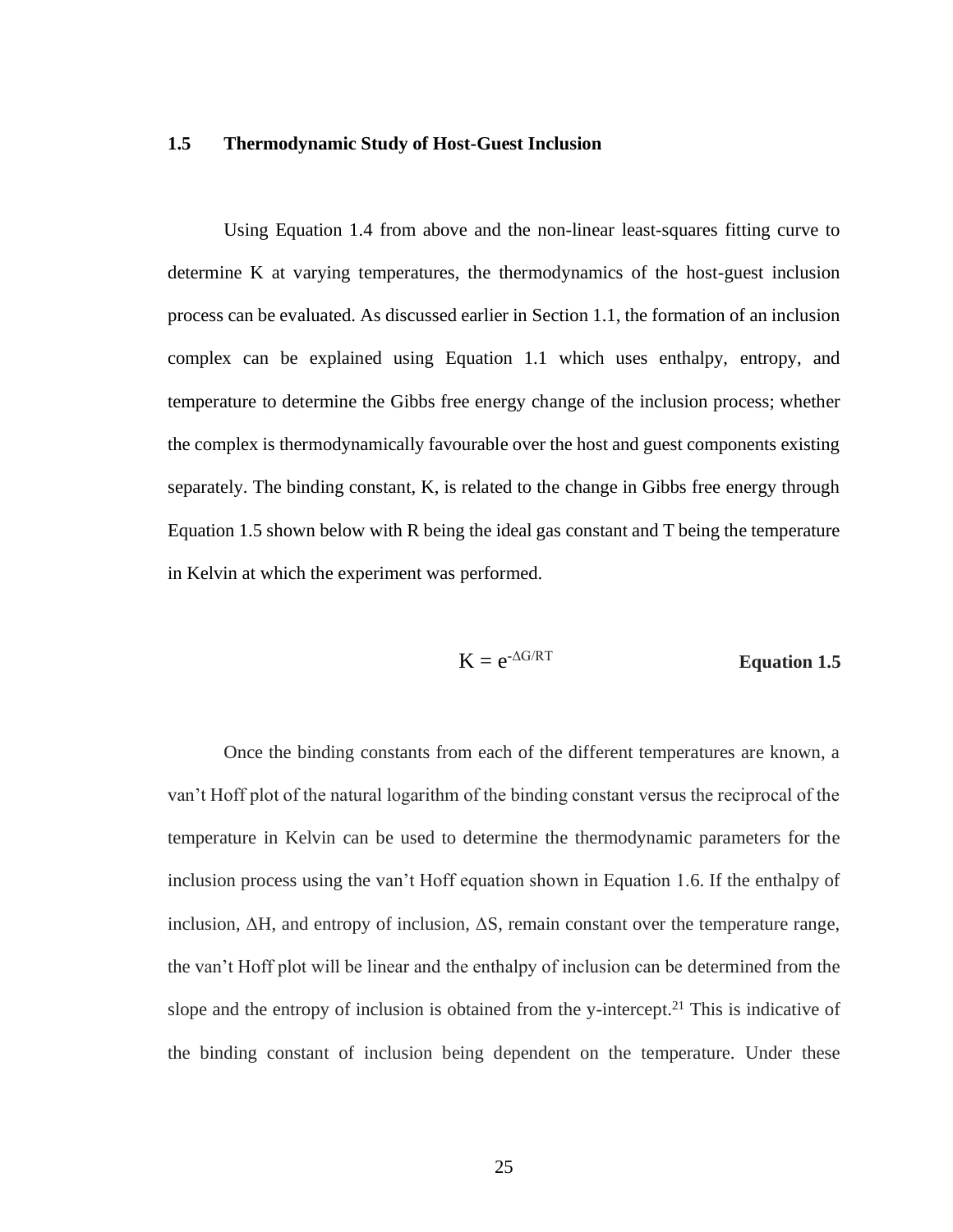conditions, the heat capacity, C, is constant for the inclusion process ( $\Delta C = 0$ ).<sup>28</sup> A van't Hoff plot with a positive slope is indicative of an exothermic reaction; implying a thermodynamically favourable negative change in enthalpy.

$$
\ln K = -\frac{\Delta H}{RT} + \frac{\Delta S}{R}
$$
 Equation 1.6

Aside from linear van't Hoff plots, it is also possible to have curved van't Hoff plots. A curvature in the plot is indicative that the enthalpy or entropy of inclusion changes with temperature and/or the heat capacity is not constant over the temperature range. Enthalpies of inclusion can change with a change in conformation of the inclusion complex or changes in inter- or intramolecular interactions that are temperature dependent.<sup>28</sup> As mentioned, inclusion complexes with calixarenes as hosts are known to be capable of undergoing significant host conformational changes.<sup>20,21</sup> With the changes in enthalpies of inclusion, the slope of the van't Hoff plot will inevitably change. Because of this, it is common to see inflection points in the van't Hoff plot resulting in an S-shaped distribution of the data.<sup>28</sup> Depending on the extent of curvature of the van't Hoff plot, a series of data points that demonstrate linearity can be plotted separately to approximate the enthalpy and entropy of inclusion or these values can be determined individually for each data point if the change in heat capacity is known.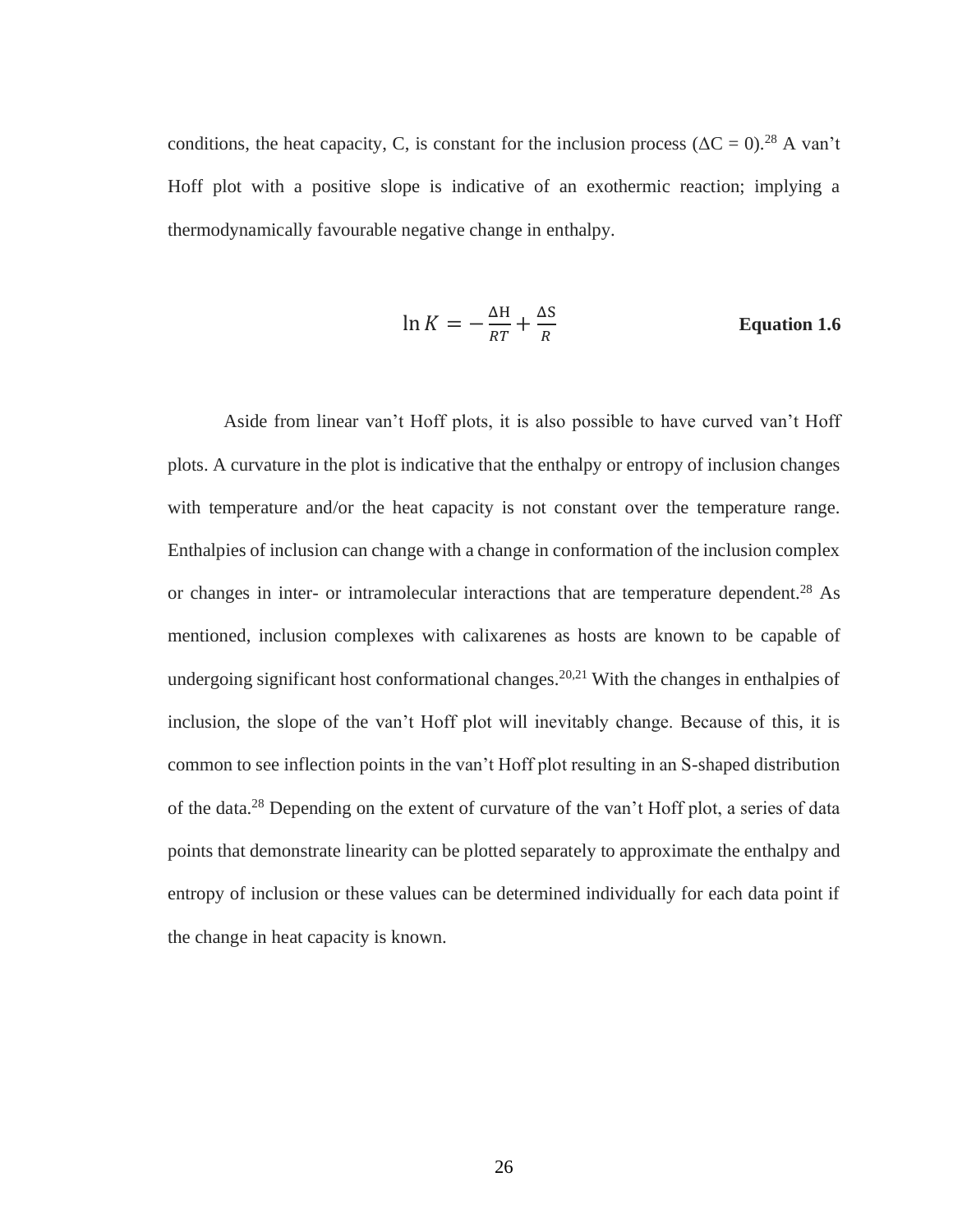## **1.6 Project Objectives**

The main objective of this project is to determine the ability of different types of supramolecular hosts, namely calix[n]arenes, cucurbit[n]urils, and cyclodextrins, to form inclusion complexes with various vitamins which have not been previously reported in the literature. Fluorescence experiments can be performed to determine whether enhancement, suppression, or no fluorescence effect is observed upon inclusion of the guest in the host in comparison to the free guest. If either enhancement or suppression is observed, fluorescence titrations will be conducted to acquire binding constants which indicate the affinity and strength the host and guest share in forming an inclusion complex. This project was chosen out of personal interest in pharmaceuticals and wanting to contribute to finding a solution for the disintegration crisis of vitamins and enhancing their bioavailability in the human body.

A second part of this project involves the thermodynamic study of the formation of inclusion complexes with vitamins and the effect of temperature on the binding constant, to determine its contribution to the thermodynamic favourability of complexation over the free host and guest components. Alternative hosts such as para-sulfonatocalix[4]arene, para-sulfonatocalix[6]arene and cucurbit[7]uril will be used to investigate their abilities as supramolecular hosts in the encapsulation of vitamins in aqueous solution. The contribution of electrostatic and  $\pi - \pi$  stacking interactions from these hosts in the formation of inclusion complexes with vitamins will be highlighted to demonstrate the importance of further investigation of supramolecular hosts other than cyclodextrins and the advantages their introduction into the pharmaceutical industry could have.

27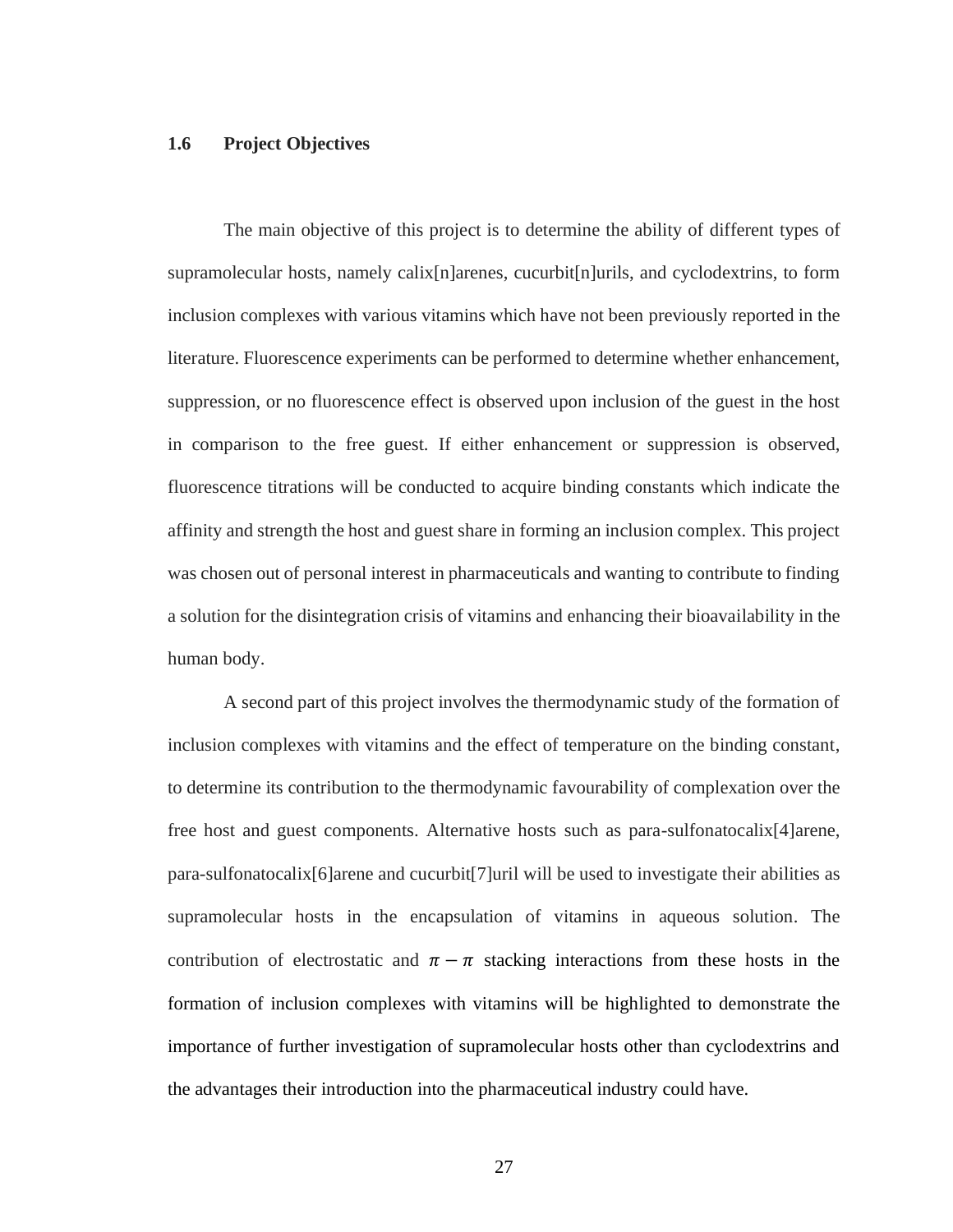# **Chapter 2: Experimental**

# **2.1 Materials**

**Table 2.1:** Vitamins used as guests in fluorescence enhancement, suppression, and

| Chemical                        | <b>Structure</b>                                                                                                                                                                                       | <b>Manufacturer</b> |
|---------------------------------|--------------------------------------------------------------------------------------------------------------------------------------------------------------------------------------------------------|---------------------|
| Ascorbic Acid (Vitamin C)       | 마.<br>비<br>트<br>O<br>۰0<br>HO<br>HO<br>ÒН                                                                                                                                                              | Sigma-Aldrich       |
| Cyanocobalamin (Vitamin<br>B12) | $H_2NOC$<br>Me Me<br>CONH <sub>2</sub><br>$H_2NOC$<br>CONH <sub>2</sub><br>CN<br>Me <sup>w</sup><br>Me'<br>H <sub>2</sub> NOC<br>Мe<br>$Me$ <sub>Me</sub><br>CONH <sub>2</sub><br>Me<br>ЛΑ<br>Me<br>ЭF | Sigma-Aldrich       |
| Niacin (Vitamin B3)             | O<br>HO                                                                                                                                                                                                | Sigma-Aldrich       |
| Riboflavin (Vitamin B2)         | $H_2C$<br>H <sub>2</sub><br>$HO_{\mathcal{U}_{\mathcal{U}}}$<br><b>HO<sub>/11</sub></b><br>HO<br>ОH                                                                                                    | Sigma-Aldrich       |

titration experiments.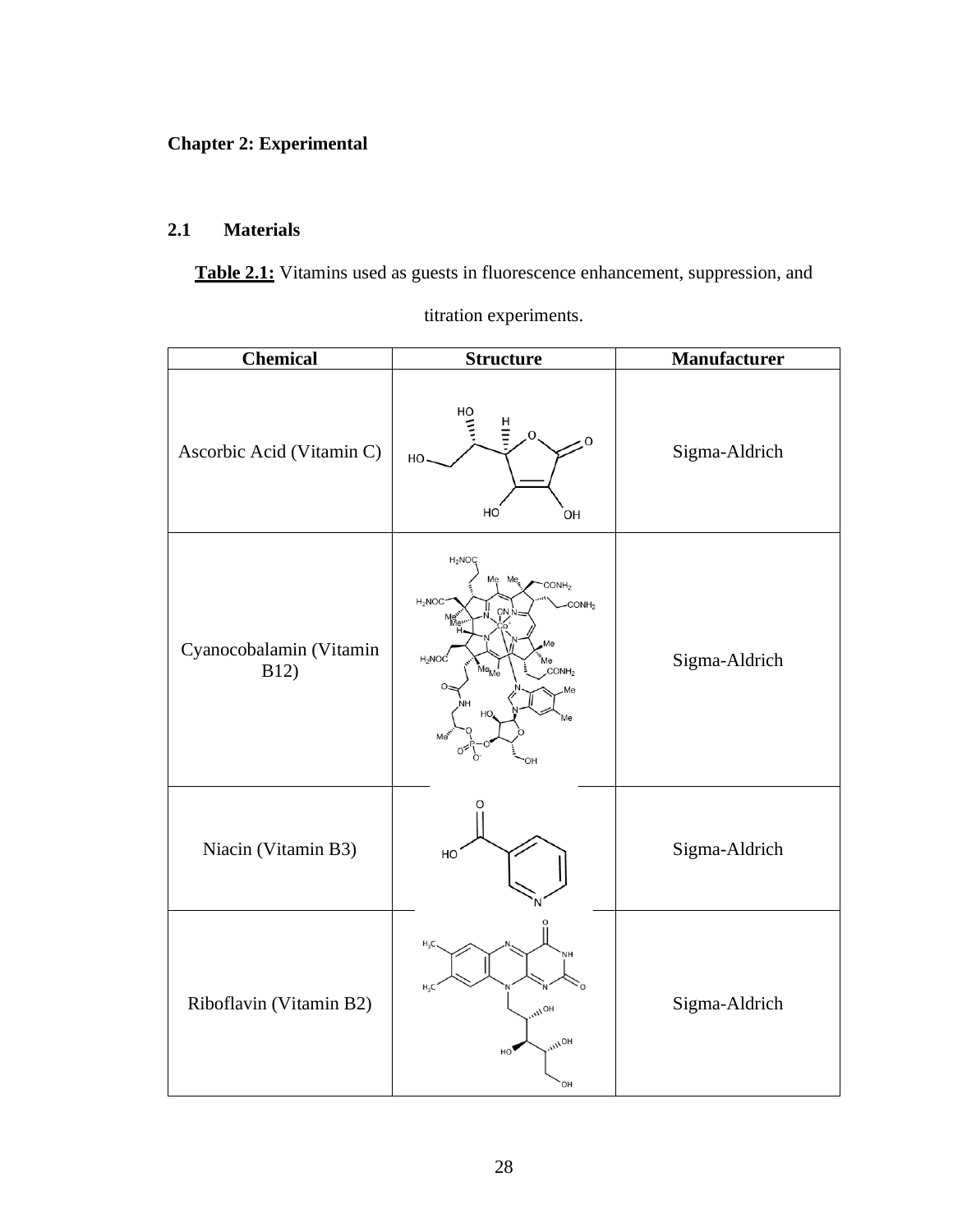**Table 2.2:** Hosts used for fluorescence enhancement, suppression, and titration

| <b>Chemical</b>                       | <b>Manufacturer</b>   |
|---------------------------------------|-----------------------|
| $\beta$ -cyclodextrin                 | Sigma                 |
| Hydroxypropyl- $\beta$ -cyclodextrin  | Aldrich               |
| Hydroxypropyl- $\gamma$ -cyclodextrin | Aldrich               |
| Cucurbit[7]uril                       | Aldrich               |
| 4-Sulfocalix[4] arene                 | <b>ACROS</b> Organics |
| 4-Sulfocalix[6]arene                  | <b>ACROS</b> Organics |

experiments.

# **2.2 Guest and Host-Guest Solution Preparation**

All guest solutions used for fluorescence spectroscopy experiments were prepared in volumetric flasks. The concentration of guest was not important for these experiments, therefore the mass of guest used was not measured. Instead, guest solutions were prepared to an appropriate absorbance that was measured using UV-Vis spectroscopy. Once a guest solution was obtained with an absorbance in the range of 0.28-0.33 at the excitation wavelength used for fluorescence experiments, the guest solution was deemed to be ready for analysis.

After preparing a guest solution with an appropriate absorbance measurement, hostguest solutions were prepared by first weighing out a sample of host into a glass vial. This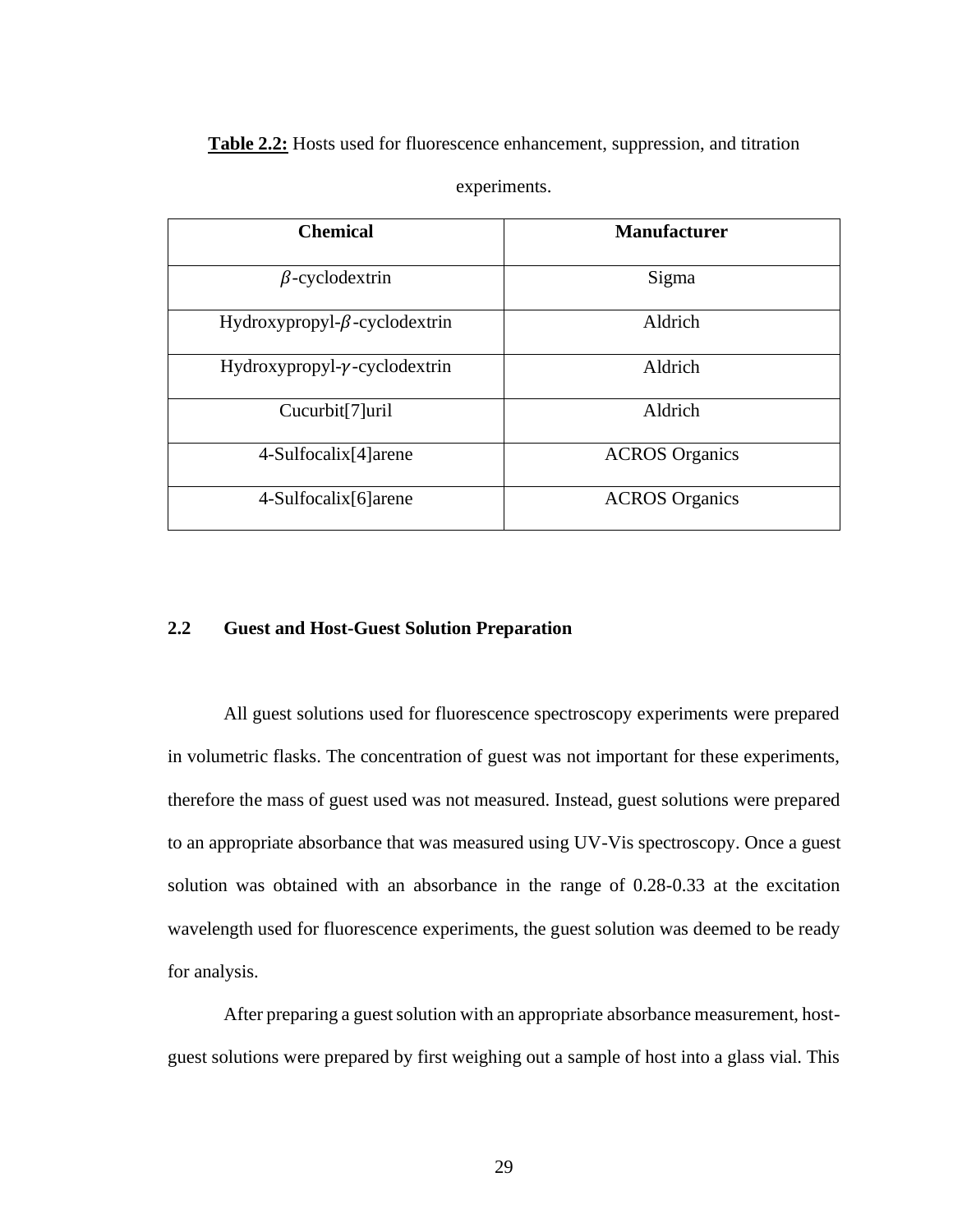was performed accurately by weighing the host directly into the vial using an analytical balance. Then, 3.00 mL of guest solution was pipetted into the vial containing the host using a 3.00 mL volumetric pipette in order to obtain the desired concentration. The hostguest solutions were then sonicated using the Branson 200 Ultrasonic Cleaner prior to fluorescence experiments to ensure thorough mixing and solubilization.

# **2.3 UV-Vis Absorption Spectroscopy Measurements**

All absorption measurements were conducted using a Cary Bio UV-Vis spectrophotometer. To obtain an absorption spectrum, 3.0 mL of a prepared solution was pipetted into a 1 cm<sup>2</sup> quartz cuvette using a glass pipette. Using a dampened Kimwipe with deionized water, fingerprints and other residues were removed from the cuvette. The cuvette was then dried and polished using a dry Kimwipe to remove moisture from the outside. The cuvette was placed in the sample holder of the spectrophotometer and the chamber was closed to stop any room lighting from affecting the measurement. A baseline correction with a solvent blank was then performed prior to each measurement. All absorption measurements were performed between 500-250 nm at a medium scan rate to obtain the absorption spectra and determine the excitation wavelength of maximum absorbance.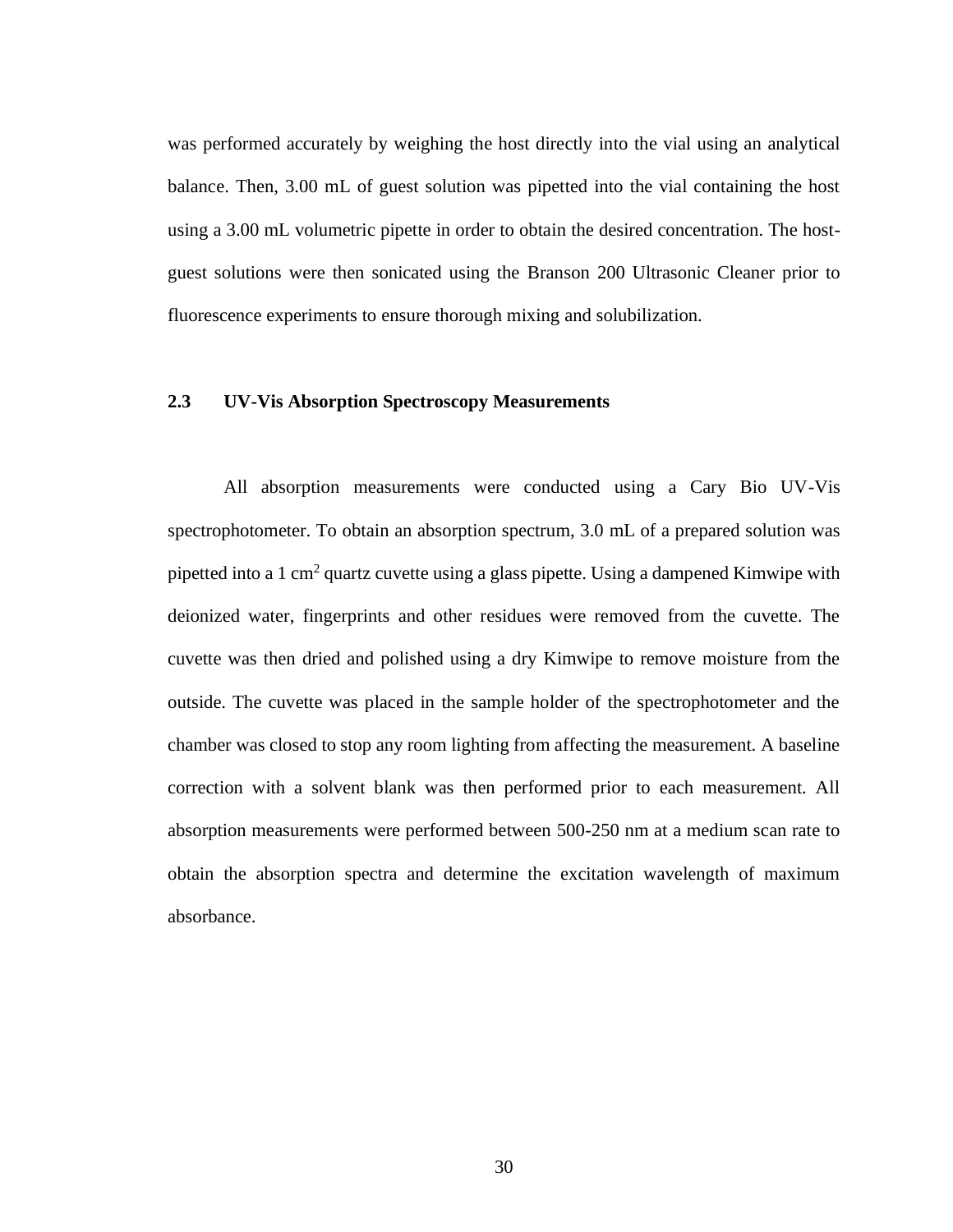## **2.4 Fluorescence Spectroscopy Measurements**

All fluorescence measurements were performed using the Photon Technology International RF-M2004 Luminescence Spectrometer. The Felix software was used to run all experiments and collect data. The slit widths of the fluorimeter were set to 0.38 mm which corresponded to a 1 nm band width. For each experiment, an appropriate excitation wavelength was chosen based on the absorption spectrum of where the guest demonstrated absorbance, but the host did not. The temperature was controlled for all samples at 25°C except for experiments that are discussed in Chapter 5 involving a thermodynamic study in which temperature was manipulated.

Fluorescence spectra were collected by first pipetting 3.0 mL of a prepared solution into a 1 cm<sup>2</sup> quartz cuvette using a glass pipette. The cuvette was then cleaned of fingerprints and residues using a dampened Kimwipe with deionized water, followed by a dry Kimwipe to get rid of excess moisture on the outside of the cuvette. The cuvette was then loaded into the sample holder of the fluorimeter and the sample chamber was closed, blocking out any room light that would affect the experimental measurements. The scan was then performed through a range of wavelengths reaching no more than twice the excitation wavelength. The fluorescence spectrum of fluorescence intensity versus wavelength of emission was then collected. This procedure was followed for all fluorescence enhancement, suppression, and titration experiments. Fluorescence titrations were performed on the condition that enhancement or suppression was seen as measured by the resulting F/F<sup>0</sup> value obtained using Equation 1.4. Enhancement is characterized as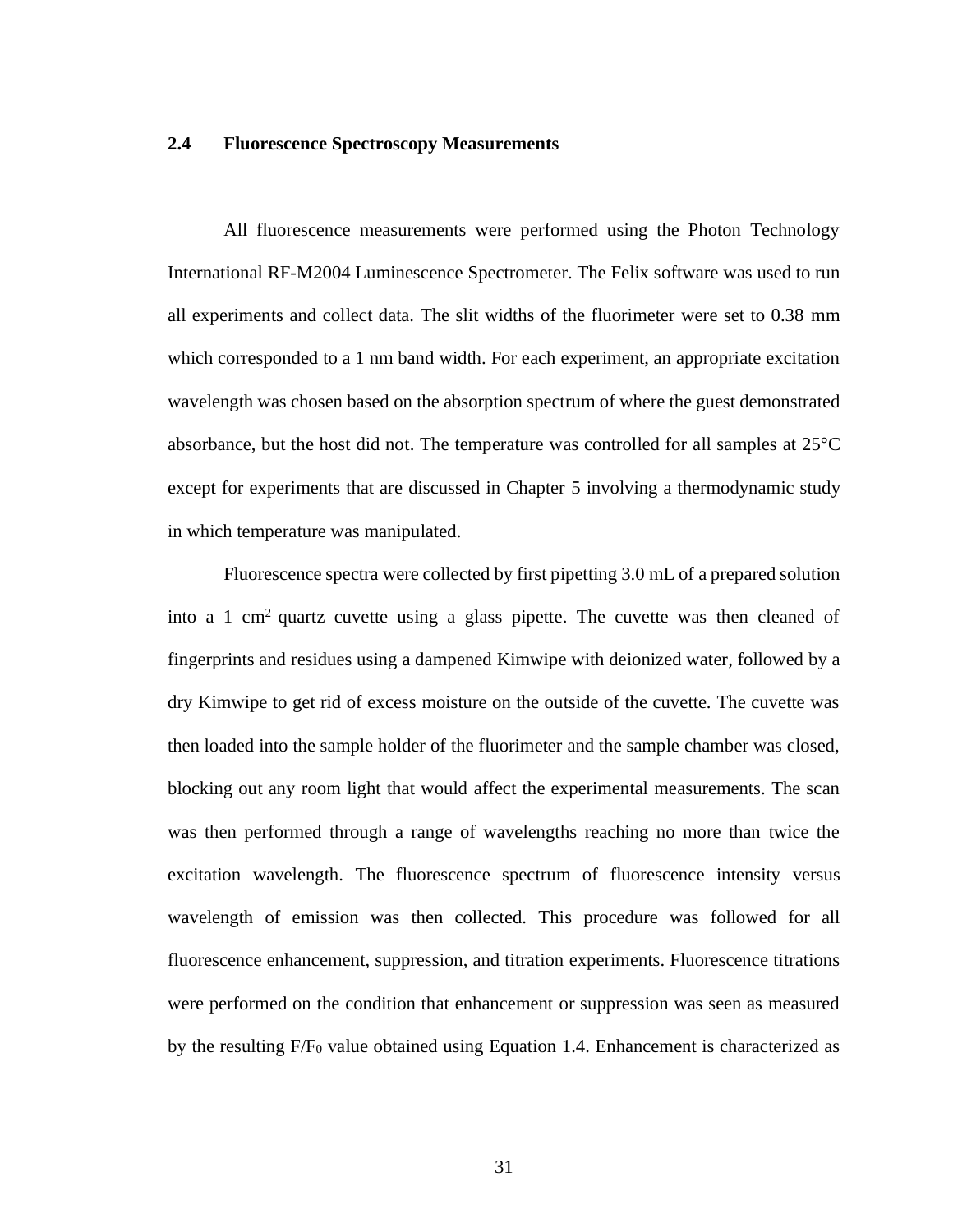having a  $F/F<sub>0</sub>$  value greater than 1, while suppression is characterized as having a  $F/F<sub>0</sub>$ value less than 1.

# **2.5 Fluorescence Titrations using SCX4 and SCX6**

Fluorescence titrations were conducted using riboflavin (vitamin B2) as the guest. From initial fluorescence experiments using riboflavin, para-sulfonatocalix[4]arene (SCX4) and para-sulfonatocalix[6]arene (SCX6) separately, it was determined that the resulting effect of their host-guest combination was suppression. The maximum concentration of SCX4 and SCX6 used was 15.0 mM. This maximum concentration was decided upon by evaluating the fluorescence spectrum of 15.0 mM SCX4 and 15.0 mM SCX6 with riboflavin and determining that this concentration resulted in a plateau of the fluorescence in comparison to the guest solution in absence of calixarene. Host-guest solutions of riboflavin and the appropriate calixarene were prepared at concentrations of 1.0 mM, 3.0 mM, 5.0 mM, 7.5 mM, 10.0 mM, 12.5 mM, and 15.0 mM. For each titration, a water blank was measured, as well as a guest solution blank in absence of host.

From the resulting emission spectra, the integration function of the Felix software was used to determine total integrated areas. The total integrated areas were used to determine F/F0 values that are used to characterize the enhancement or suppression of the fluorescence once the guest molecule is encapsulated in the host. In order to get true F and F<sup>0</sup> values, the total integrated area of the fluorescence of the solvent; which in this case is water, was subtracted from the  $F$  and  $F_0$  values to account for any fluorescence that is emitted by the solvent. The binding constant was then calculated by inputting the F/F<sub>0</sub>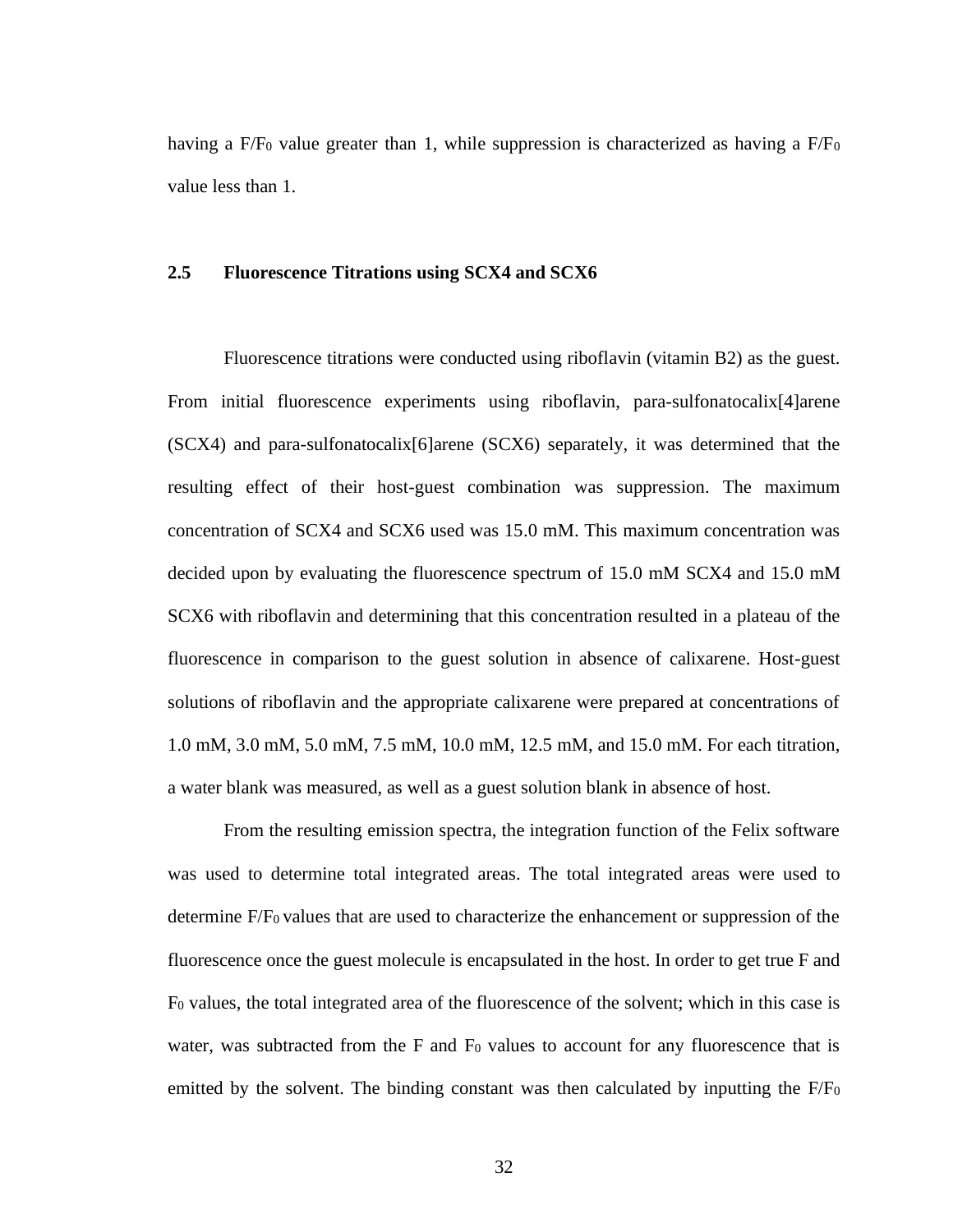values for each host concentration used into the CDEQWIN (Cyclodextrin Equilibrium Constant for Windows) computer program. This program is an in-house program that uses the non-linear least squares fitting method to fit 1:1 or 2:1 host-guest inclusion complexes. Although denoted in its name as a cyclodextrin equilibrium constant calculator, it may be used for other hosts such as calixarenes and cucurbiturils that are prevalent in this work.

## **2.6 Fluorescence Titrations using CB7**

Fluorescence titrations using cucurbit[[7]uril were carried out using riboflavin as the guest. An initial fluorescence experiment using riboflavin and CB7 confirmed that the effect of CB7 on riboflavin was a suppression of its fluorescence. The titrations were carried out by starting at a maximum concentration of 1.0 mM CB7 and diluting with appropriate aliquots of guest solution to obtain CB7 concentrations of 0.8 mM, 0.6 mM, 0.4 mM, 0.2 mM, 0.1 mM, and 0.05 mM as the lowest concentration. This method was chosen as CB7 is one of the more expensive supramolecular hosts and this procedure would conserve as much host material as possible and use it efficiently. Along with the host-guest solutions, the emission spectrum for a water blank and a guest solution blank were obtained for each titration. Similar to the titrations performed with SCX4 and SCX6 as outlined above, the total integrated areas for each solution of desired CB7 concentration were used to determine the F/F0 values which were then inputted into CDEQWIN to determine the binding constant for each of the trials conducted.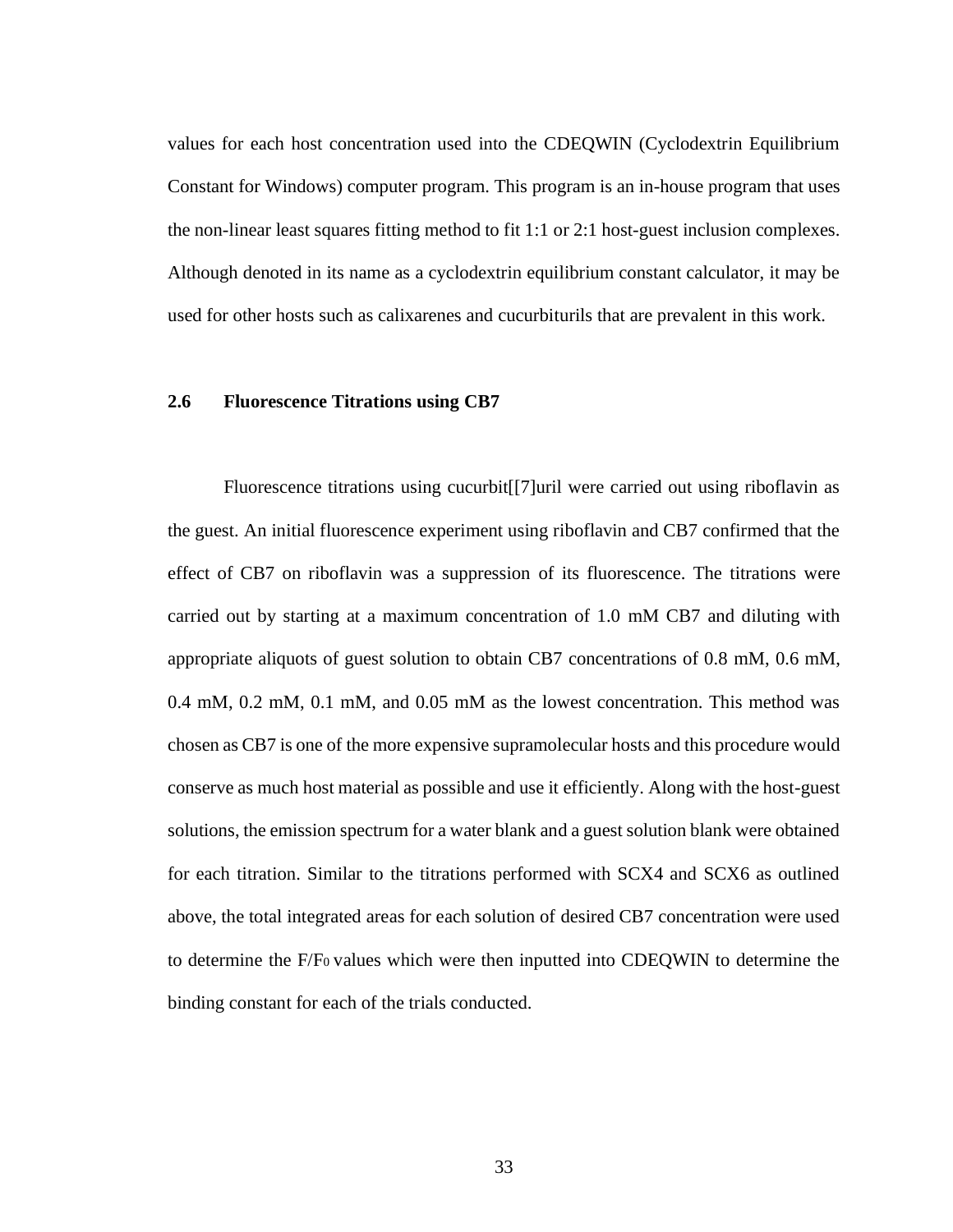## **2.7 Thermodynamic Study using Fluorescence Titrations**

A thermodynamic study of the host-guest inclusion of riboflavin in SCX4 was carried out through the use of fluorescence titrations. The same procedure as described in Section 2.5 was carried out to perform this series of titrations with the only difference being the manipulation of the temperature. For this thermodynamic study, fluorescence titrations were performed at 7, 15, 25, 35, 45, and 55°C in triplicate at each temperature. Upon loading the cuvette with the sample into the sample holder of the fluorimeter, the sample was left to equilibrate to temperature for 10 minutes prior to beginning the scan for each sample. The sample's temperature was measured using a digital thermometer and the scan was started once the temperature was read to be within  $0.1^{\circ}$ C of the temperature that had been set for that experiment. After the three titration trials were performed at each temperature, a van't Hoff plot was created. From this, the enthalpy and entropy of the inclusion of riboflavin in SCX4 was analyzed.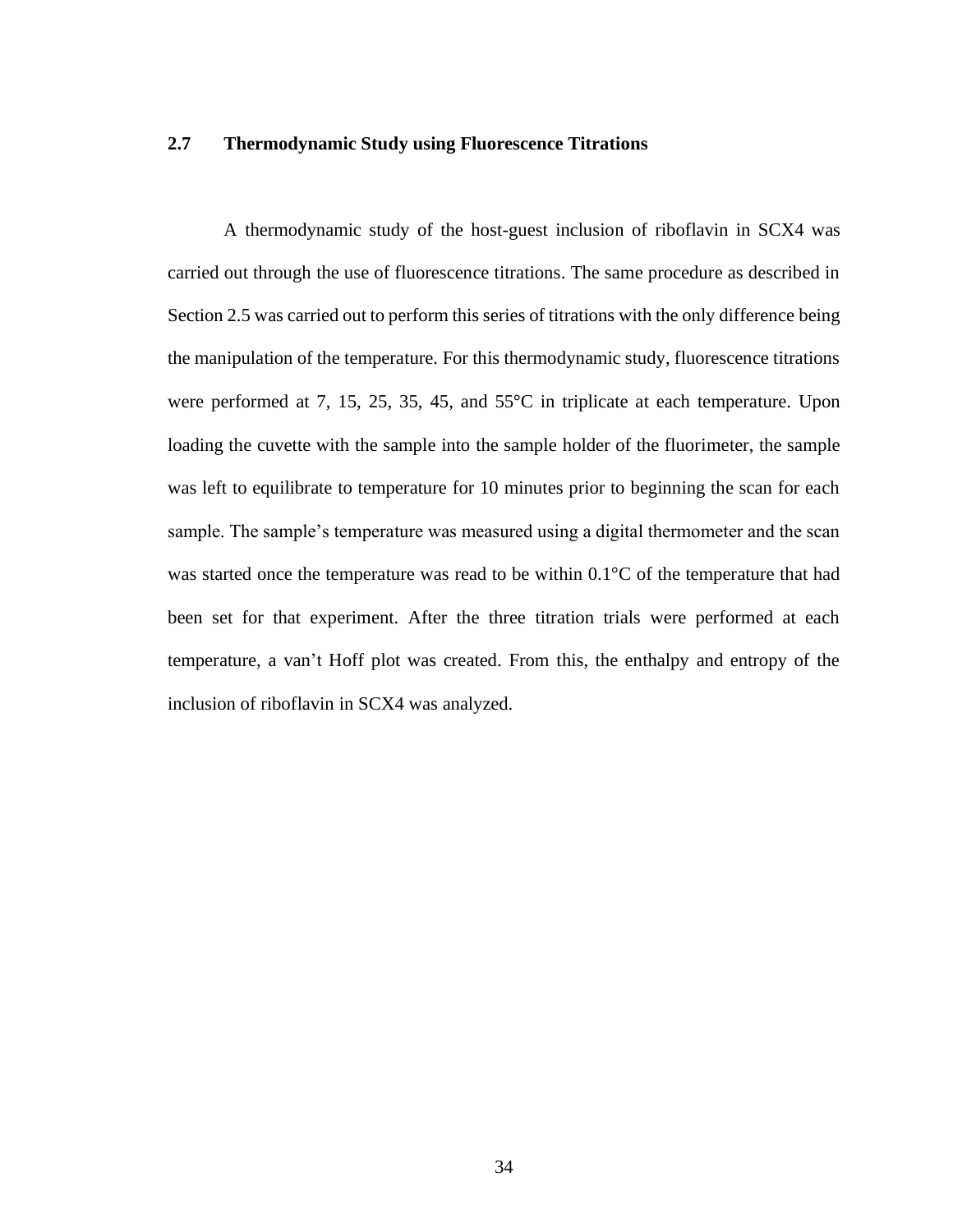#### **Chapter 3: Preliminary Studies with Various Vitamins in Various Hosts**

Preliminary fluorescence studies were performed with Vitamins B2, B3, B12, and C (see Table 2.1 for chemical structures) in varying hosts to determine whether fluorescence enhancement, suppression, or any effect would be seen to indicate the formation of a host-guest inclusion complex. These guests were chosen due to a personal interest in pharmaceuticals and the lack of literature surrounding the inclusion of vitamins in supramolecular hosts. The solvent chosen for these studies was water, as each of the chosen vitamins are water-soluble and the effect of solvent on the formation of an inclusion complex was not one of the main priorities of this research

# **3.1 Preliminary Studies of Vitamin B3, B12, and C in HP--CD**

The first guest of interest in these fluorescence studies was vitamin B3. The chosen host was HP- $\beta$ -CD as its properties as a supramolecular host are well reported in the literature and solubility issues were not a concern. The emission spectrum for vitamin B3 with 10.0 mM HP- $\beta$ -CD in water is shown in Figure 3.1.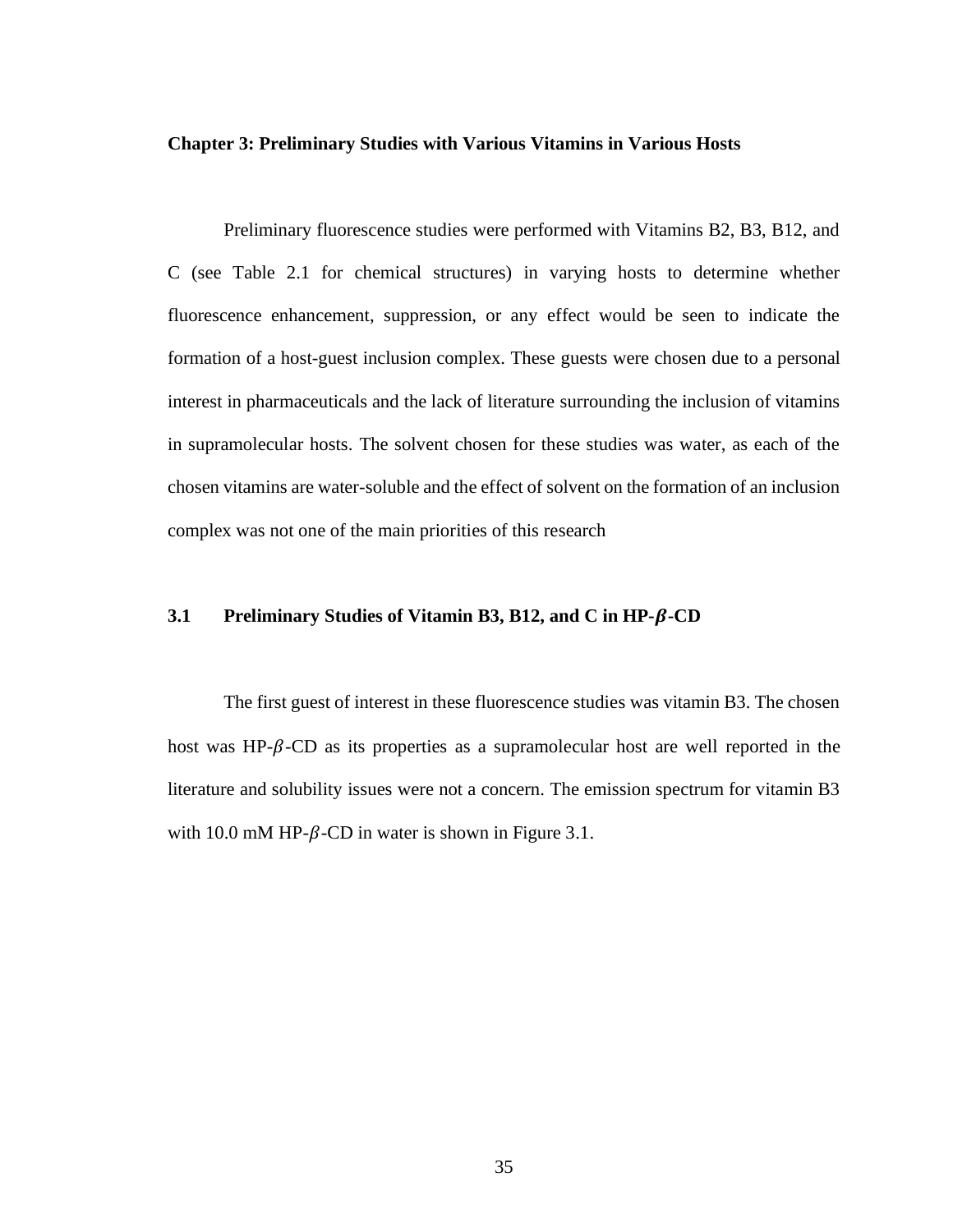

**Figure 3.1:** Emission spectrum of vitamin B3 with and without  $10.0$  mM HP- $\beta$ -CD.

Fluorescence of vitamin B3 was not observed in this preliminary fluorescence experiment. As seen above, the vitamin B3 scan overlaps closely with that of the water blank. Water is known to be a non-fluorescent solvent. Since no fluorescence effect was observed, vitamin B3 was abandoned as a guest for further experimentation as all binding studies were to be carried out through fluorescence measurements. Similar results were observed from preliminary studies using vitamin B12 and C as guests with 10.0 mM HP-  $\beta$ -CD. These two vitamins did not demonstrate fluorescence and the addition of the cyclodextrin host did not affect the fluorescence of these molecules therefore, vitamin B12 and C were abandoned for further fluorescence experimentation. Vitamin B2 was then chosen as the next guest of interest and showed fluorescence both with and without the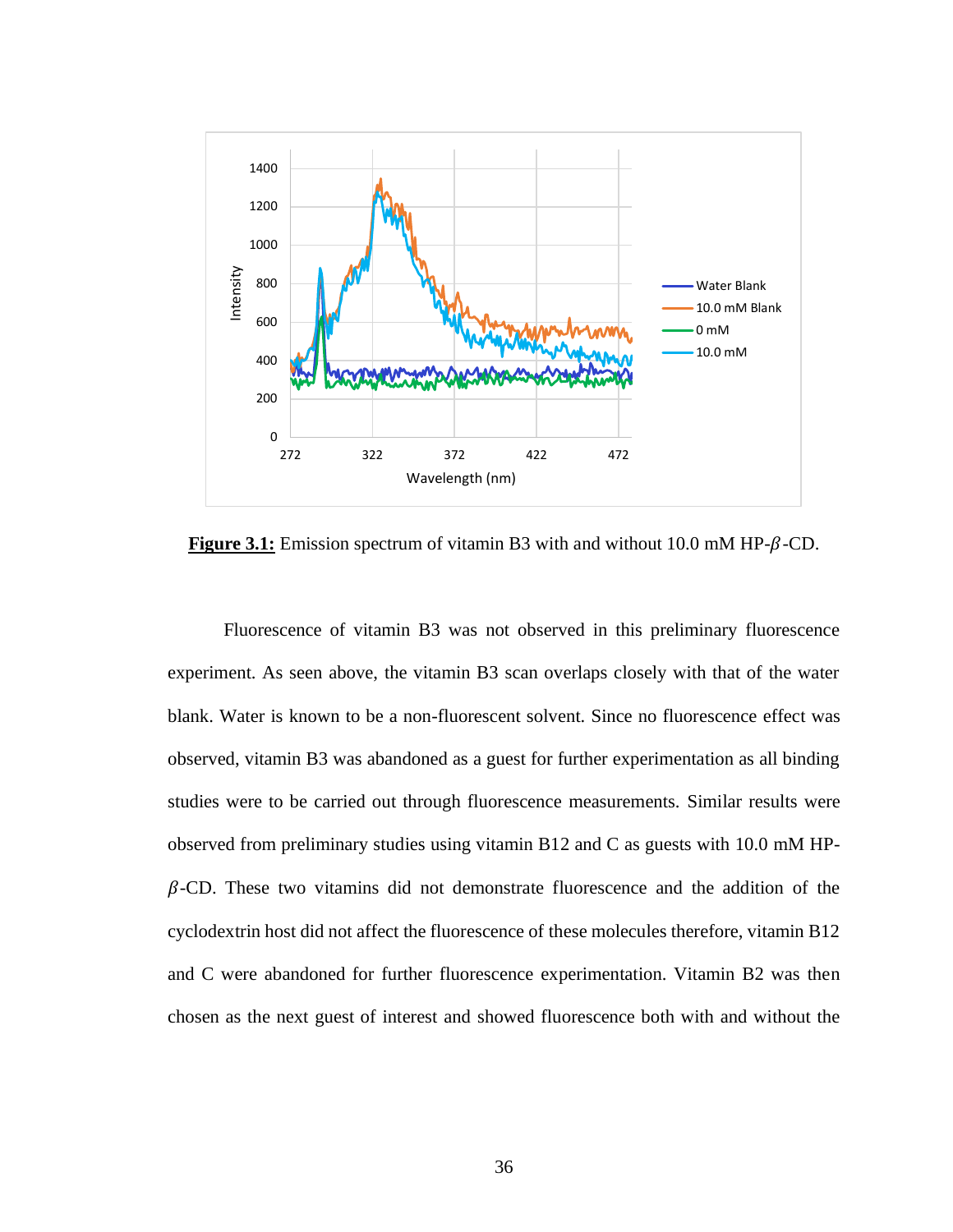presence of host. Vitamin B2 showed varying effects with different hosts and these effects are further discussed in Sections 3.2 and 3.3.

# **3.2 Preliminary Studies of Vitamin B2 with Cyclodextrins**

Vitamin B2 showed strong fluorescence in comparison to the previous three vitamins that were discussed. Because of this, vitamin B2 was first combined with HP- $\beta$ -CD,  $\beta$ -CD, and HP- $\gamma$ -CD to determine if there was fluorescence enhancement or suppression of vitamin B2 as a result of potential complexation with these different cyclodextrins. These hosts were chosen primarily because of their favourable water solubility. The emission spectrum of vitamin B2 with  $10.0$  mM HP- $\beta$ -CD is shown in Figure 3.2.



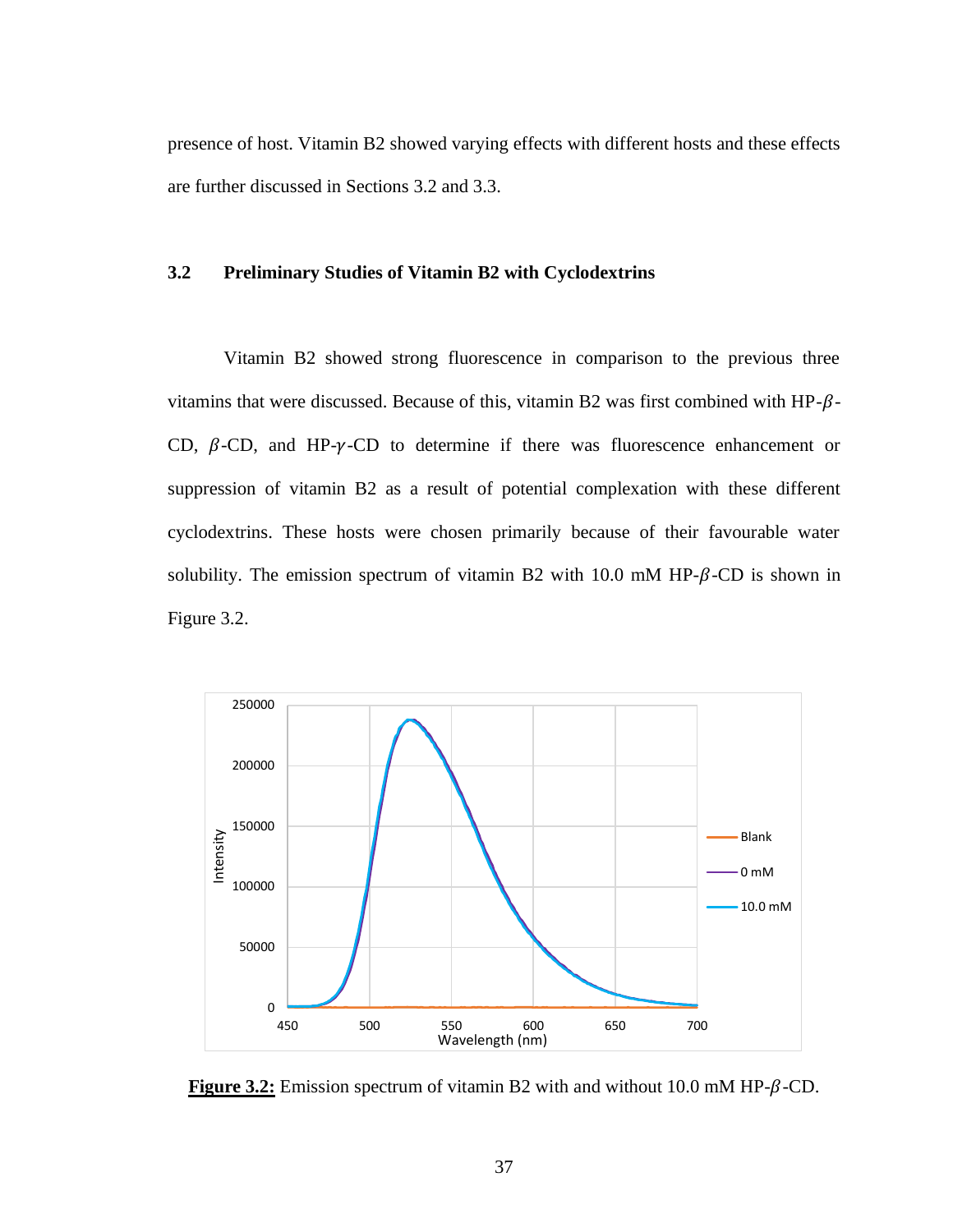As shown above, the 10.0 mM HP- $\beta$ -CD did not have an effect on the fluorescence of vitamin B2. The F/F0 value was determined to be 1.00 because the fluorescence spectrum of the guest in the presence and absence of the cyclodextrin host was identical. As a result, a fluorescence titration of vitamin B2 with HP- $\beta$ -CD was not conducted because there was no effect on the fluorescence of the guest in the presence of the host. Similar results were gathered for preliminary fluorescence measurements involving the use of 8.0 mM  $\beta$ -CD in an attempt to reproduce results obtained by Mukherjee *et al.* that reported vitamin B2 and  $\beta$ -CD inclusion complexes in 1:1 and 1:2 stoichiometries using fluorescence titrations.<sup>29</sup> The F/F<sub>0</sub> value from initial fluorescence measurements with vitamin B2 and  $\beta$ -CD was 1.09. This was indicative of only a 9% increase in fluorescence of vitamin B2 in the presence of  $\beta$ -CD which was not a great enough effect to proceed with fluorescence titrations and the complexation reported by Mukherjee *et al.* could not be reproduced. Unfortunately, it was unknown why these reported results were not reproducible and further investigation is required to understand this outcome. A preliminary experiment with vitamin B2 and 10.0mM HP- $\gamma$ -CD was also performed which resulted in an F/F<sub>0</sub> value of 1.08 which again was not a great enough effect to proceed with fluorescence titrations and binding studies. These three cyclodextrin hosts all showed either no effect on fluorescence or enhancement of less than a 10% change in the fluorescence of vitamin B2 upon addition therefore, fluorescence titrations were not performed and the use of cyclodextrins were eliminated from future experimentation.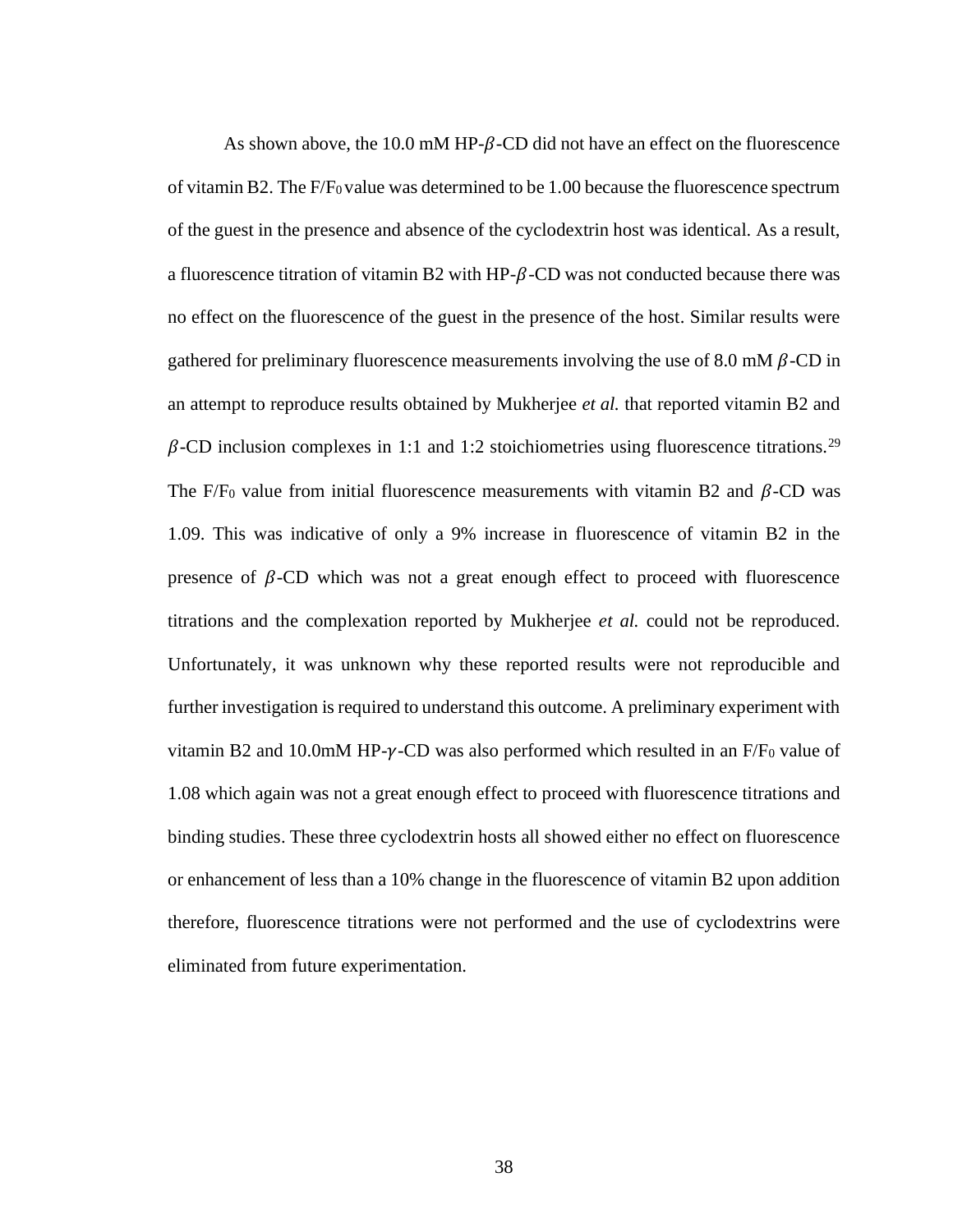## **3.3 Preliminary Studies of Vitamin B2 with Calixarenes and Cucurbiturils**

Aside from cyclodextrins, two other types of supramolecular hosts were explored during preliminary fluorescence measurements involving vitamin B2; calixarenes and cucurbiturils. Two water soluble calixarenes were chosen; SCX4 and SCX6, as well as one cucurbituril; CB7. These hosts were chosen based on their water solubility and approximation that their cavity size could be potentially compatible in encapsulating a molecule of riboflavin. The emission spectra of vitamin B2 with 5.0 mM SCX6, 5.0 mM SCX4, and 1.0 mM CB7 can be found in Figures 3.3-3.5. CB7 is one of the more expensive supramolecular hosts and for that reason a lower starting concentration was chosen in comparison to the calixarenes to ensure that as little material was used as possible while still being able to observe and quantify its effect on the fluorescence of vitamin B2.



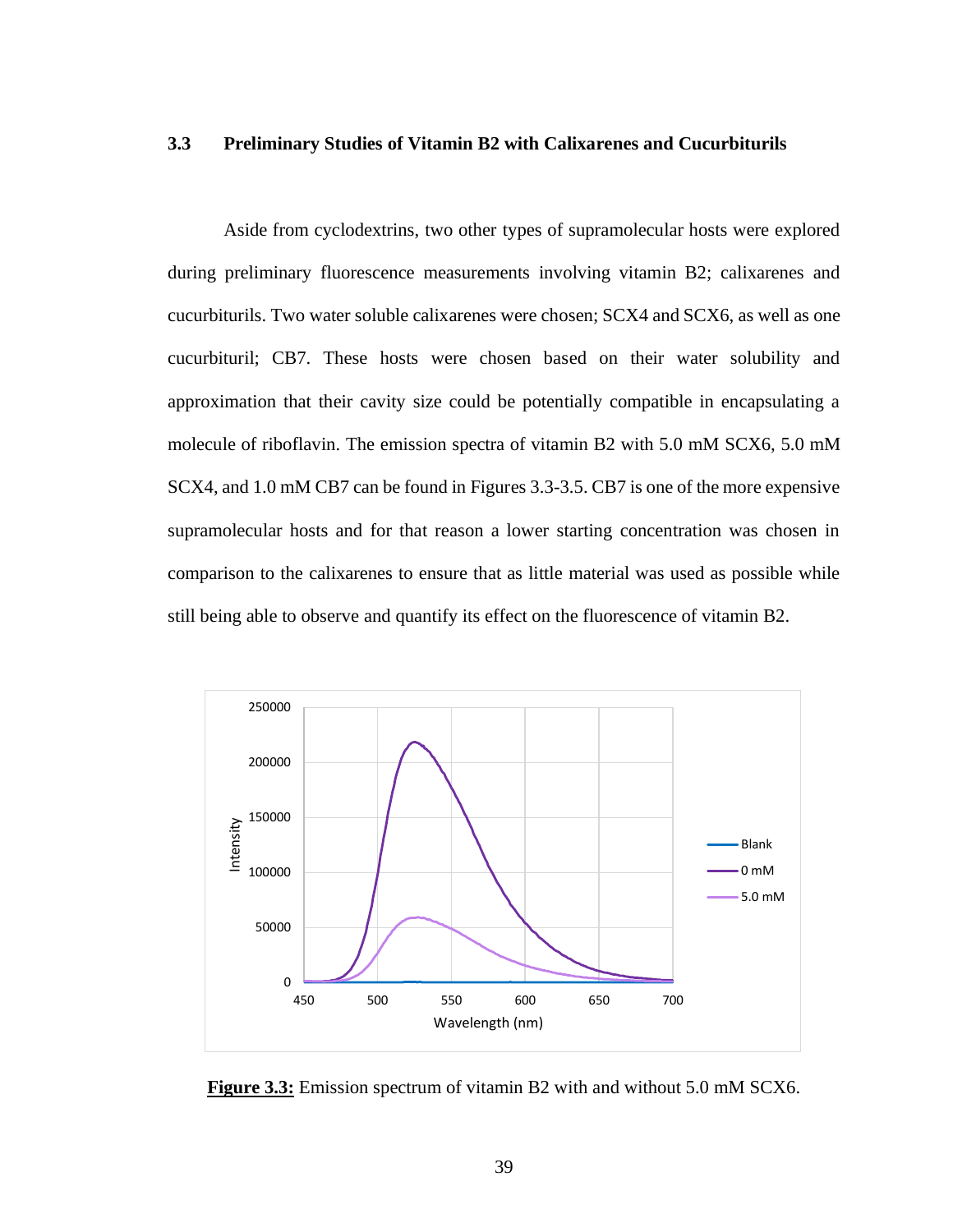

**Figure 3.4:** Emission spectrum of vitamin B2 with and without 5.0 mM SCX4.



**Figure 3.5:** Emission spectrum of vitamin B2 with and without 1.0 mM CB7.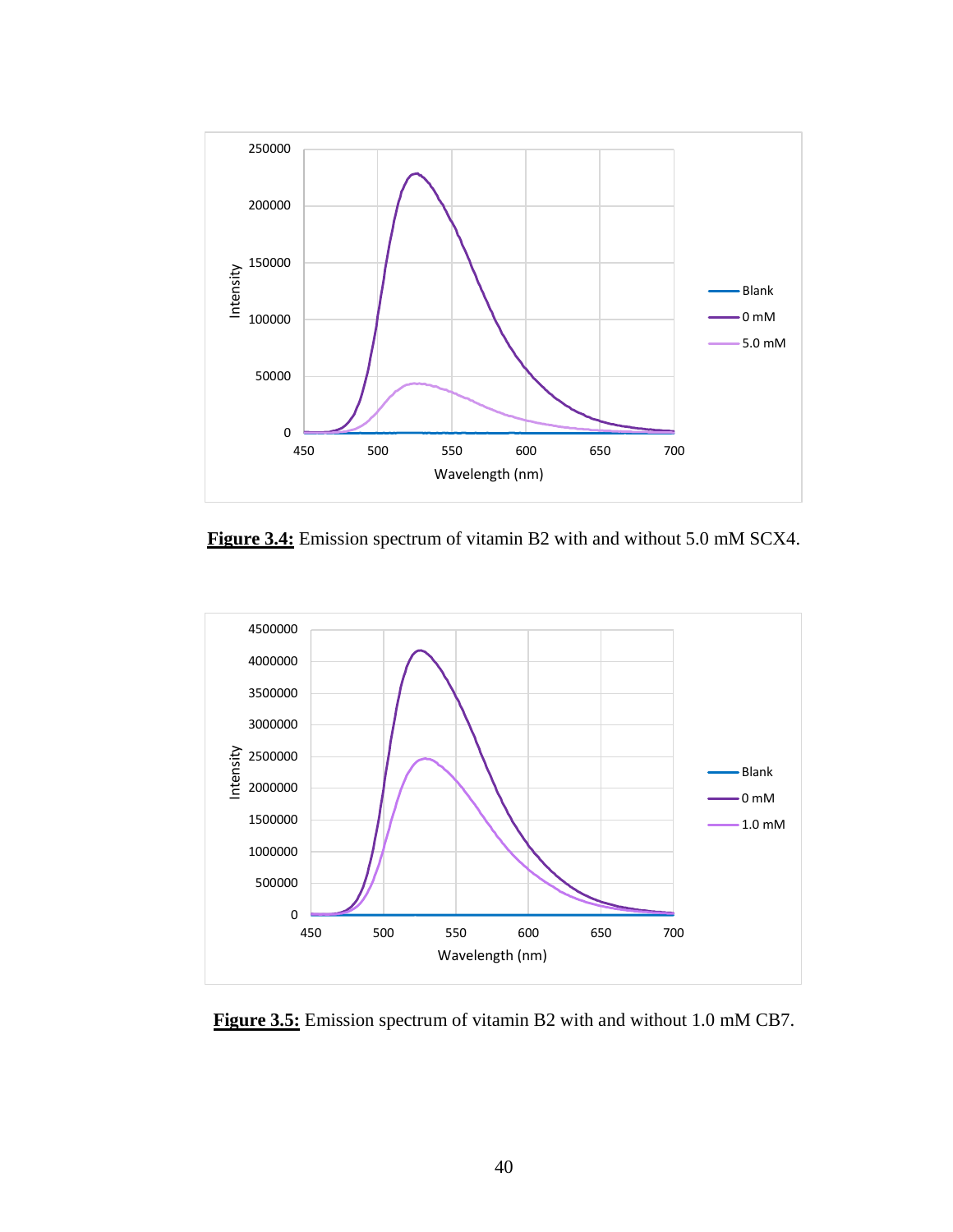Upon addition of SCX6, SCX4, and CB7 to the vitamin B2 guest solution, significant fluorescence suppression was observed. F/F<sup>0</sup> values of these initial suppression experiments were 0.28, 0.19, and 0.60 respectively. These values were an indication that inclusion of vitamin B2 in these three hosts was occurring. This was a significant result compared to the negligible effect observed with the cyclodextrin hosts that were chosen for preliminary fluorescence experiments, motivating the inclusion in this work of the exploration of hosts belonging to families other than cyclodextrins. The two water-soluble calixarenes demonstrated a 70 to 80% decrease in the fluorescence of vitamin B2 while CB7 demonstrated a 40% decrease. This was a major motivation to continue with fluorescence titrations and binding studies using these three different hosts and justified the abandonment of cyclodextrins which demonstrated no effect. The calixarene hosts have  $\pi$  systems that are capable of interacting with the aromatic vitamin B2 guest molecule through  $\pi - \pi$  interactions resulting in the favourable intermolecular interaction for inclusion over the cyclodextrin hosts that are incapable of this non-covalent interaction due to the lack of a  $\pi$  system in their structure. Cucurbituril hosts have carbonyl rims and a highly positive internal cavity which also may provide favourable interaction conditions with the vitamin B2 molecule. These additional intermolecular interactions experienced by calixarenes and cucurbiturils with vitamin B2 over cyclodextrins are a potential explanation for the fluorescence effect seen with these alternative hosts and not with cyclodextrins. It is not clear at this point why these hosts cause suppression of the vitamin B2 fluorescence; this will require further examination in future work. These intermolecular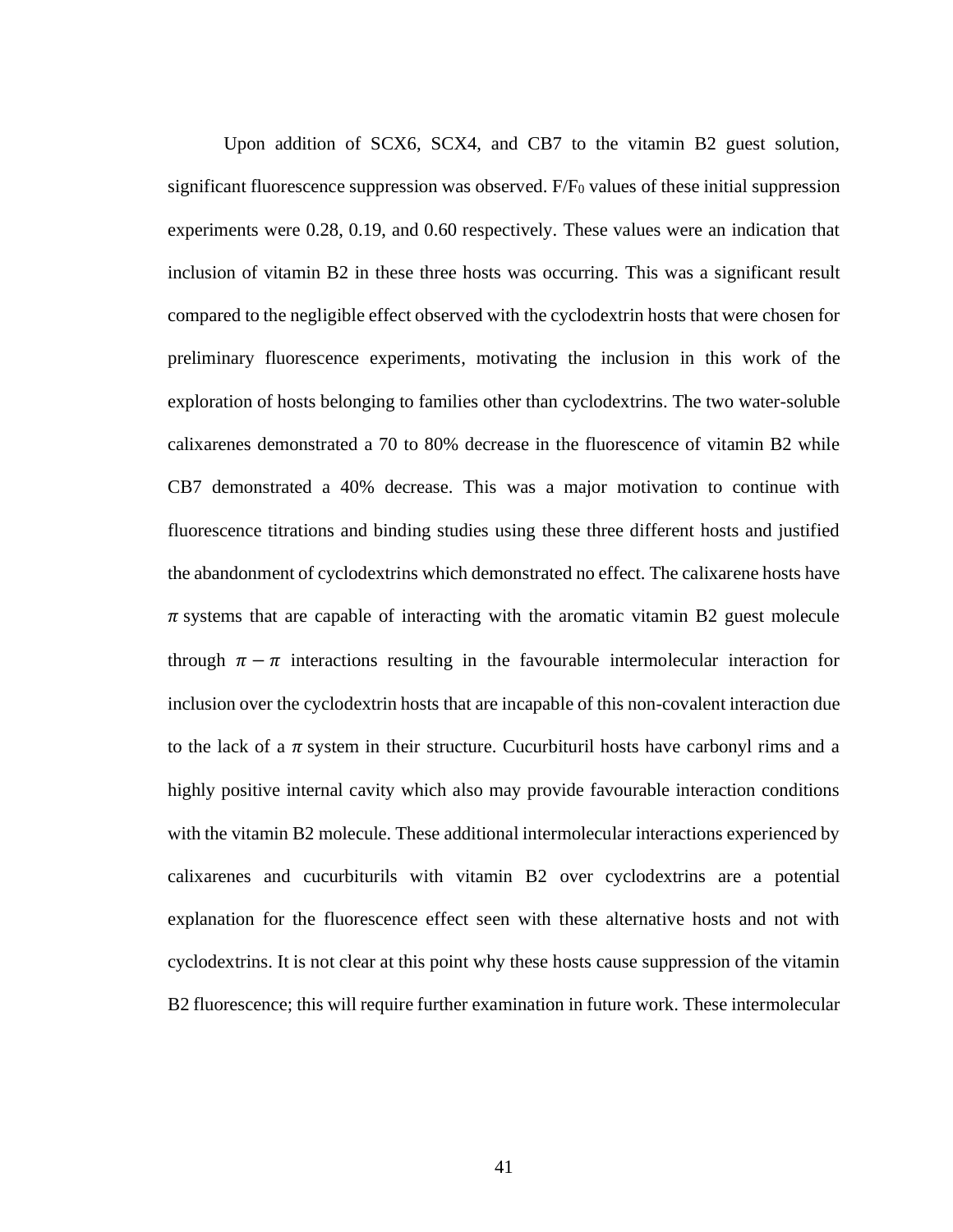interactions as well as the fluorescence titrations and binding studies of vitamin B2 with SCX6 and SCX4 are further discussed in Chapter 4 and CB7 in Chapter 6.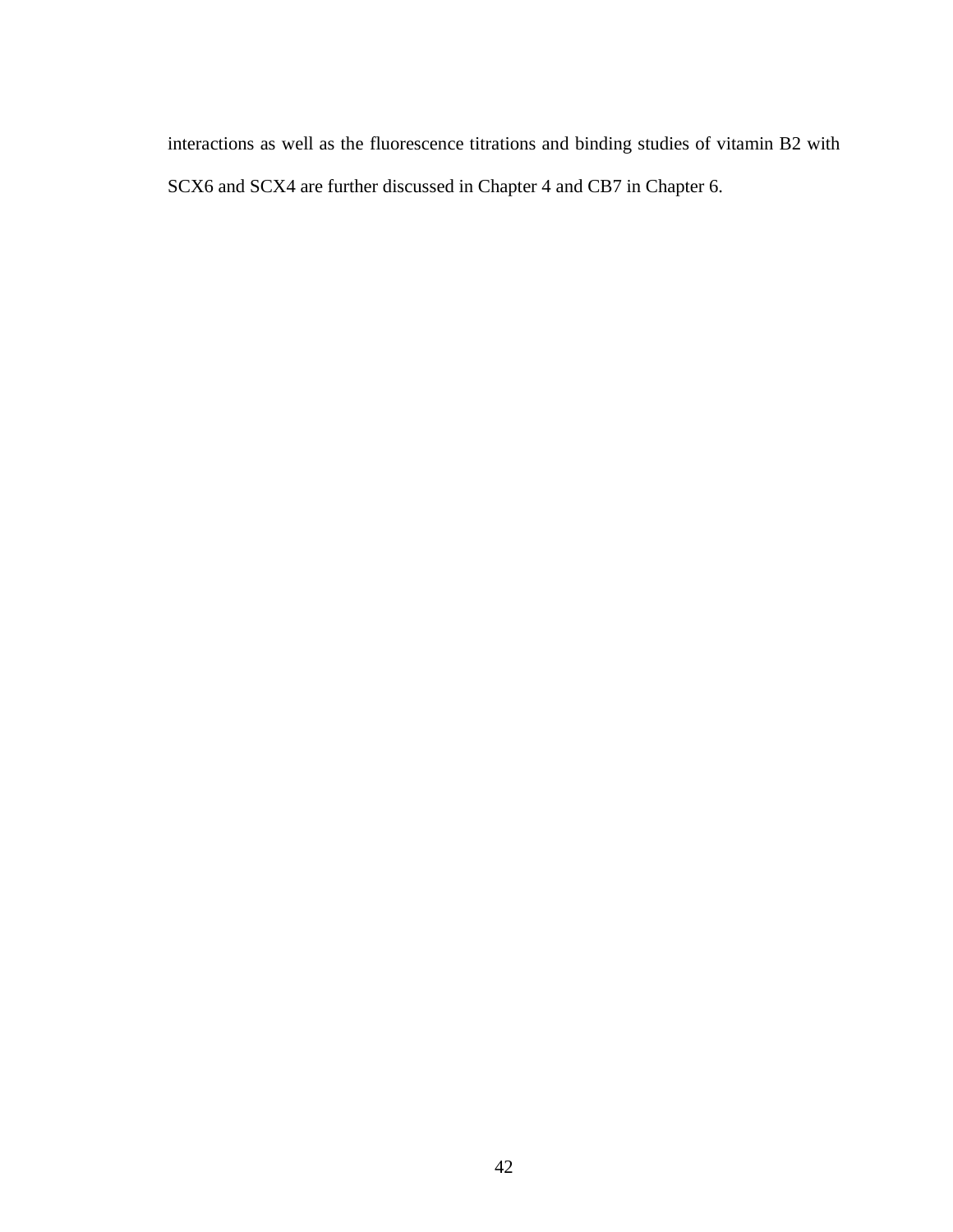#### **Chapter 4: Binding Studies of B2 in Calix[n]arenes**

As described in Chapter 3, upon initial exploration in pairing vitamin B2 with two para-sulfonated calixarenes, strong fluorescence suppression was observed. This was an indication of the occurrence of complexation between vitamin B2 and the two parasulfonated calixarenes. Following these initial experiments, fluorescence titrations were performed in order to determine the binding constants of this complexation.

# **4.1 Binding Studies of Vitamin B2 in SCX6**

The first para-sulfonated calixarene that was chosen to conduct a fluorescence titration of vitamin B2 was SCX6 as a result of the initial fluorescence suppression discussed in Section 3.4. Fluorescence titrations were carried out following the method that was outlined in Section 2.5 and were performed in triplicate. For these fluorescence titrations the concentration of host ranged from 0 mM to 15.0 mM. Based on the absorption spectrum, the excitation wavelength was set to 440 nm. The emission spectra of a fluorescence titration of vitamin B2 with SCX6 in a representative trial are shown in Figure 4.1.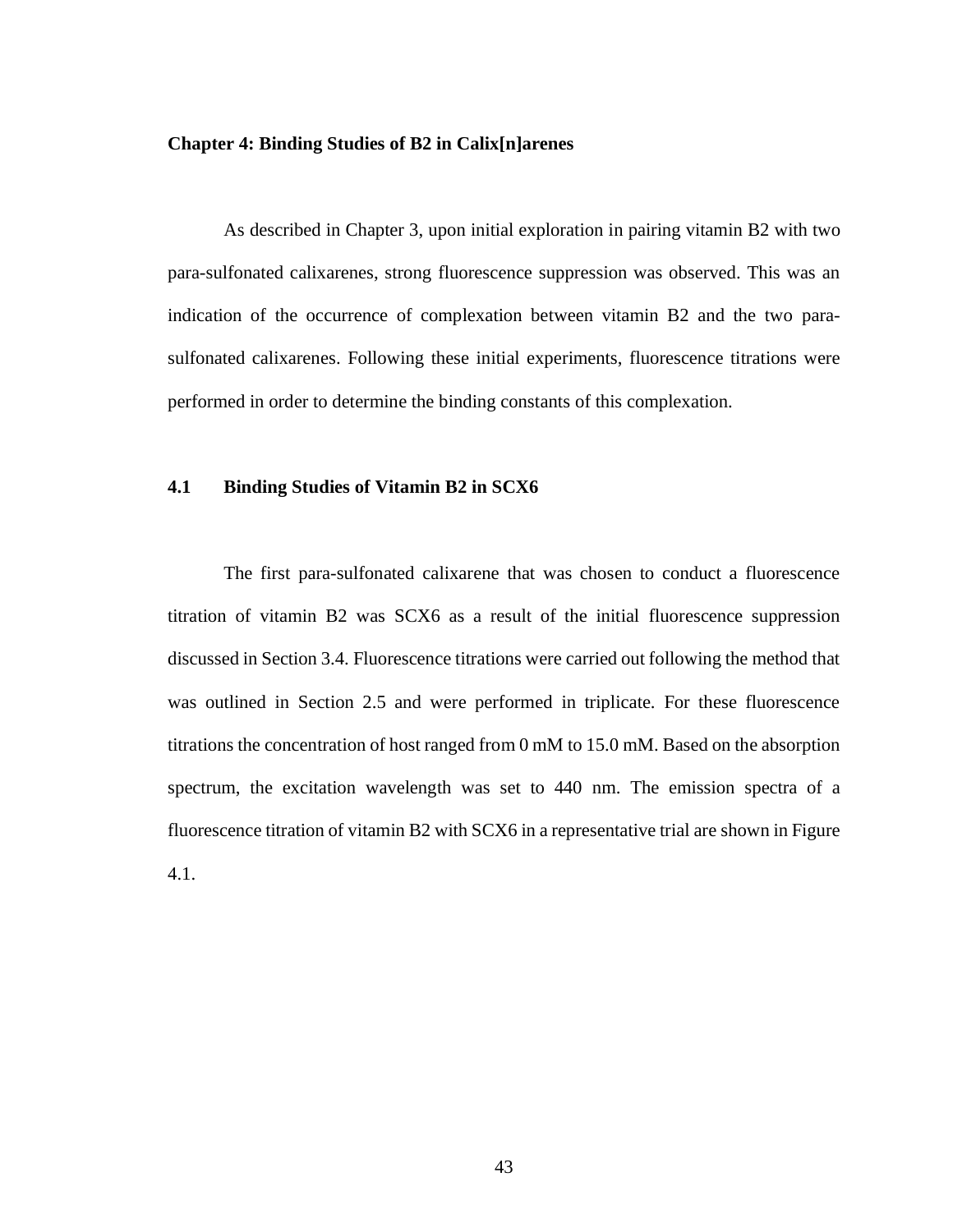

**Figure 4.1:** Fluorescence titration of vitamin B2 with SCX6.

As seen in the fluorescence titration above, significant suppression of the fluorescence of vitamin B2 was observed which was dependent on the concentration of the host. The maximum concentration, 15.0 mM, was chosen as this concentration was where a significant plateau in the fluorescence of vitamin B2 was seen; indicating the approach to the maximum suppression in the fluorescence of the guest as a result of all free guest molecules being encapsulated by a host molecule. Using the total integrated areas from the emission spectrum, F/F<sub>0</sub> values were calculated using the method described in Section 2.5. The plot of F/F<sub>0</sub> versus the concentration of SCX6 is shown in Figure 4.2.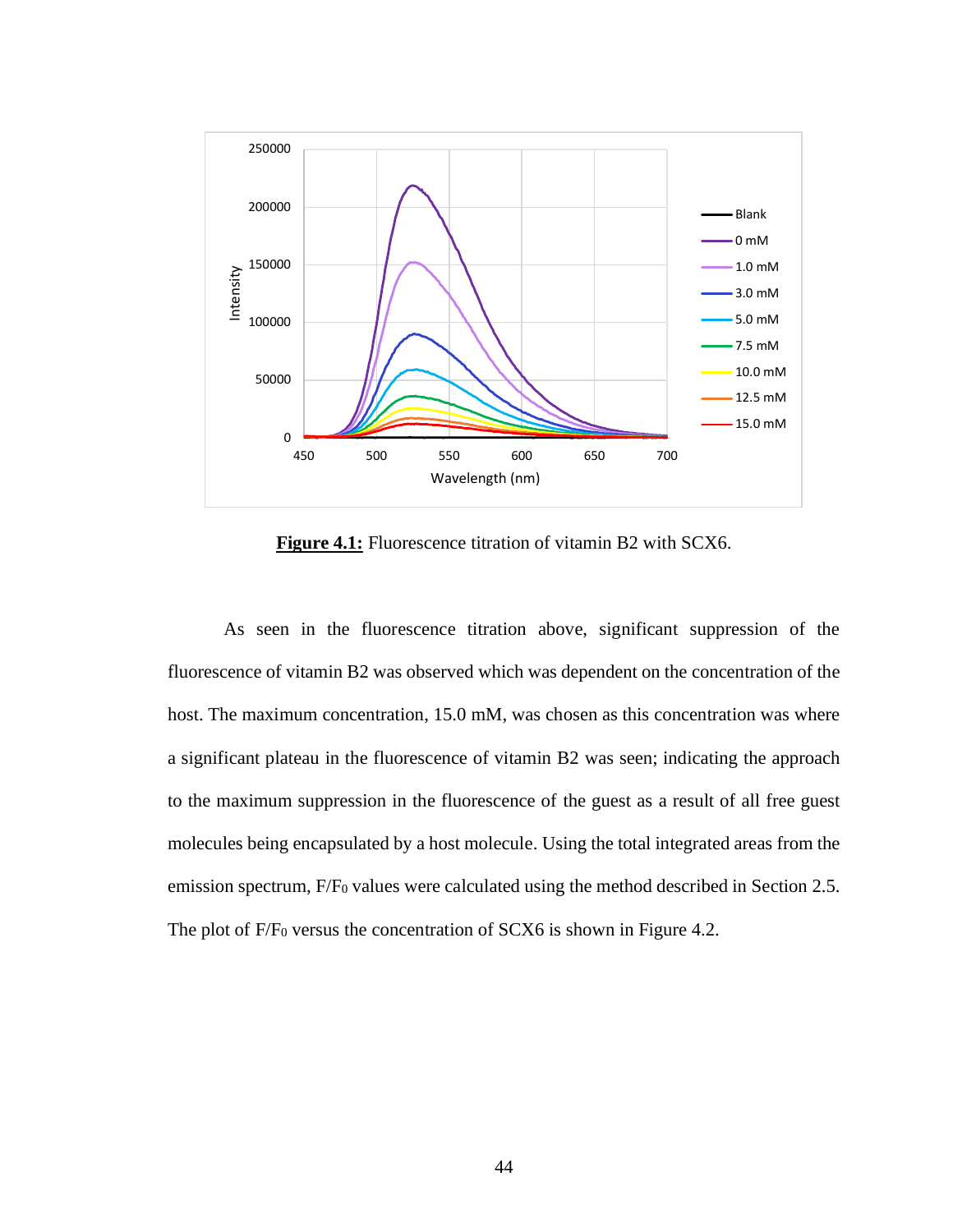

**Figure 4.2:** F/F<sub>0</sub> versus the concentration of SCX6 with vitamin B2.

In the event that fluorescence enhancement was seen upon addition of SCX6 to vitamin B2, a double reciprocal plot of  $F/F<sub>0</sub>$ -1 versus concentration of SCX6 would have been used to determine the ratio of host:guest complexation occurring. The double reciprocal plot however cannot be used for this purpose in the case of fluorescence suppression. In the case of a double reciprocal plot, a linear trend would prove that the type of binding occurring would be classified as  $1:1.^{21}$  However, as seen in Figure 4.2, the data was well fit to the curve allowing for the assumption that the SCX6: vitamin B2 complex has 1:1 stoichiometry. If the data did not show a good fit, it would have been assumed that the stoichiometry was different from 1:1 requiring further investigation. Binding studies were performed using CDEQWIN to determine the binding constant, K, for the three titration trials. The binding constant, K, obtained for the three trials are listed below in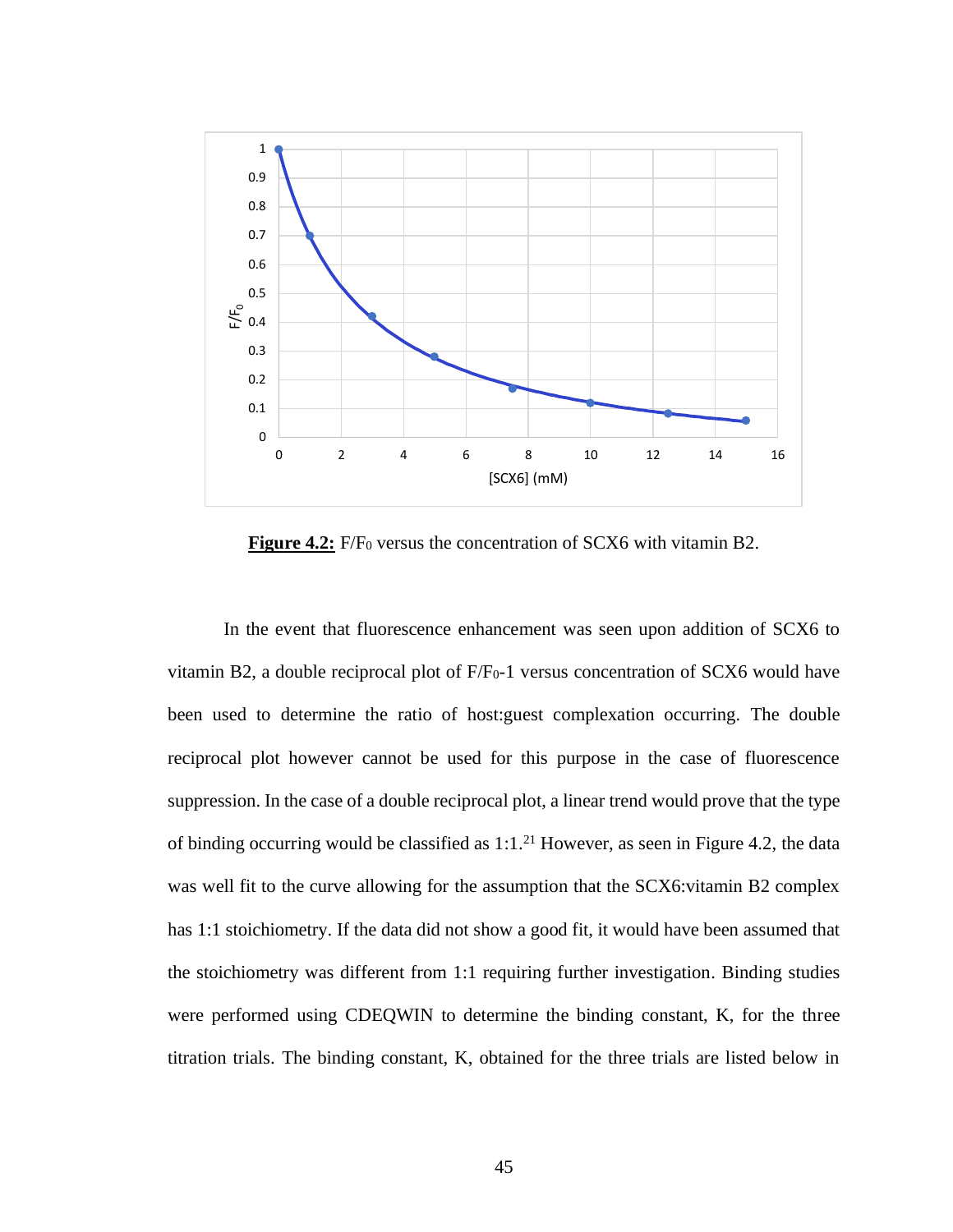Table 4.1. The average binding constant for the inclusion of vitamin B2 in SCX6 was determined to be  $399 \pm 30$  M<sup>-1</sup>.

| <b>Trial</b> | $K(M^{-1})$ |
|--------------|-------------|
|              | 374         |
|              | 383         |
|              | 442         |

**Table 4.1:** Binding constants obtained for trials 1-3 of vitamin B2 in SCX6.

As discussed briefly as the end of Chapter 3, the encapsulation of vitamin B2 in SCX6 was believed to be successful over encapsulation in cyclodextrins due to the  $\pi$  -  $\pi$ stacking interactions between the aromatic vitamin B2 molecule and the aromatic phenolic units of SCX6. This is an additional driving force for inclusion that is not experienced with cyclodextrins. The inclusion of guest molecules in the cavity of cyclodextrins is largely driven by the hydrophobic effect and hydrogen bonding. The ability for other supramolecular hosts, such as water-soluble calixarenes, to participate in the same, as well as additional, non-covalent interactions that cyclodextrins cannot, increases their likelihood for successful encapsulation of the guest. In the case of calixarenes, their structures are made up of repeating aromatic phenolic units with  $\pi$ -electrons capable of participating in  $\pi - \pi$  stacking interactions with other aromatic guests, such as vitamin B2. Cyclodextrins do not have this ability because their structures are not aromatic. This was an advantage of calixarene hosts over cyclodextrins; not only having hydrophobic cavities but also their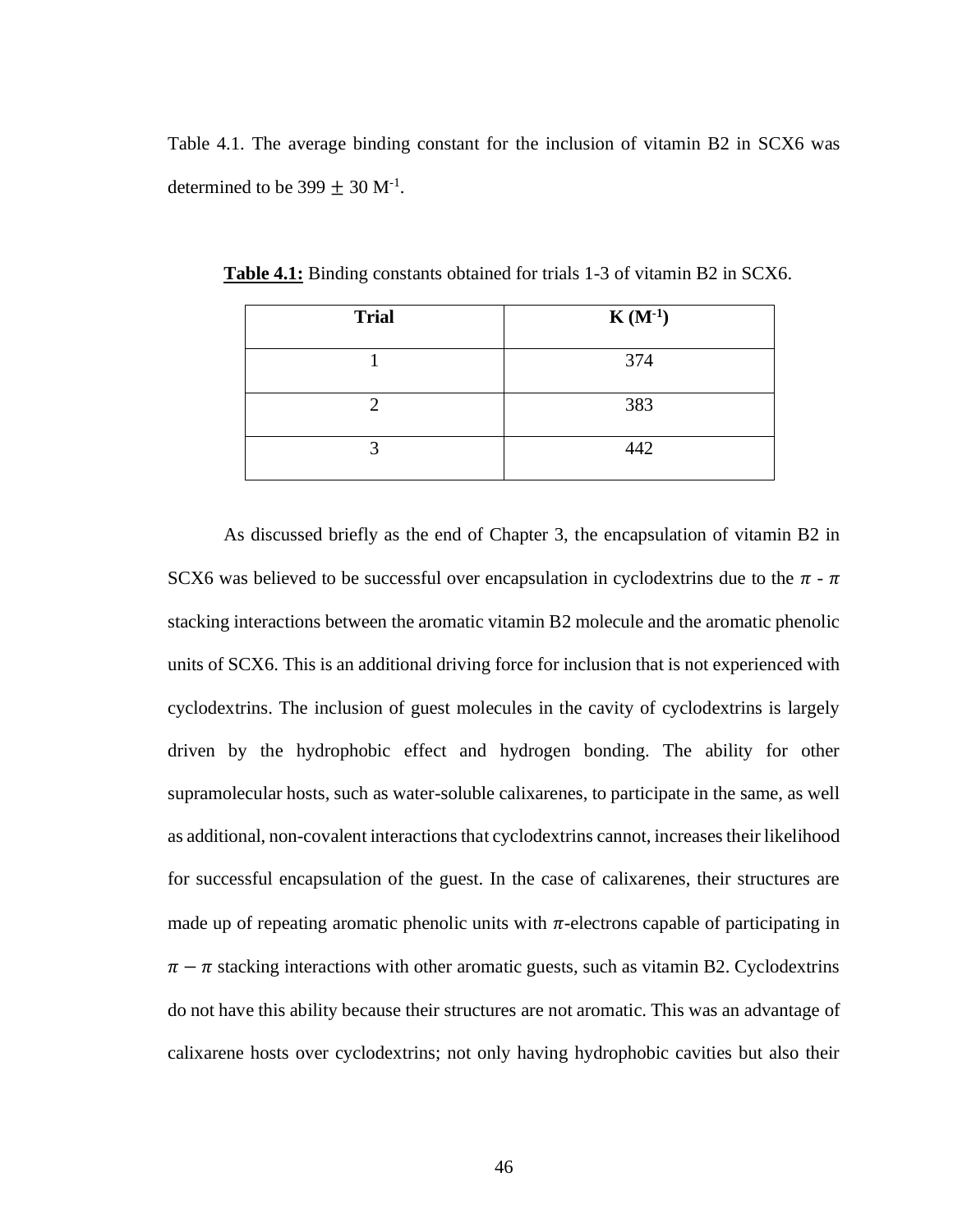ability to participate in another form of intermolecular interaction to further drive the encapsulation of the vitamin B2.

Vitamin B2 is known to be excreted from the human body in urine at high concentrations.<sup>29</sup> Around 60% of a single dose of vitamin B2 is not absorbed by the body and for this reason the confirmation of the complexation of vitamin B2 with SCX6 was a significant finding. Although it could not be encapsulated in cyclodextrins, if approved by the FDA or another health agency for human ingestion, SCX6 could have a great importance for drug developers who are looking to formulate vitamin B2 tablets or capsules that would have a greater bioavailability than 40%. This was an important finding that highlighted the benefits of calixarenes as hosts over cyclodextrins and why other options for supramolecular hosts should be approved for use in pharmaceutics. Although cyclodextrins have great qualities that have been previously outlined such as high watersolubility, low cost and low toxicity, they are not capable of successfully encapsulating all drug molecules.

# **4.2 Binding Studies of Vitamin B2 in SCX4**

Following the binding studies of vitamin B2 and SCX6, the next host of interest was SCX4. As mentioned, following preliminary fluorescence measurements involving vitamin B2 and SCX4, fluorescence suppression was observed as a result of the complexation of vitamin B2 in SCX4. Fluorescence titrations were then carried out following the method outlined in Section 2.5. The range of concentrations of SCX4 that was examined was 0 mM to 15.0 mM, similar to the titrations involving SCX6. This range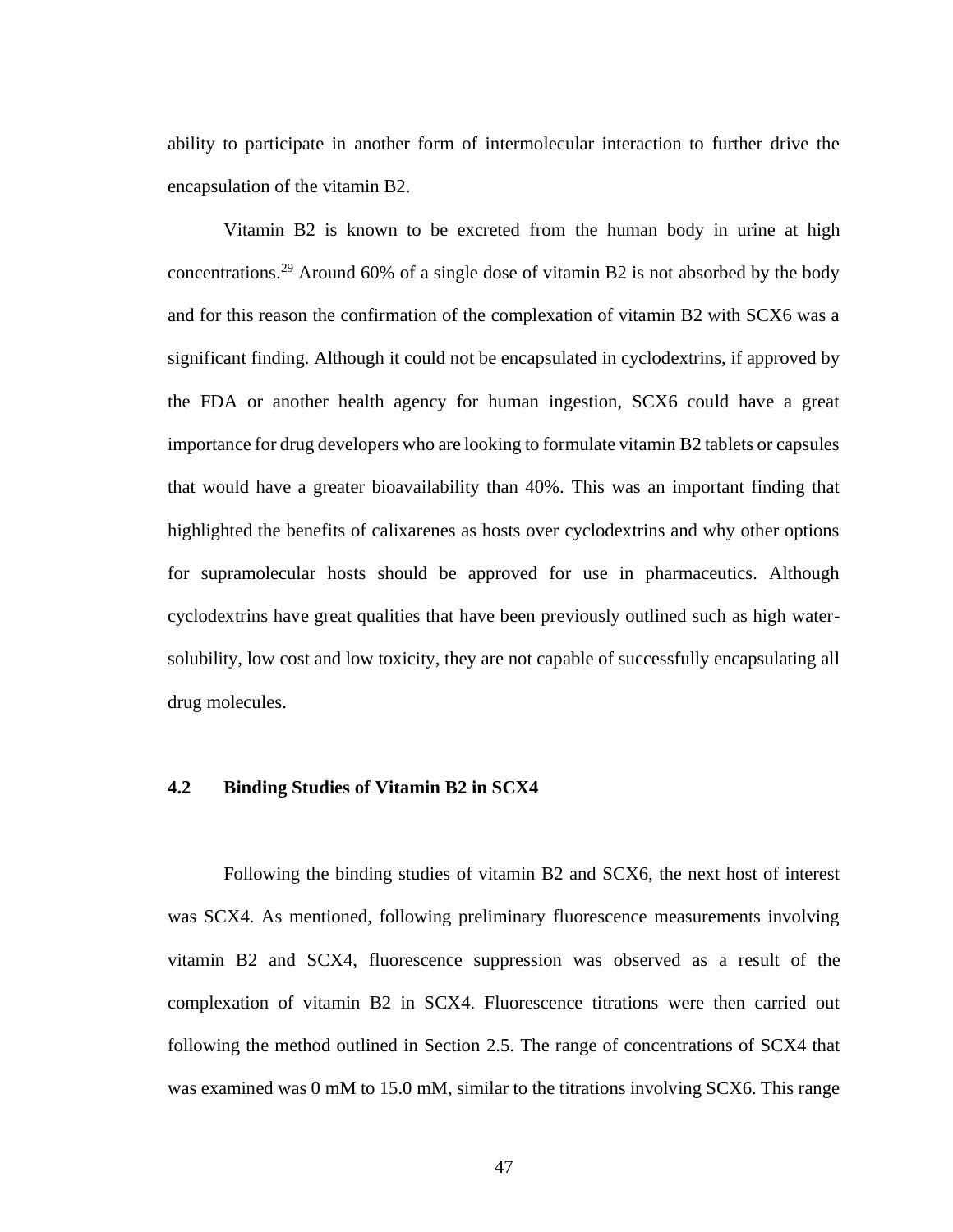of concentrations was chosen as these two para-sulfonated calixarene hosts exhibit similar solubility properties and were expected to have similar fluorescence suppression effects on vitamin B2. The excitation wavelength was maintained at 440 nm based on the absorption spectrum of vitamin B2. The emission spectra of a fluorescence titration of vitamin B2 with SCX4 in a representative trial is shown in Figure 4.3.



**Figure 4.3:** Fluorescence titration of vitamin B2 with SCX4.

As seen above, significant suppression in the fluorescence of vitamin B2 occurred upon increase in the concentration of SCX4 added. Similar to the fluorescence titrations involving the use of SCX6 as the host, the maximum concentration of SCX4 was held at 15.0 mM as this was the concentration where a plateau in the fluorescence of vitamin B2 was observed; indicating maximum fluorescence suppression and encapsulation of all free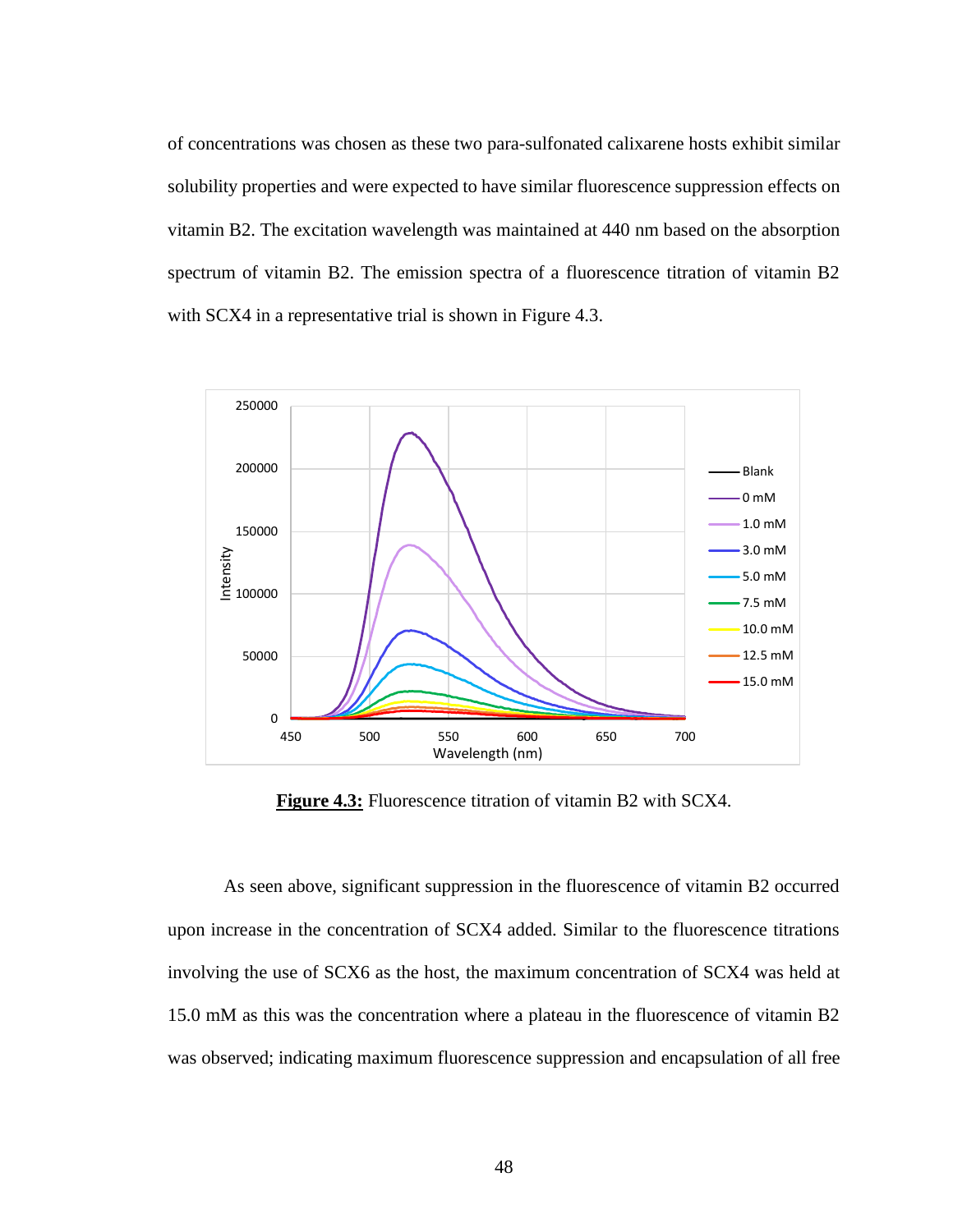guest molecules by a host molecule. Using the total integrated areas extracted from the emission spectrum, F/F<sub>0</sub> values were calculated. The plot of the F/F<sub>0</sub> values versus the concentration of SCX4 is shown in Figure 4.4.



**Figure 4.4:** F/F<sub>0</sub> versus the concentration of SCX4 with vitamin B2.

In the comparison of Figure 4.2 and 4.4, it can be seen that similar plots were obtained for SCX6 and SCX4 however, Figure 4.4 demonstrates a steeper decrease in the F/F<sup>0</sup> value as the concentration of SCX4 is increased. This is indicative that stronger binding is occurring between vitamin B2 and SCX4 than with SCX6. To confirm this, binding studies were performed using the CDEQWIN software to obtain binding constants for the three trials. Similar to the case of SCX6, the data seen in Figure 4.4 is well fit to the curve, indicating 1:1 binding occurring between the host and guest. The resulting binding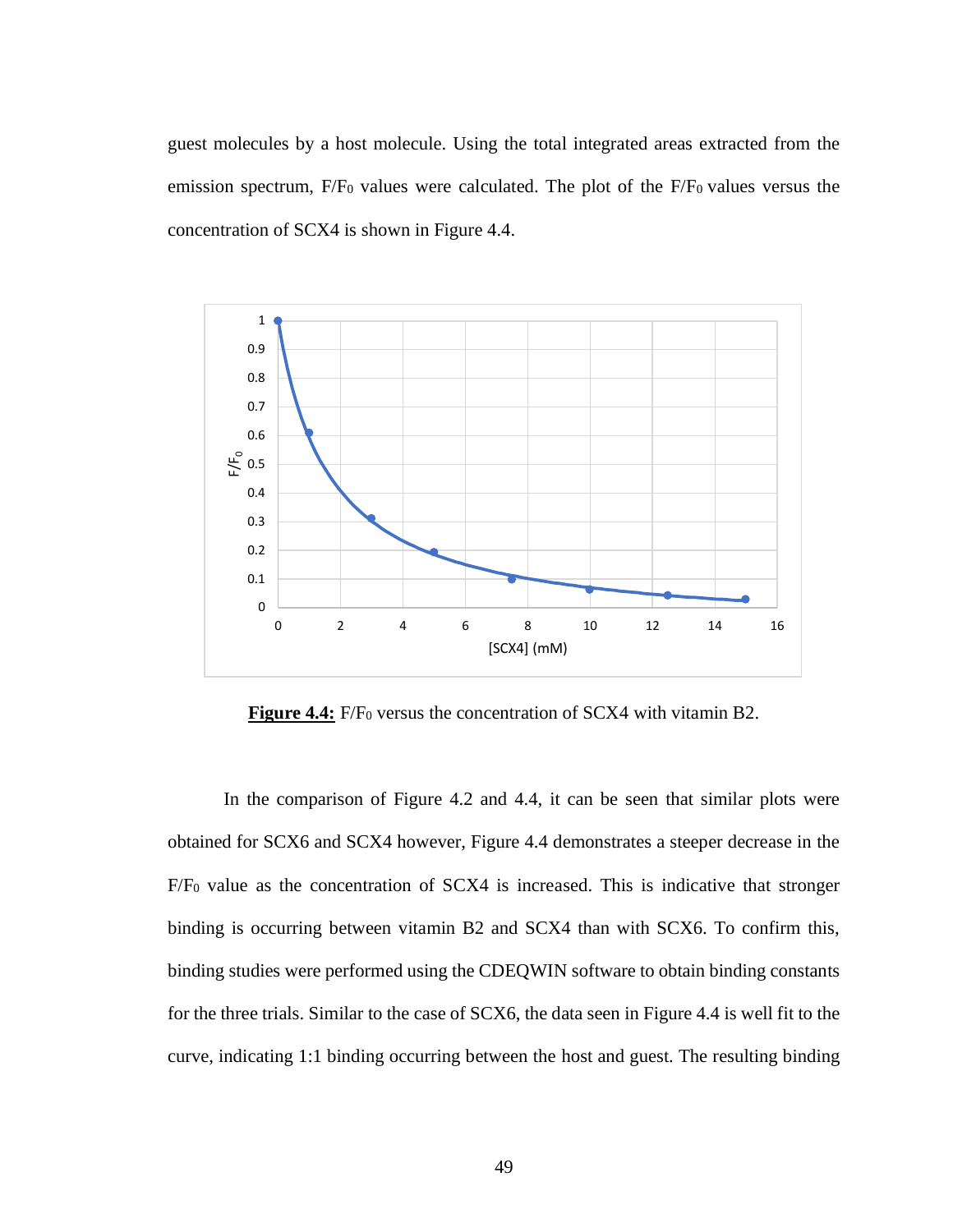constants of the three trials are displayed in Table 4.2 below. Similar  $\pi - \pi$  stacking interactions were believed to be a driving force in the inclusion of vitamin B2 in SCX4 as seen with SCX6. The average binding constant for the inclusion of vitamin B2 in SCX4 was determined to be  $638 \pm 24$  M<sup>-1</sup>. From this it was determined that vitamin B2 was experiencing stronger binding with SCX4 than SCX6.

Upon first glance of the chemical structure of vitamin B2 (shown in Table 2.1), it was noted that its aromatic structure consists of three rings and a five-carbon side chain with four hydroxyl groups. There was no definite prediction that could be made as to whether the four-membered or six-membered para-sulfonated calixarene would be more accommodating of this structure. Upon completion of the binding studies, it was clear from the greater magnitude of the SCX4 binding constant that the cavity size of SCX4 was more accommodating for the aromatic riboflavin structure and stronger interactions occurred between vitamin B2 and SCX4 over SCX6. In this case, the smaller cavity, and different cavity shape of the four-membered para-sulfonated calixarene must provide a better size and shape match to that of the riboflavin guest molecule. For example,  $\pi - \pi$  interactions require close contact between the host and guest, and a more snug fit in a tighter cavity would provide this environment. Also, six-membered calixarenes may not provide as well a defined cavity due to higher "floppiness".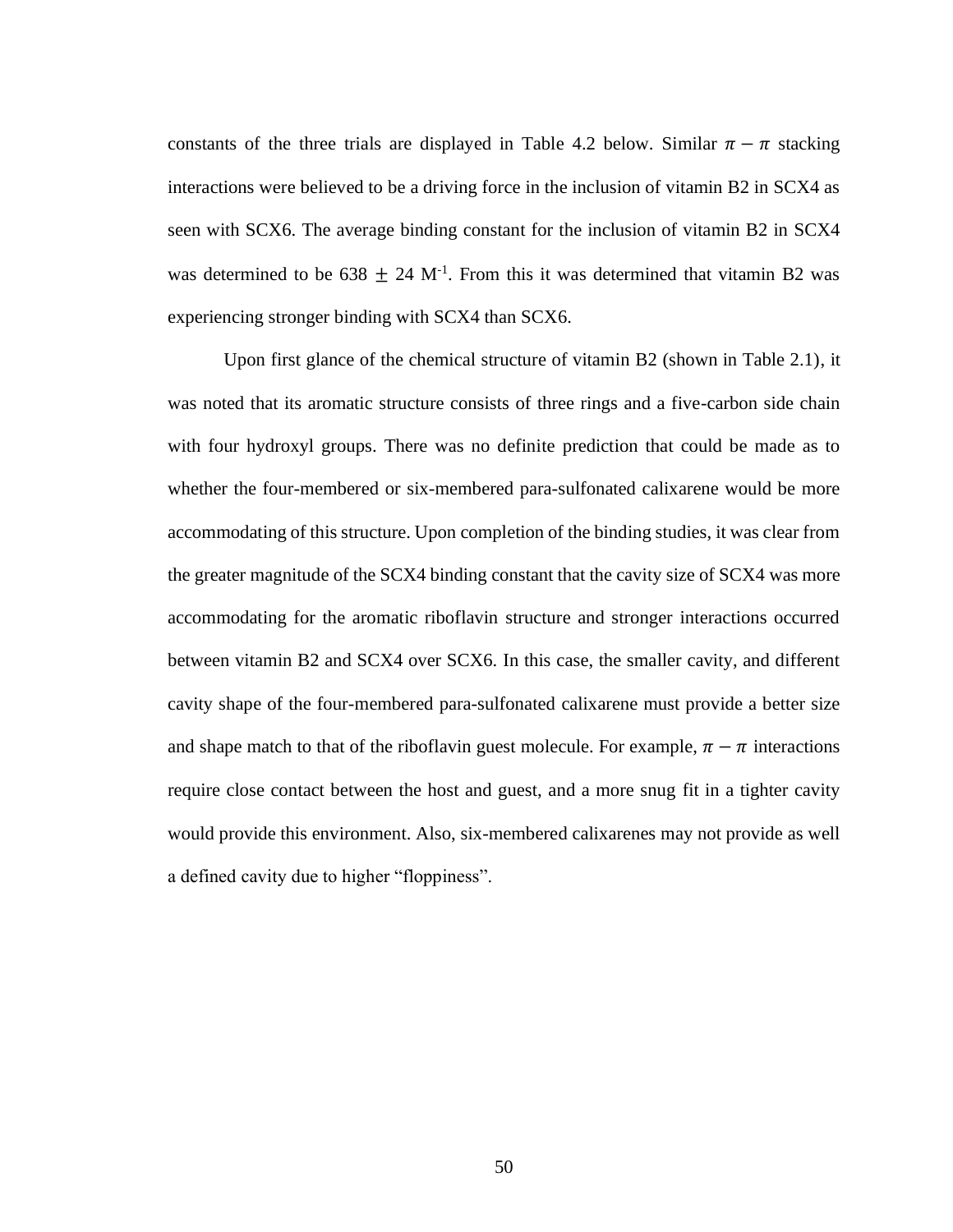| <b>Trial</b> | $K(M^{-1})$ |
|--------------|-------------|
|              | 604.3       |
|              | 647.0       |
|              | 661.5       |

**Table 4.2:** Binding constants obtained for trials 1-3 of vitamin B2 with SCX4.

As mentioned in Section 2.5, fluorescence titrations with SCX4 were carried out at a constant temperature of 25℃. After completion of the triplicate binding studies outlined above, further fluorescence titrations and binding studies were performed at five different temperatures to assess the effect of temperature on the binding constant of vitamin B2 with SCX4. SCX4 was chosen as the host for this thermodynamic study because its binding constant with vitamin B2 had a greater magnitude over that of SCX6 therefore it only made sense to choose SCX4 to conduct the thermodynamic study. Information about the enthalpy and entropy were extrapolated from the fluorescence titrations and binding studies through the use of a van't Hoff plot. The results of this thermodynamic study are discussed thoroughly in Chapter 5.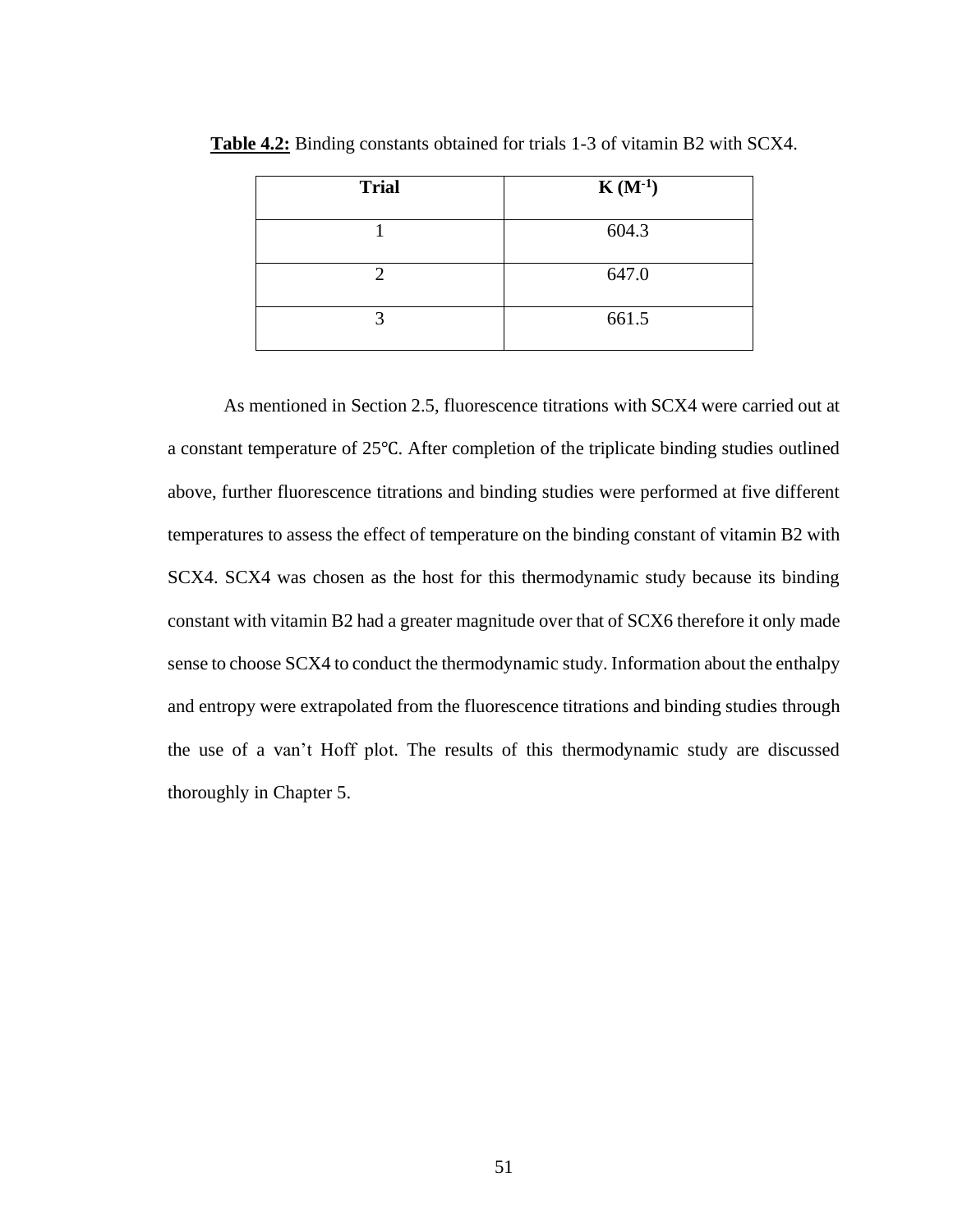#### **Chapter 5: Thermodynamic Study of Vitamin B2 in SCX4**

Upon completion of binding studies of vitamin B2 with SCX4 at room temperature, the effect of temperature on the binding constant was further explored. A series of temperatures both above and below 25°C were chosen to obtain a picture of the potential effect of temperature on the binding constant. The temperature range was from 7 to 55<sup>o</sup>C and was chosen based on the solvent properties. Water of course having a boiling point of 100°C and a melting point of 0°C, it was important to choose temperatures within this range to eliminate the chance of evaporation of solvent, manipulating the concentration of the sample, or formation of condensation on the sides of the cuvette. Triplicate series of fluorescence titrations were performed at temperatures of 7, 15, 35, 45, and 55°C. All fluorescence titrations were performed following the methods outlined in Section 2.7. The excitation wavelength remained at 440 nm for each of the titrations as determined through the absorption spectrum of vitamin B2 and the concentrations of SCX4 remained the same as those used in Section 4.2. The effect of varying the temperature on the binding behavior of vitamin B2 and SCX4 are fully discussed in future subsections.

# **5.1 Binding Studies of Vitamin B2 in SCX4 at 7**°**C**

The first temperature of interest for the thermodynamic study was 7°C. This was the lowest temperature chosen to conduct titrations to avoid the possibility of condensation forming on the outside of the cuvette, which would increase the room for error in the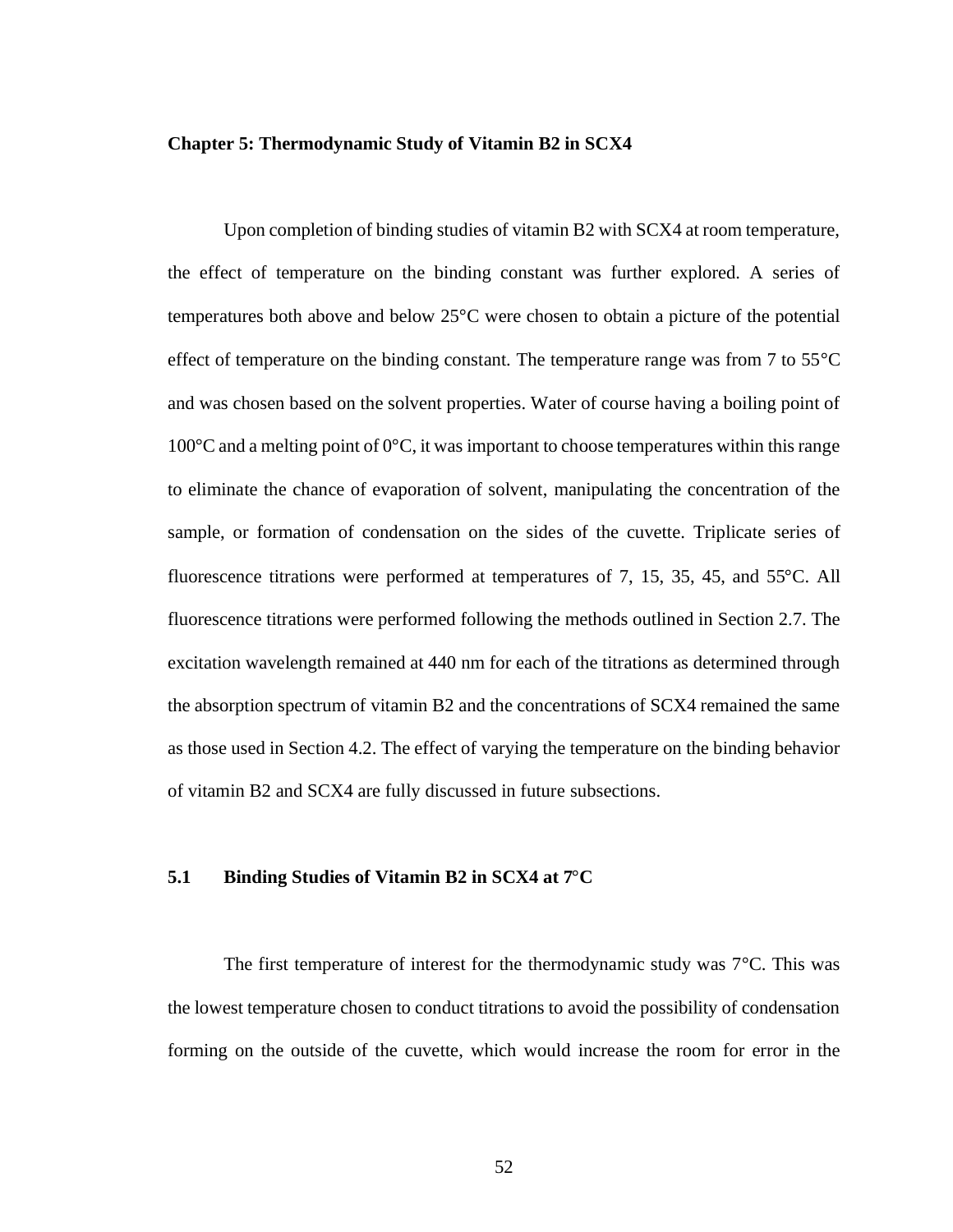experiments. The emission spectrum of a fluorescence titration of vitamin B2 with SCX4 from a representative trial at 7°C is shown in Figure 5.1.



**Figure 5.1:** Fluorescence titration of vitamin B2 with SCX4 at 7<sup>o</sup>C.

In comparison to the emission spectra of fluorescence titrations performed at room temperature in Section 4.2, there are slight differences in some of the intensities of the samples at this lower temperature. The sample of the guest in the absence of host  $(0 \text{ mM})$ has a higher fluorescence intensity at 7°C than at 25°C partially due to the fact that different host-guest solutions were prepared for titrations performed at 7°C than from 25°C and the absorbances of the vitamins would have been slightly varied but within the 0.28-0.33 threshold. This may also be an indication that the fluorescence of riboflavin is temperature dependent. There are also significant changes in the samples containing 1.0 and 3.0 mM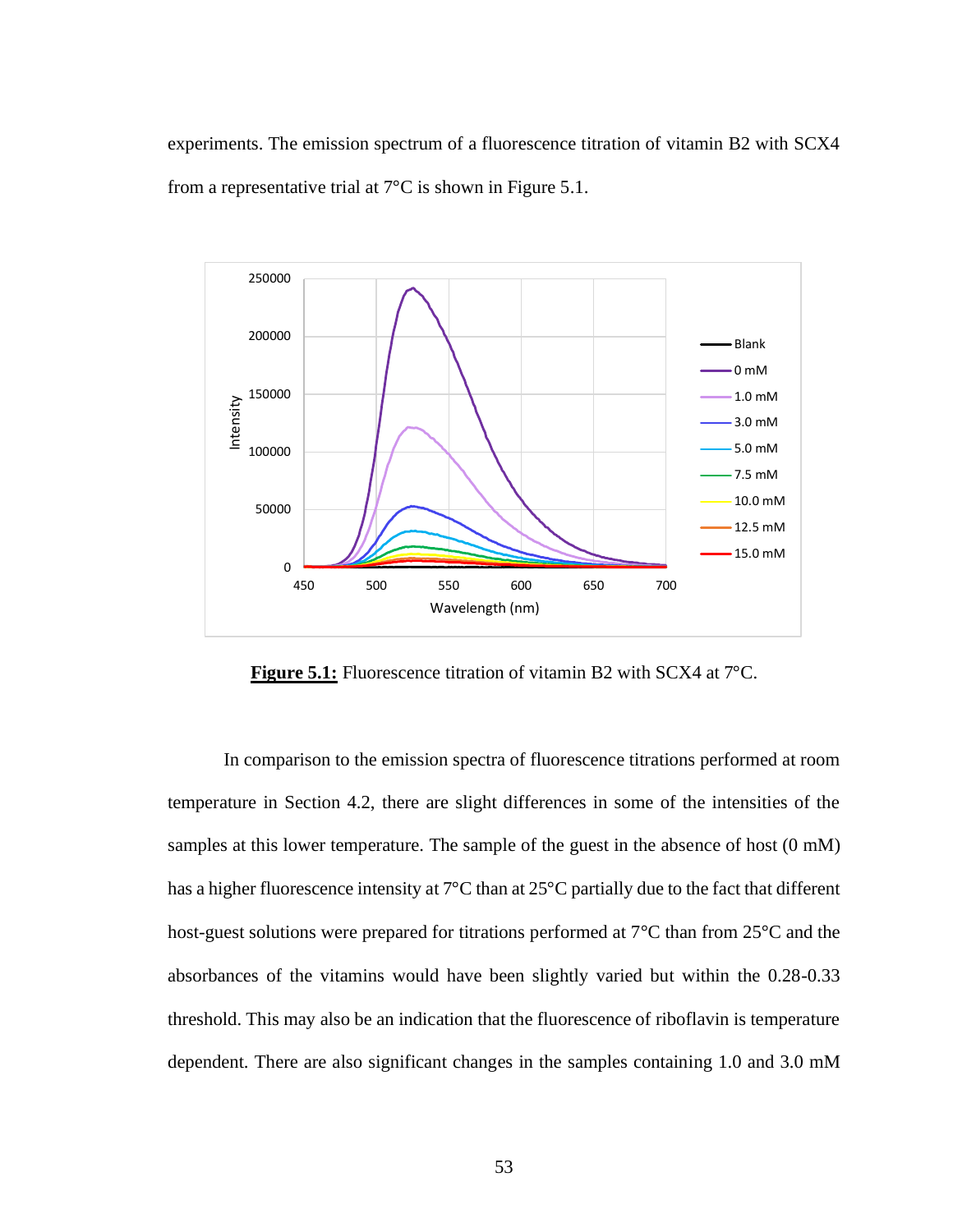SCX4. Their fluorescence intensities are lower at this lower temperature, indicating a greater suppression of the fluorescence at increasing concentrations of host. From this, it was predicted that as the temperature is decreased, the binding constant will increase. This hypothesis was confirmed by using the total integrated areas of the emission spectrum to determine the F/F<sub>0</sub> values. These values were plotted against the concentration of SCX4 and shown in Figure 5.2.



**Figure 5.2:** F/F<sub>0</sub> versus the concentration of SCX4 at 7<sup>o</sup>C.

Upon comparing Figure 5.2 with Figure 4.4, a difference in the steepness of the decrease of the curve was noted. The curve in Figure 5.2 is significantly steeper than the one pertaining to the fluorescence titrations performed at 25°C. This was an indication that the binding constant between vitamin B2 and SCX4 for titrations at this lower temperature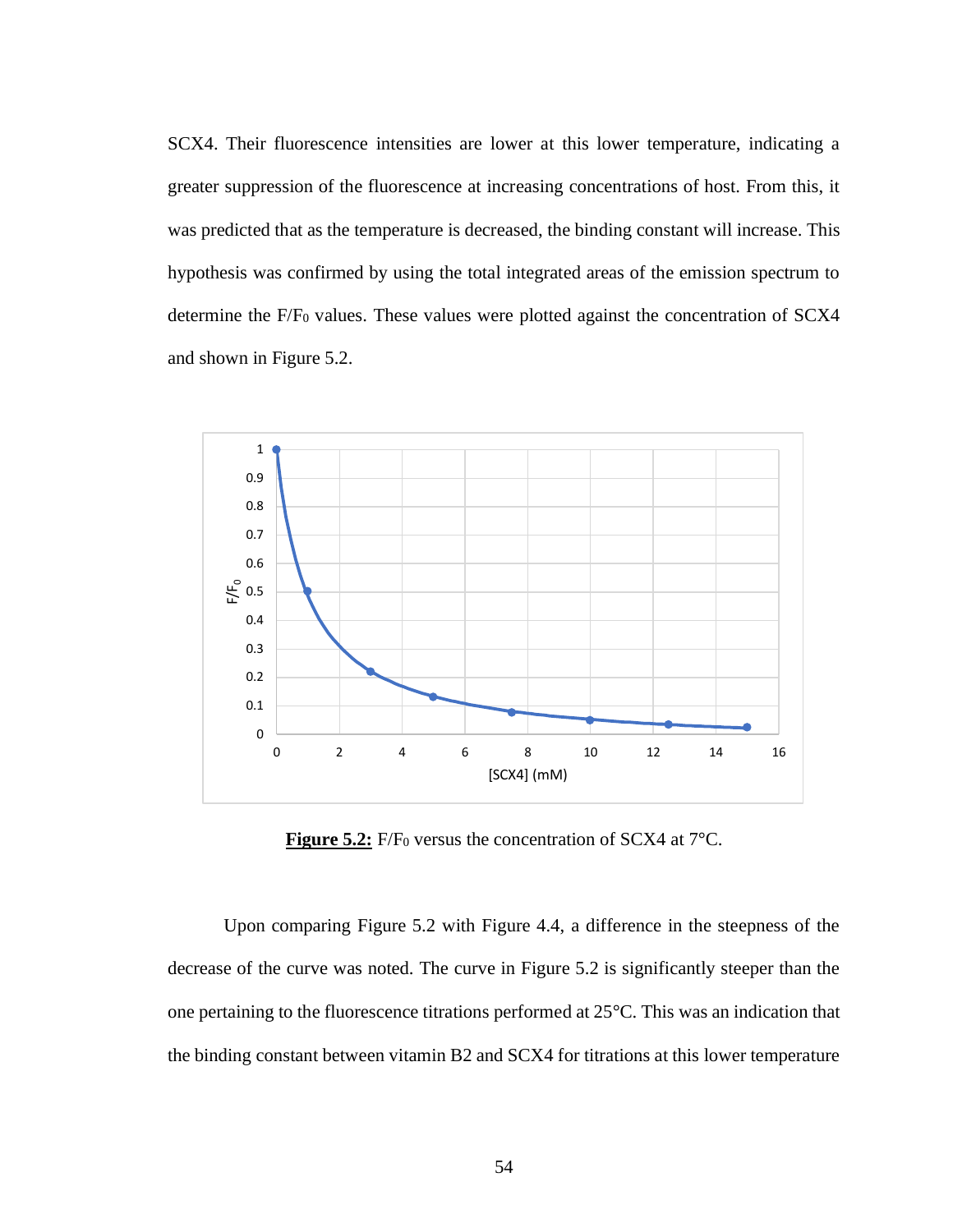would be higher; agreeing with the prediction that was made. To confirm this, the binding constants of the three trials were calculated using the CDEQWIN program. The host to guest ratio was also confirmed to be 1:1 and unchanged as a result of the lower temperature. The relevant binding constants of the three titration trials are shown in Table 5.1. The average binding constant for the inclusion of vitamin B2 in SCX4 at 7°C was determined to be 904  $\pm$  50 M<sup>-1</sup>. This binding constant of the inclusion of vitamin B2 in SCX4 at 7<sup>o</sup>C was higher than that of the average binding constant of the fluorescence titrations performed at 25°C. A higher binding constant at this lower temperature was indication that the strength of the non-covalent interactions between the host and guest were dependent on temperature.

| <b>Trial</b> | $K(M^{-1})$ |
|--------------|-------------|
|              | 854         |
|              | 885         |
|              | 971         |

**Table 5.1:** Binding constants obtained from trials 1-3 of vitamin B2 with SCX4 at 7°C.

# **5.2 Binding Studies of Vitamin B2 in SCX4 at 15**°**C**

The next temperature of interest to be analyzed was 15°C. The emission spectrum of a fluorescence titration of vitamin B2 with SCX4 from a representative trial at 15°C is shown in Figure 5.3.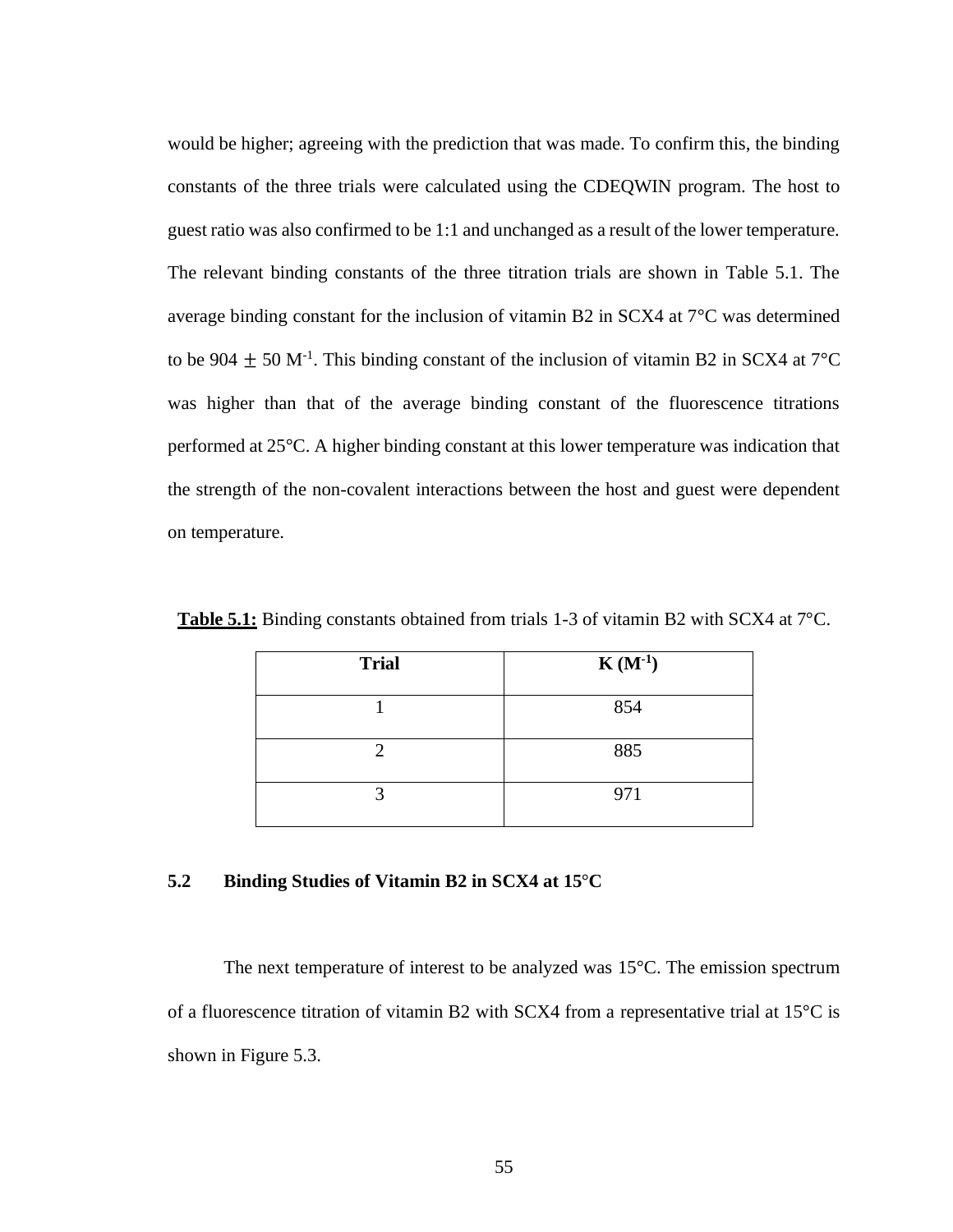

Figure 5.3: Fluorescence titration of vitamin B2 with SCX4 at 15<sup>o</sup>C.

The emission spectrum of the fluorescence titration at 15°C closely resembles that shown in Figure 5.1 of the 7°C fluorescence titration. With the slight increase in the temperature from 7°C to 15°C, it was expected that the binding constant would decrease to remain consistent with the prediction that was made; when the temperature is increased, the binding constant is decreased. The total integrated areas of the emission spectrum from Figure 5.3 were used to calculate  $F/F<sub>0</sub>$  values to conduct further binding studies to determine the binding constant for these titrations at  $15^{\circ}$ C. The plot of F/F<sub>0</sub> versus the concentration of SCX4 is shown in Figure 5.4.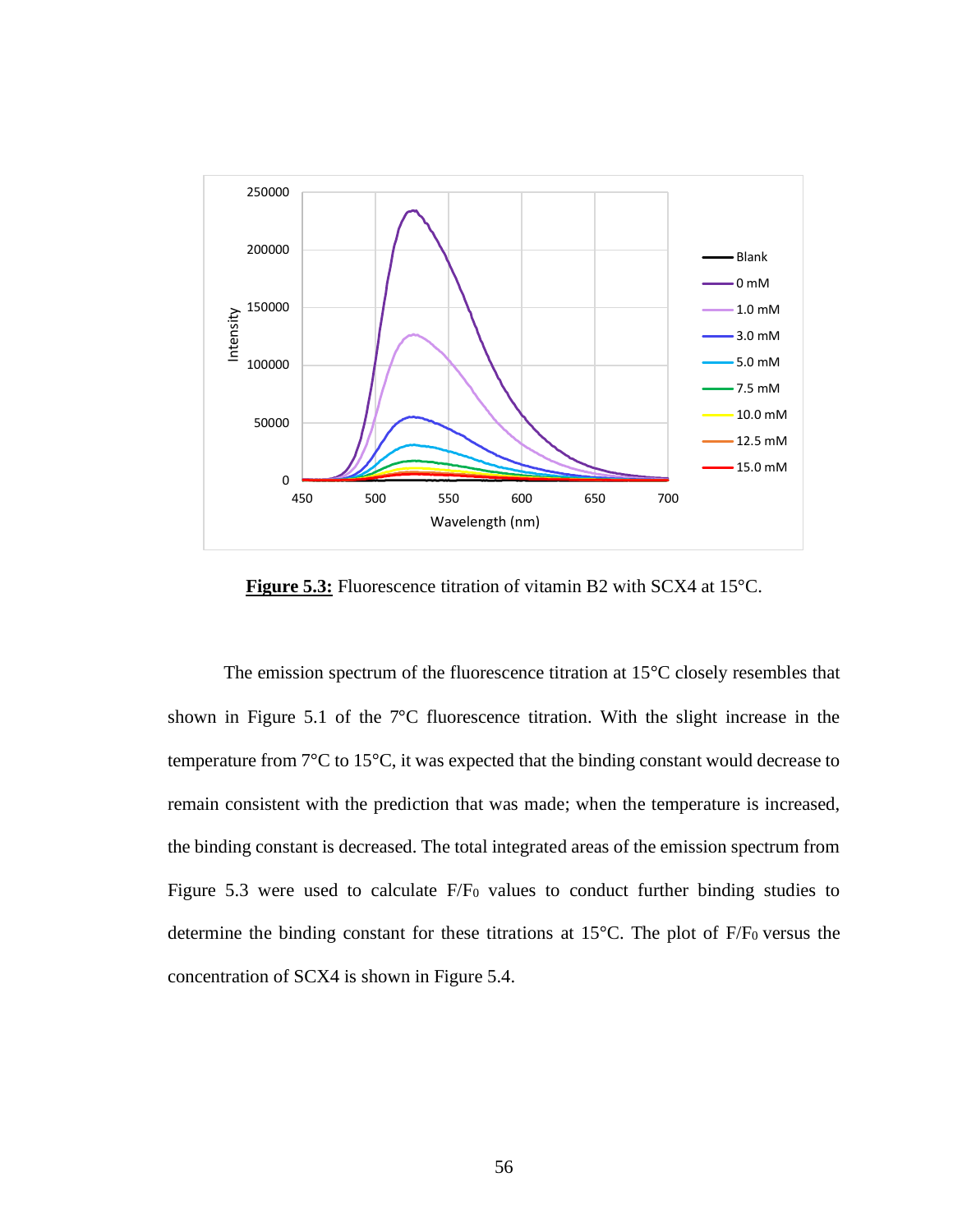

**Figure 5.4:** F/F<sub>0</sub> versus the concentration of SCX4 at 15<sup>o</sup>C.

In comparing Figures 5.2 and 5.4, there are sharper decreases in the F/F<sub>0</sub> values at the lower concentrations of SCX4 than seen with the titrations at higher temperatures. This indicates that the binding of vitamin B2 with SCX4 is stronger at lower temperatures than higher temperatures. The binding constants for the three trials at 15℃ were calculated using CDEQWIN and are displayed in Table 5.2. The average binding constant was determined to be 861  $\pm$  8 M<sup>-1</sup>. The binding constants of these three trials were in high agreement with each other and demonstrated promising reproducibility at this temperature. This was favourable in considering the future for the development of vitamin B2 formulations containing SCX4 as the complex demonstrated strong binding with exceptional reproducibility which would be two factors of great importance to drug developers.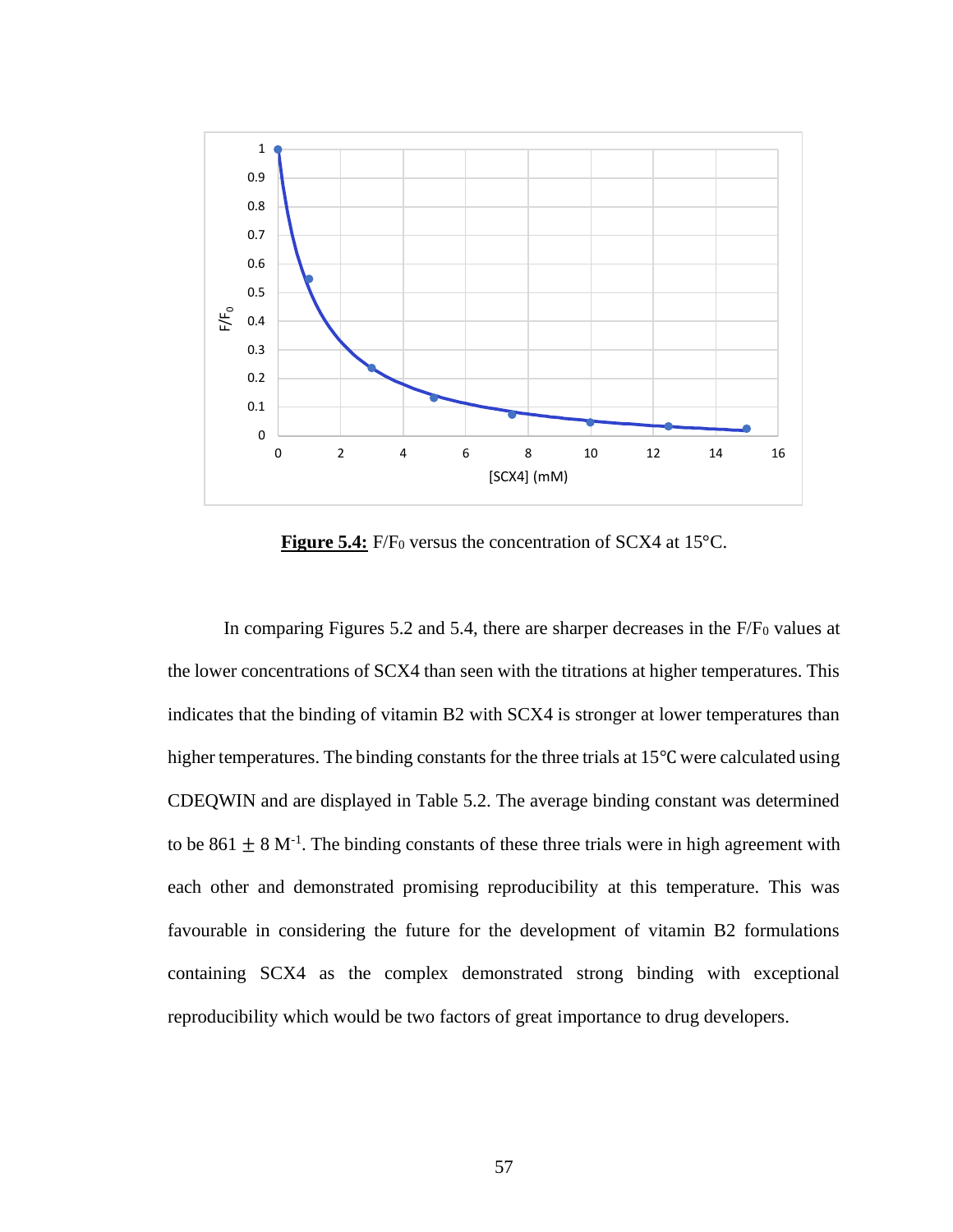| <b>Trial</b> | $K(M^{-1})$ |
|--------------|-------------|
|              | 870         |
| റ            | 851         |
| 2            | 860         |

**Table 5.2:** Binding constants obtained from trials 1-3 of vitamin B2 with SCX4 at 15°C.

# **5.3 Binding Studies of Vitamin B2 in SCX4 at 35**°**C**

The next temperature at which fluorescence titrations were performed for this thermodynamic study was 35°C. The emission spectrum of a fluorescence titration of vitamin B2 with SCX4 performed at 35°C from a representative trial is shown below in Figure 5.5.



**Figure 5.5:** Fluorescence titration of vitamin B2 with SCX4 at 35°C.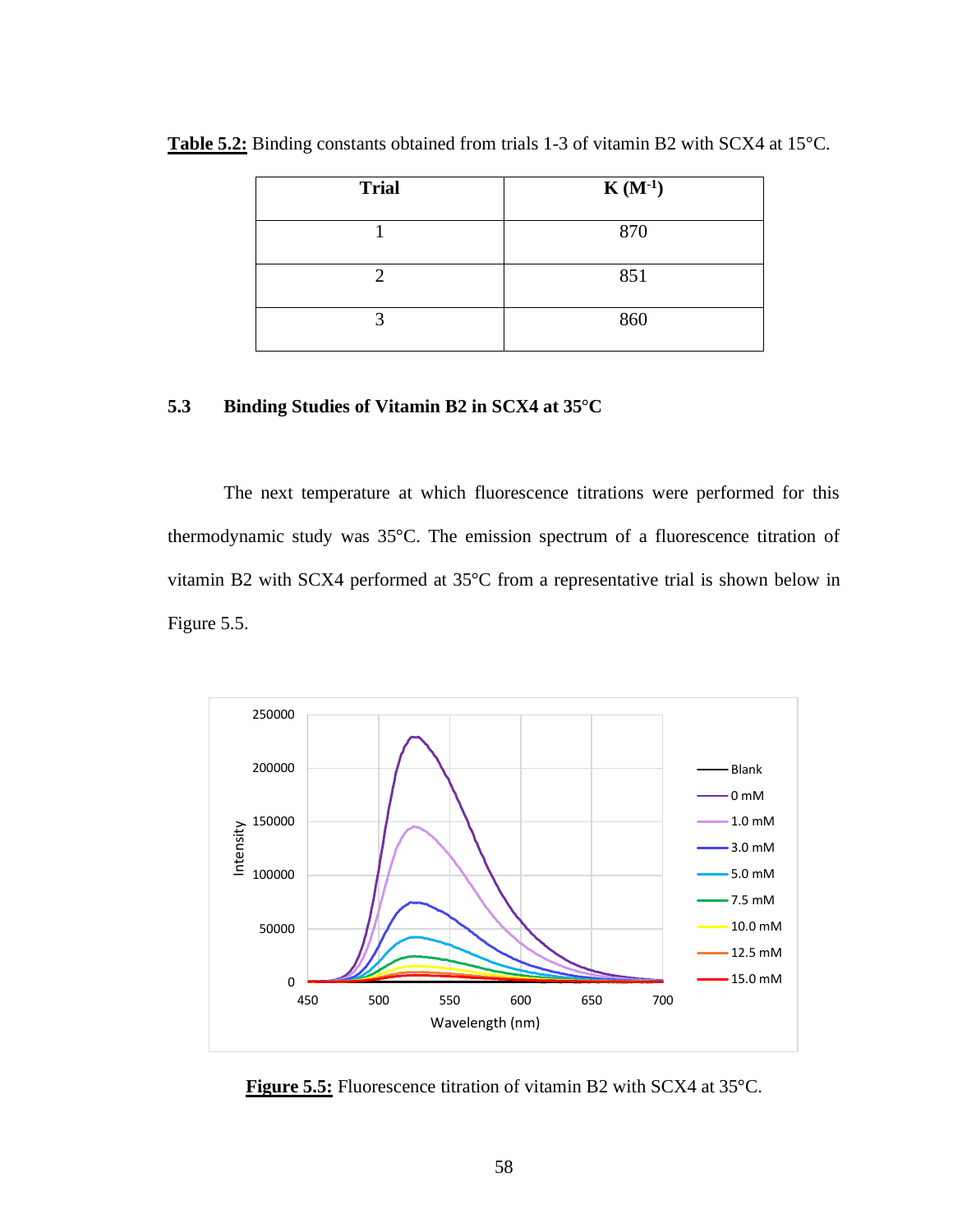As seen above, a similar plateau in the fluorescence at the maximum concentration of SCX4 occurred for the fluorescence titration performed at 35°C as well as those performed at 7 and 15°C in comparison to the preliminary experiment described in Section 4.2 that was performed at room temperature. This was an indication that whether the temperature is decreased or increased, the overall observation of fluorescence suppression of vitamin B2 is maintained however varies slightly as shown in the resulting binding constant. The total integrated areas of the emission spectra were used to calculate the F/F<sup>0</sup> values of each concentration of SCX4 used. The plot of F/F<sub>0</sub> versus the concentration of SCX4 is shown in Figure 5.6 below.



**Figure 5.6:** F/F<sub>0</sub> versus the concentration of SCX4 with vitamin B2 at 35<sup>o</sup>C.

From the figure above, the type of binding between the host and guest was confirmed to be 1:1 because the data was well fit to the curve. Conclusions about the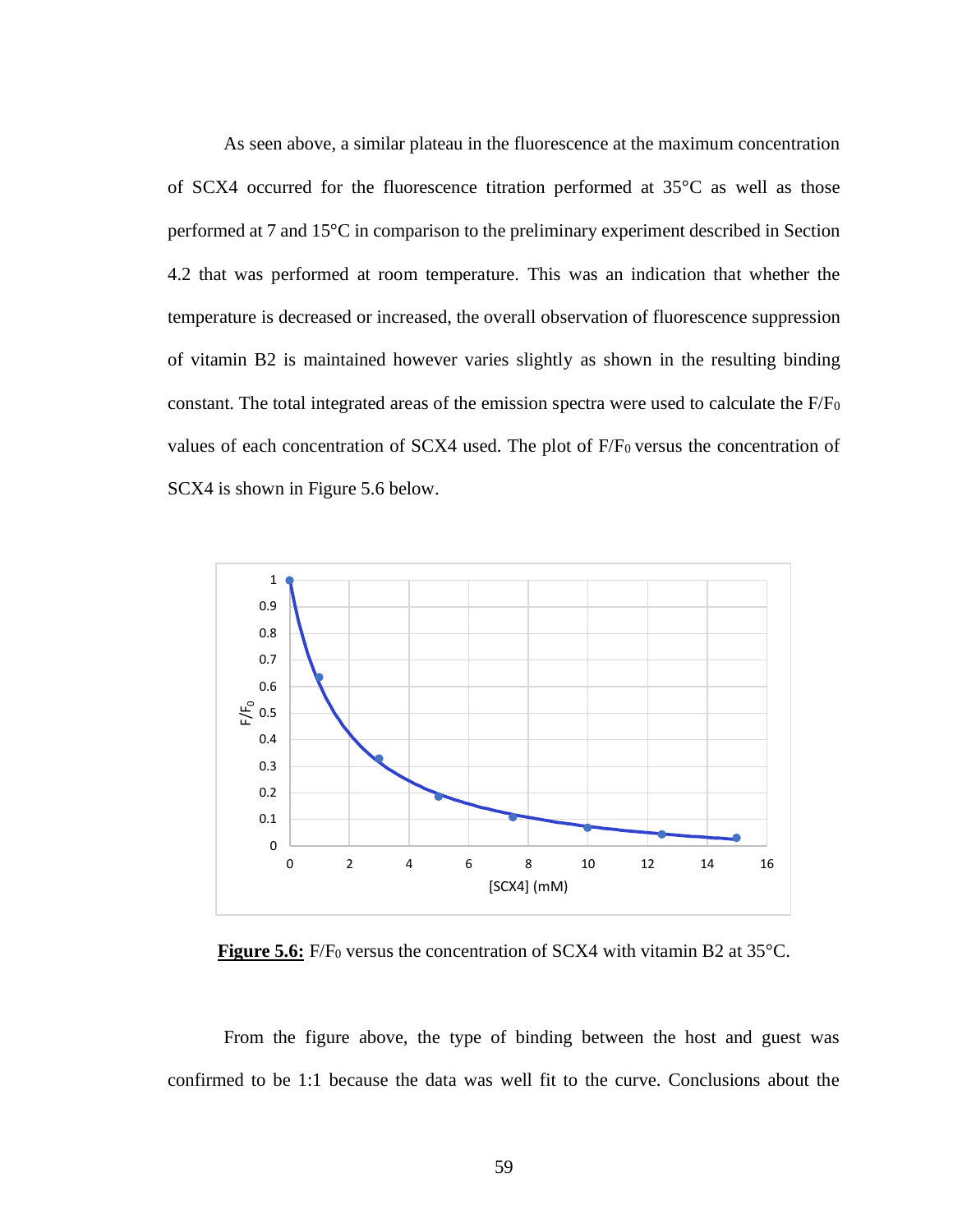strength of the inclusion of vitamin B2 in SCX4 at 35°C were also made through the use of this figure. The curve shown in Figure 5.6 is not as steep as the curve shown in Figure 4.4, such that it was determined that the binding between the vitamin B2 and SCX4 at this elevated temperature was weaker. This was confirmed using the CDEQWIN program to determine the binding constants from the three trials at this temperature. The resulting binding constants from the three trials are listed in Table 5.3. The average binding constant was determined to be 553  $\pm$  22 M<sup>-1</sup>. As predicted from Figure 5.6, this binding constant was indeed lower than the fluorescence titrations conducted at all temperatures previously discussed. Again, the binding constants of the three trials were in agreement with each other and the increase in temperature did not appear to cause difficulty with reproducibility. This concluded that whether the temperature is increased or decreased, the strength of the binding can vary but the overall ability to reproduce the complexation is not an obstacle.

| <b>Trial</b> | $K(M^{-1})$ |
|--------------|-------------|
|              | 564         |
|              | 573         |
|              | 522         |

**Table 5.3:** Binding constants obtained from trials 1-3 of vitamin B2 with SCX4 at 35°C.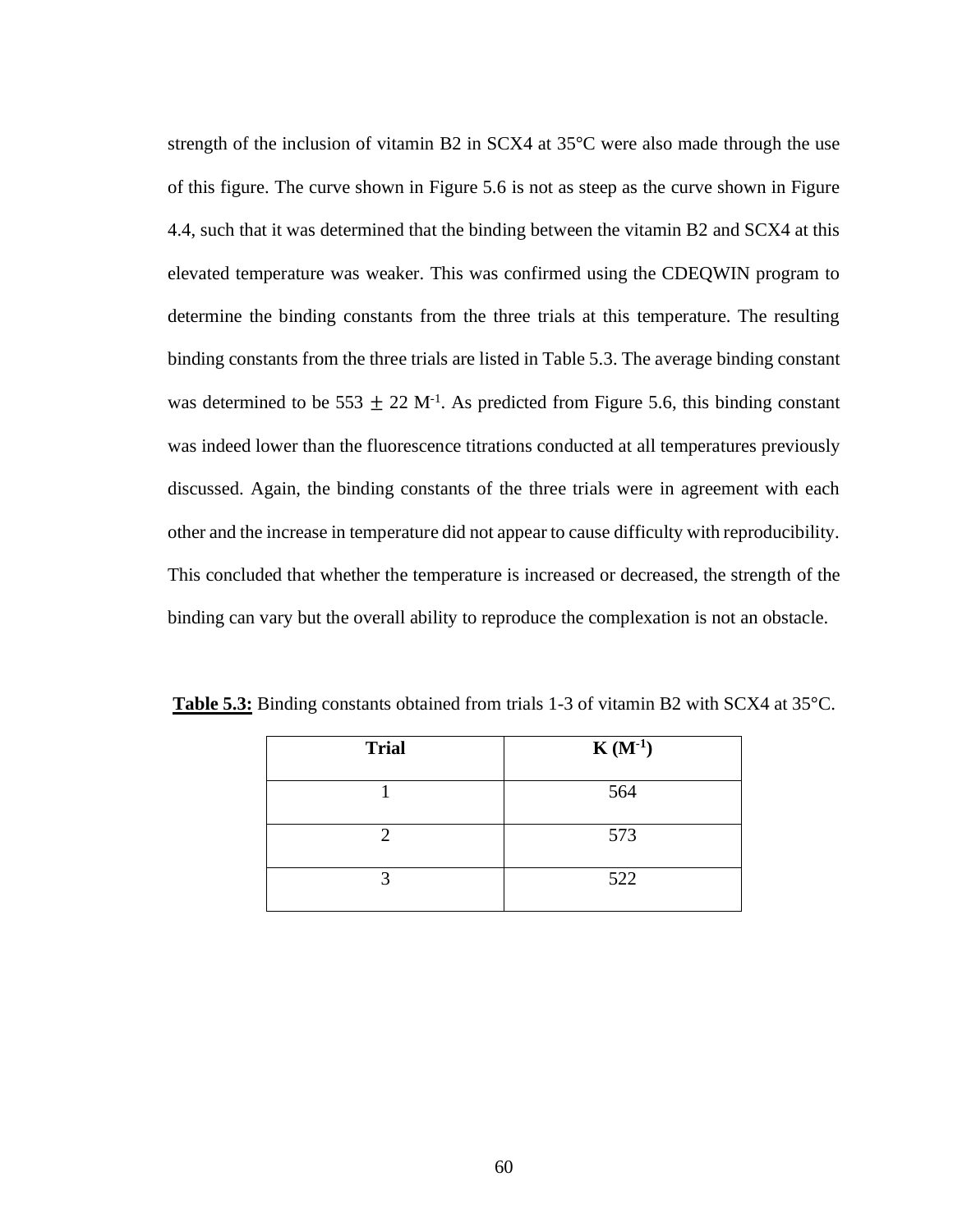# **5.4 Binding Studies of Vitamin B2 in SCX4 at 45**°**C**

The next temperature of interest was 45℃. The emission spectrum of a fluorescence titration of vitamin B2 with SCX4 of a representative trial performed at 45°C is shown in Figure 5.7.



**Figure 5.7:** Fluorescence titration of vitamin B2 with SCX4 at 45<sup>o</sup>C.

Upon completion of the triplicate set of fluorescence titrations at 45°C, it was noted that their emission spectra and the intensities of each sample looked almost identical to those from the titrations performed at 35°C. In order to determine if the binding constant did decrease at the increased temperature as predicted, the total integrated areas from the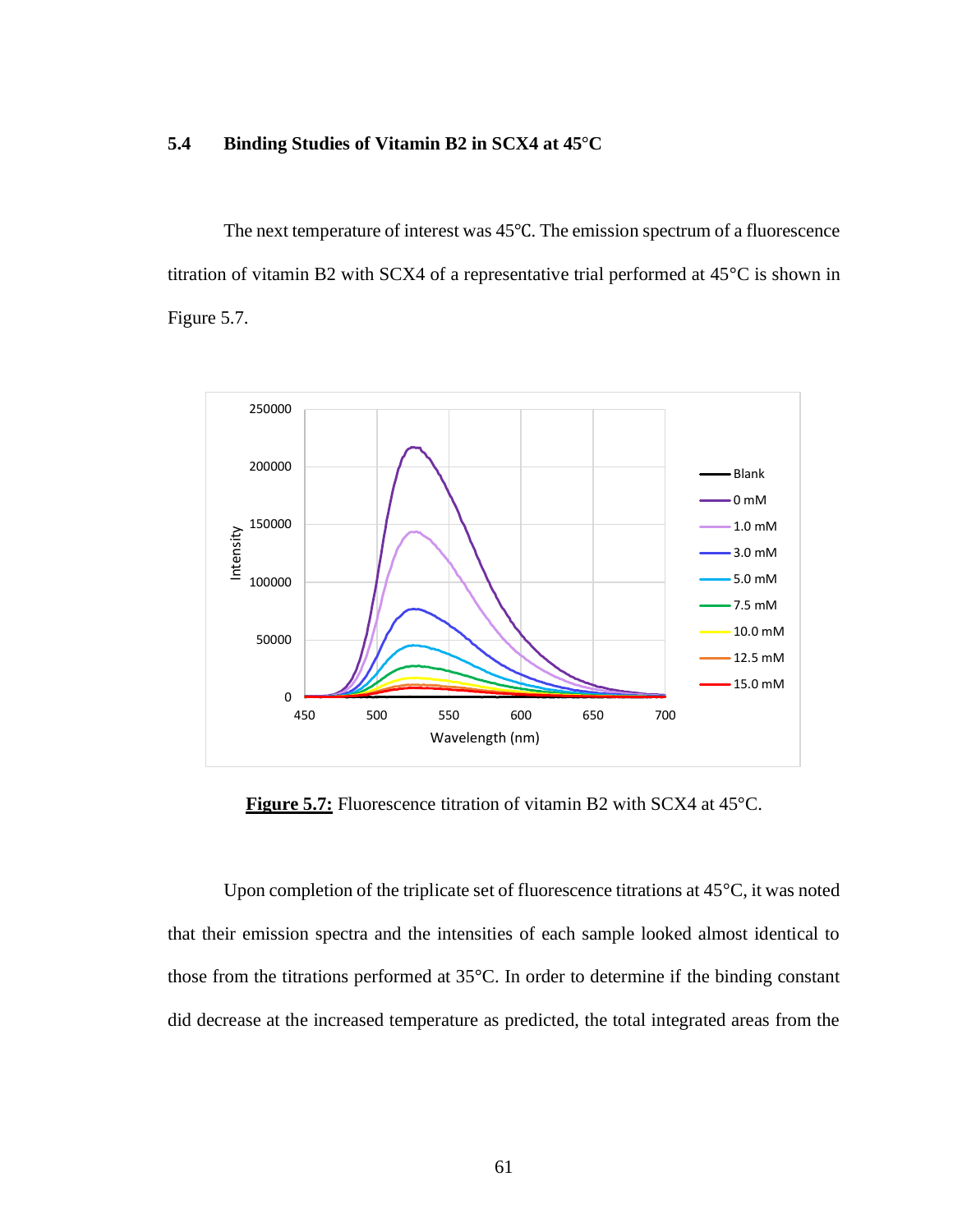emission spectrum were used to calculate the F/F<sub>0</sub> values which were then plotted versus concentration of SCX4 as seen in Figure 5.8 below.



**Figure 5.8:** F/F<sub>0</sub> versus the concentration of SCX4 at 45<sup>o</sup>C.

In comparison to the similar plot seen in Figure 5.6, the F/F<sub>0</sub> values from the titration performed at 45°C decreased less intensely as the concentration of SCX4 was increased. This was an indication that binding between vitamin B2 and SCX4 at this temperature was weaker as predicted. From this plot, the 1:1 host to guest binding relationship was also confirmed as a result of the data being fit perfectly to the curve. Further binding studies were performed using the CDEQWIN program to calculate the binding constant from each of the three titration trials. These binding constants are displayed in Table 5.4. The average binding constant of vitamin B2 with SCX4 was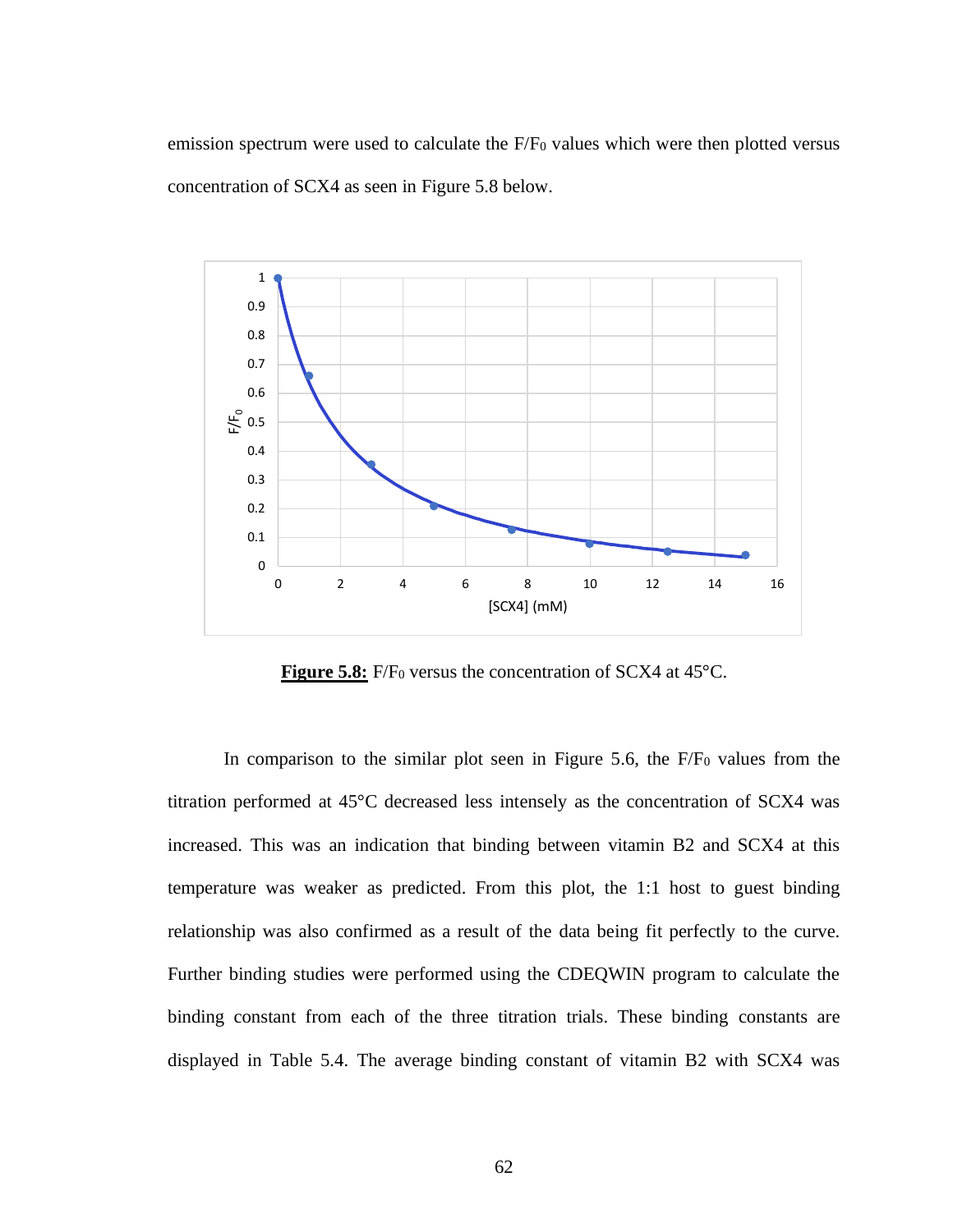determined to be 520  $\pm$  17 M<sup>-1</sup>. This binding constant was lower than that of the 35°C titration trials as expected.

| <b>Trial</b> | $K(M^{-1})$ |
|--------------|-------------|
|              | 496         |
|              | 536         |
|              | 528         |

**Table 5.4:** Binding constants obtained from trials 1-3 of vitamin B2 with SCX4 at 45°C.

## **5.5 Binding Studies of Vitamin B2 in SCX4 at 55**°**C**

The next, and highest temperature of interest was 55°C. This was chosen to be the highest temperature to eliminate any possibility of evaporation of the solvent which would result in a change in the concentration of the sample. This temperature was also around 30°C higher than room temperature and gave a good picture of how the binding constant changes in response to an increase in temperature. It was important to confirm if the binding constant would further decrease as a result of the higher temperature. The emission spectrum of a fluorescence titration of vitamin B2 with SCX4 at 55<sup>o</sup>C is shown in Figure 5.9.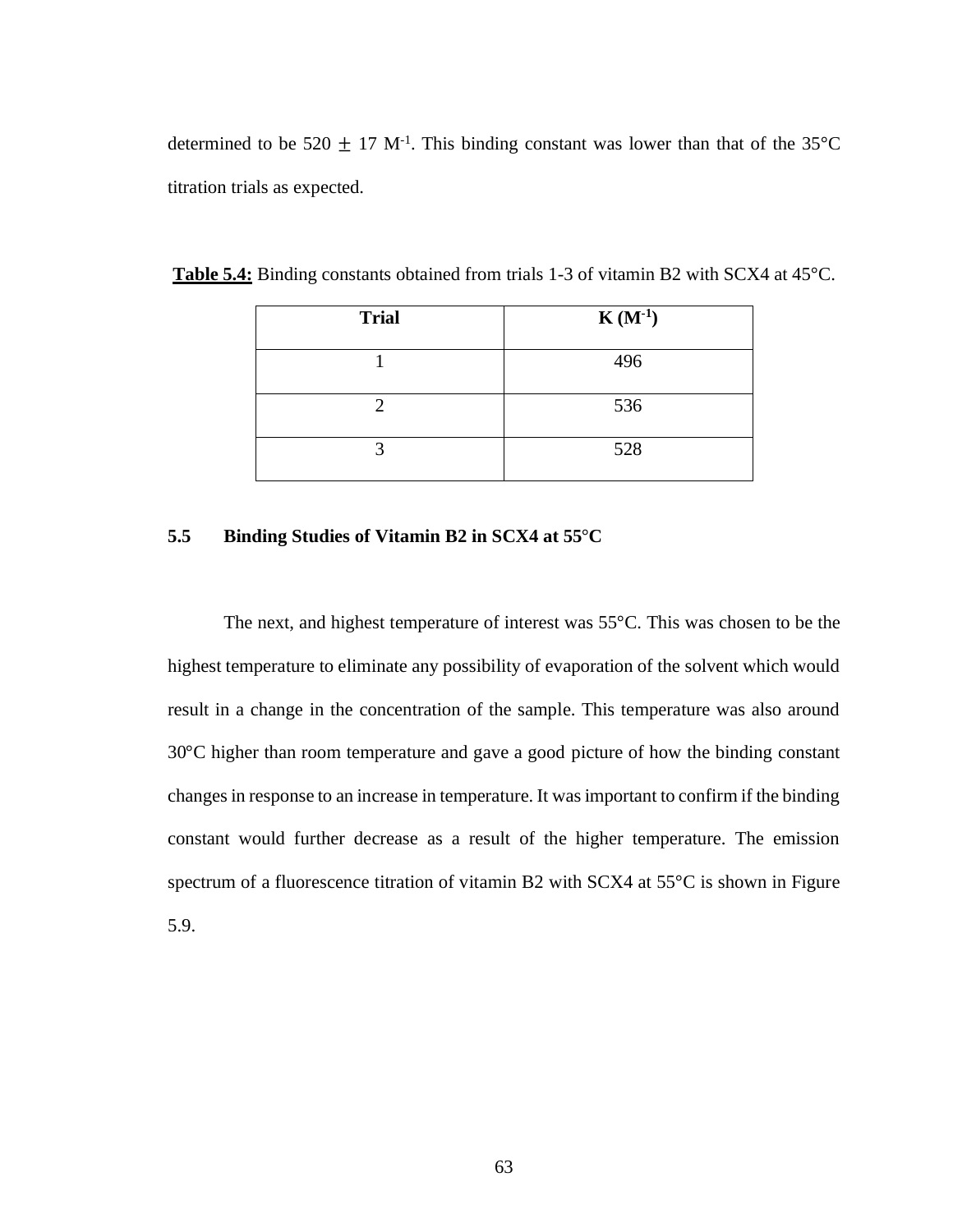

**Figure 5.9:** Fluorescence titration of vitamin B2 with SCX4 at 55°C.

The emission spectrum shown above very closely resembles the emission spectra of the titrations performed at 35 and 45°C. It was expected that increasing the temperature would not inhibit the ability of SCX4 to suppress the fluorescence of vitamin B2 however, as mentioned, as the temperature was increased, the binding constant was decreasing. In order to confirm this prediction at the 55°C temperature, the total integrated areas from the emission spectrum were again used to calculate the F/F<sub>0</sub> values and plotted against the concentration of SCX4 as shown in Figure 5.10 below.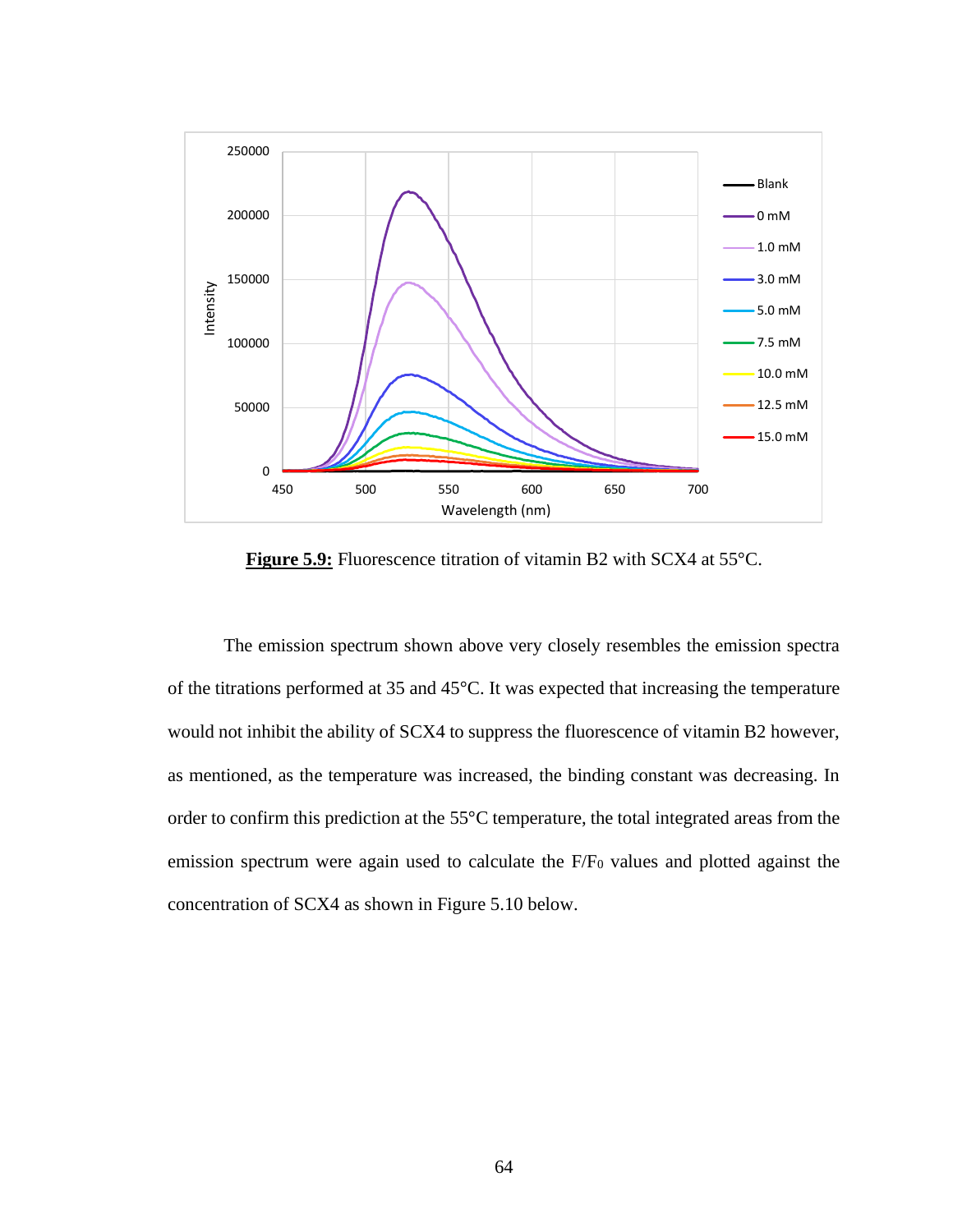

Figure 5.10: F/F<sub>0</sub> versus concentration of SCX4 at 55<sup>o</sup>C.

In observing the plot above, it became more difficult to make a conclusion on whether the binding of vitamin B2 with SCX4 was weaker, stronger, or the same at 55°C as it was at 45°C. In order to calculate the binding constant and determine if the binding was weaker as predicted due to the increased temperature, the data from Figure 5.10 was inputted into the CDEQWIN program. The binding constants of the three trials are listed below in Table 5.5. The average binding constant for the three trials was determined to be  $541 \pm 48$  M<sup>-1</sup>.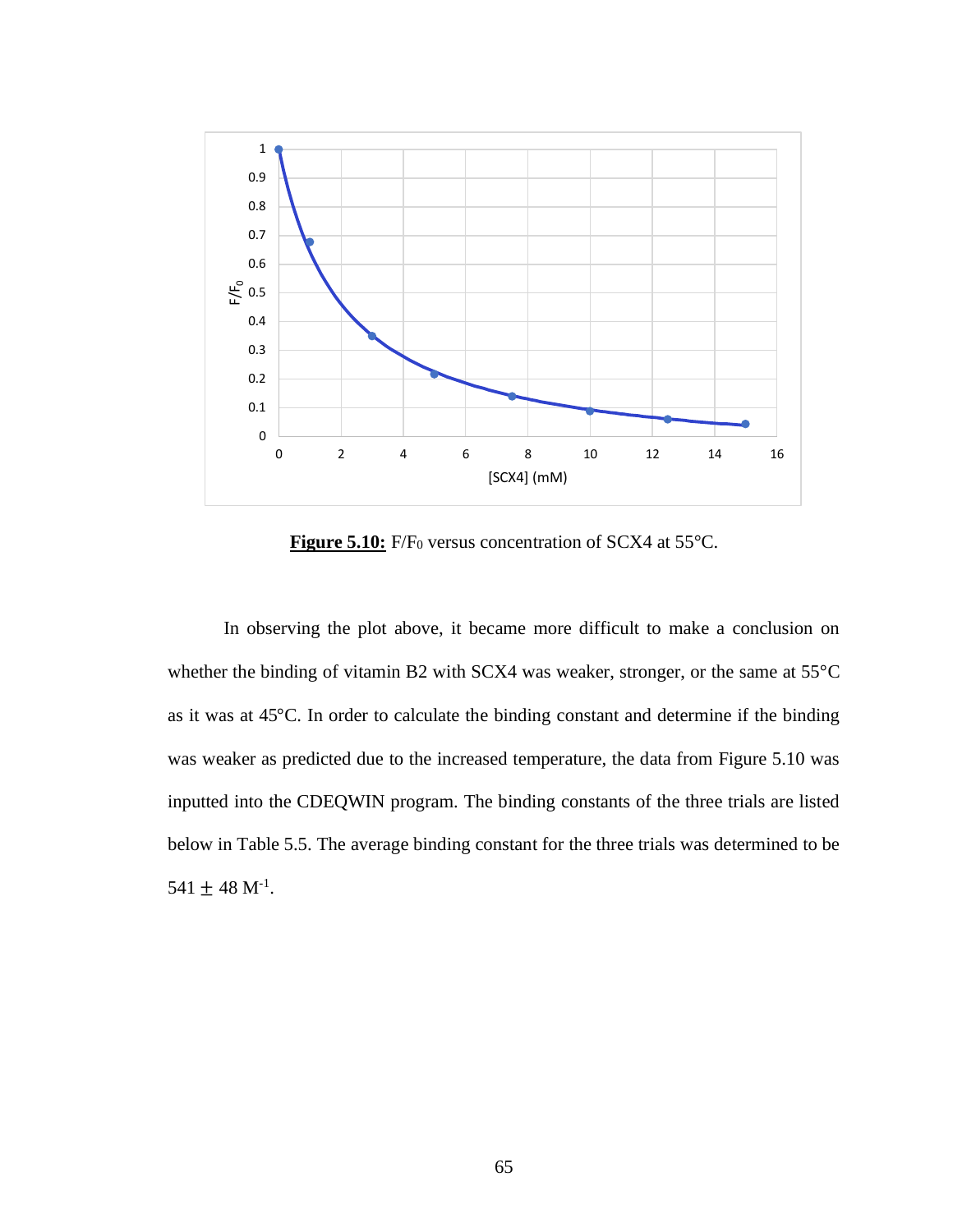| <b>Trial</b> | $K(M^{-1})$ |
|--------------|-------------|
|              | 485         |
|              | 602         |
|              | 536         |

**Table 5.5:** Binding constants obtained from trials 1-3 of vitamin B2 with SCX4 at 55°C.

It was predicted that with the increase in temperature to 55°C, that the binding constant would decrease, following the trend that had been occurring with the two previous increases in temperature from 25℃. However, the average binding constant of the three titrations at 55°C was higher than that of the average binding constant from the three titrations at 45°C as seen in Table 5.6. The relationship that was established changed with the increase in temperature. This outcome is further discussed in Section 5.6.

**Table 5.6:** Average binding constants of vitamin B2 with SCX4 from thermodynamic

| Temperature $(^{\circ}C)$ | $K(M^{-1})$  |
|---------------------------|--------------|
| 7                         | $904 \pm 50$ |
| 15                        | $861 \pm 8$  |
| 25                        | $638 \pm 24$ |
| 35                        | $553 \pm 22$ |
| 45                        | $520 \pm 17$ |
| 55                        | $541 \pm 48$ |

| ٧ |
|---|
|---|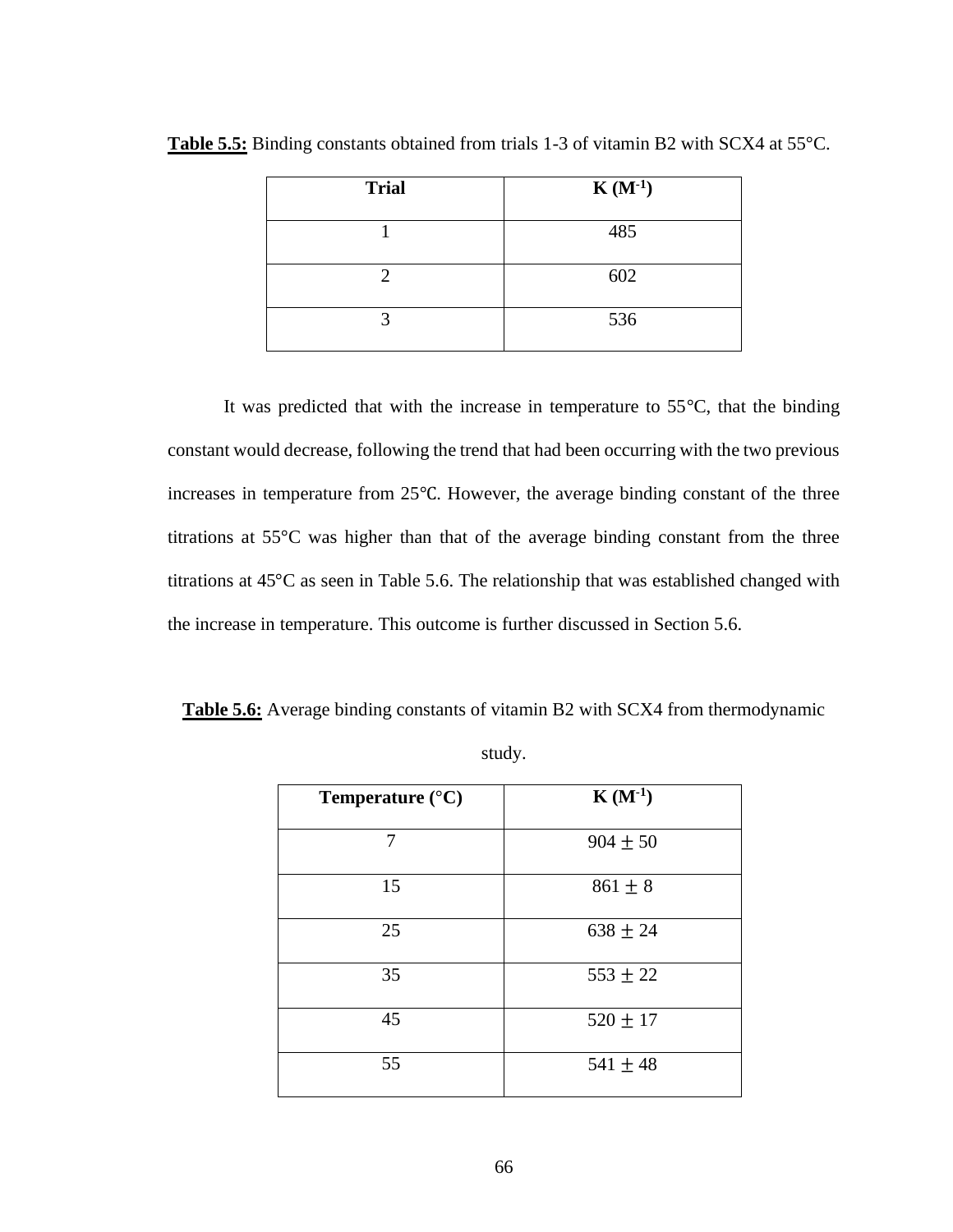# **5.6 Thermodynamic Analysis of Vitamin B2 in SCX4**

The change of the binding constant of vitamin B2 and SCX4 in response to the change of temperature was closely monitored at six temperatures ranging from 7 to 55°C. In general, as the temperature was increased, the binding constant was decreased. This was consistent with temperatures from 7 to 45°C. When the final increase in temperature was made to 55°C however, the binding constant had slightly increased. This was inconsistent with the trend that had been previously established. A van't Hoff plot (Figure 5.11) of ln K versus 1/T was plotted to create a visualization of the dependency of the binding constant on temperature.



**Figure 5.11:** van't Hoff plot of the inclusion of vitamin B2 in SCX4.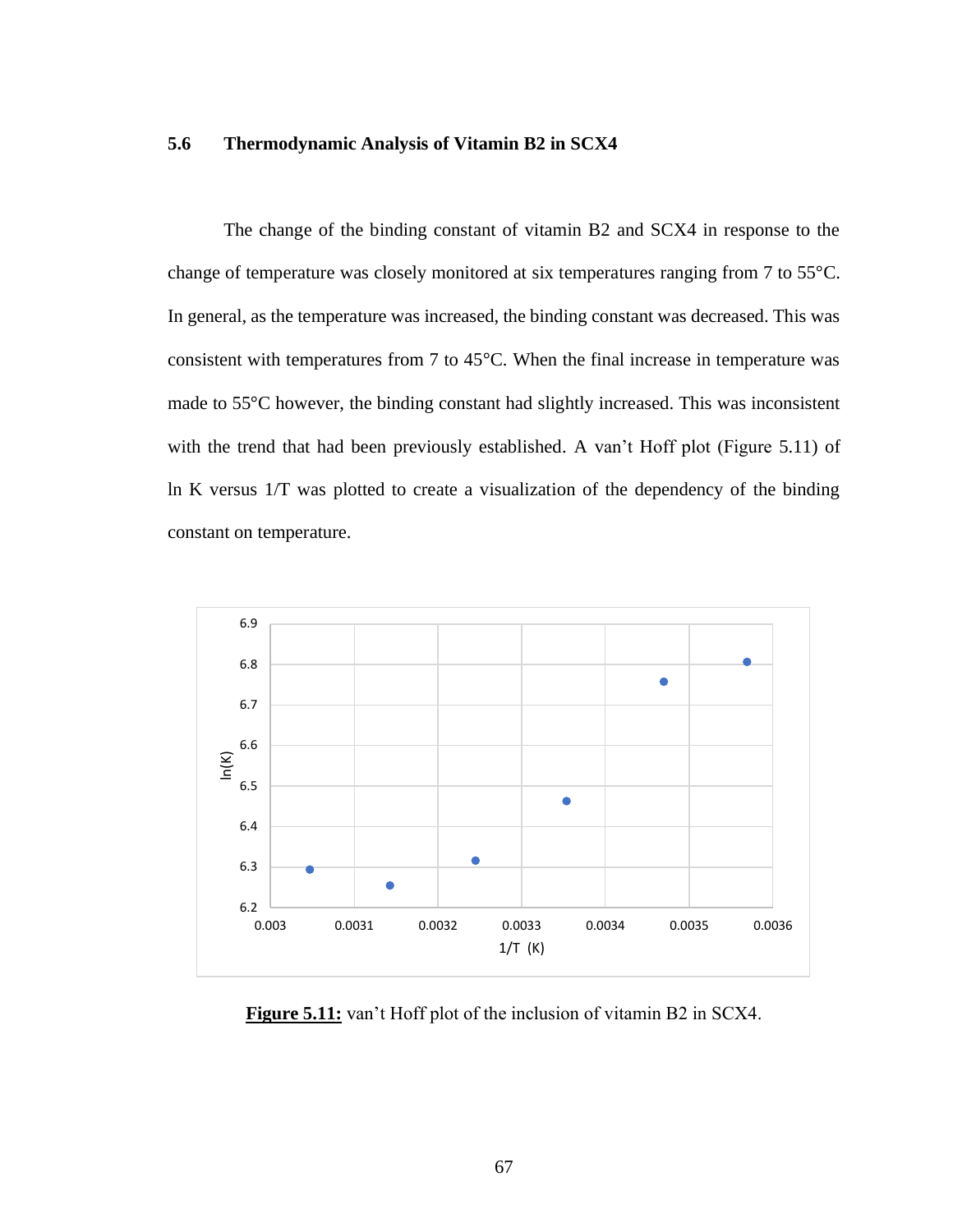In examining the van't Hoff plot, it was clear that the data did not demonstrate linearity and instead it demonstrated an S-shaped distribution. This was indicative that the enthalpy of inclusion did not remain constant throughout the temperature range, or that the heat capacities were temperature dependent. From this, it was proposed that as a result of the change in temperature, SCX4 was participating in conformational changes and because of this, the electrostatic forces between the host and guest were being manipulated, resulting in changes of heat capacity and therefore enthalpy at different temperatures. As mentioned, calixarenes are capable of undergoing conformational changes upon encapsulation of the guest. Prior to encapsulation, because of the "floppy" nature of the calixarene, its conformation as a free host can be different than with a guest encapsulated in its internal cavity. This change in conformation can have an effect on the heat capacity depending on the temperature of the system, resulting in a non-linear or in this case an Sshaped curve. In an effort to determine the enthalpy and entropy of inclusion, a subset of the van't Hoff plot from temperatures 15 to 45℃ was plotted. This range of temperatures demonstrated more linearity however, still showed clear curvature, and would be useful in approximating  $ΔH$  and  $ΔS$ . This subset of the van't Hoff plot is shown in Figure 5.12 below.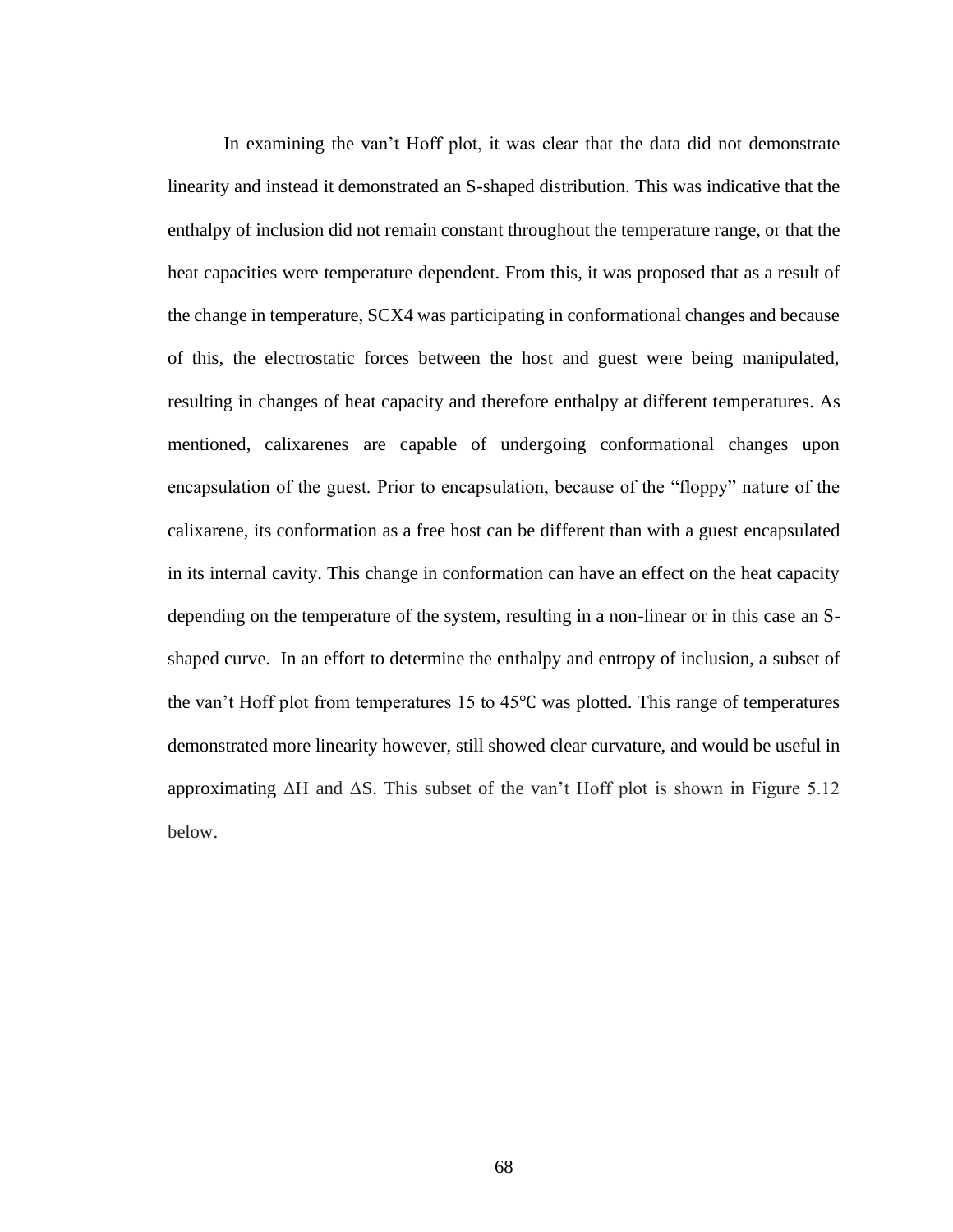

**Figure 5.12:** van't Hoff plot of vitamin B2 in SCX4 from 15 to 45℃.

Using Equation 1.7, the enthalpy of inclusion of vitamin B2 in SCX4 was estimated to be approximately -13 kJ/mol from the slope in Figure 5.12. It was important to note that this was only an approximation of the enthalpy of inclusion because the subset of data still demonstrated curvature. The enthalpy of inclusion of vitamin B2 in SCX4 was negative; indicating that the inclusion complex is favourable over the host and guest existing separately. The entropy of inclusion was determined to be 12 J/Kmol from the y-intercept of the van't Hoff plot in Figure 5.12. It is important to note that there would be high error in this value due to the extrapolation of data from only the middle portion of the van't Hoff plot. The positive entropy of inclusion was favourable in guaranteeing a negative  $\Delta G$ indicating the spontaneous formation of the inclusion complex. The formation of the vitamin B2 in SCX4 complex was thus seen to be both enthalpically and entropically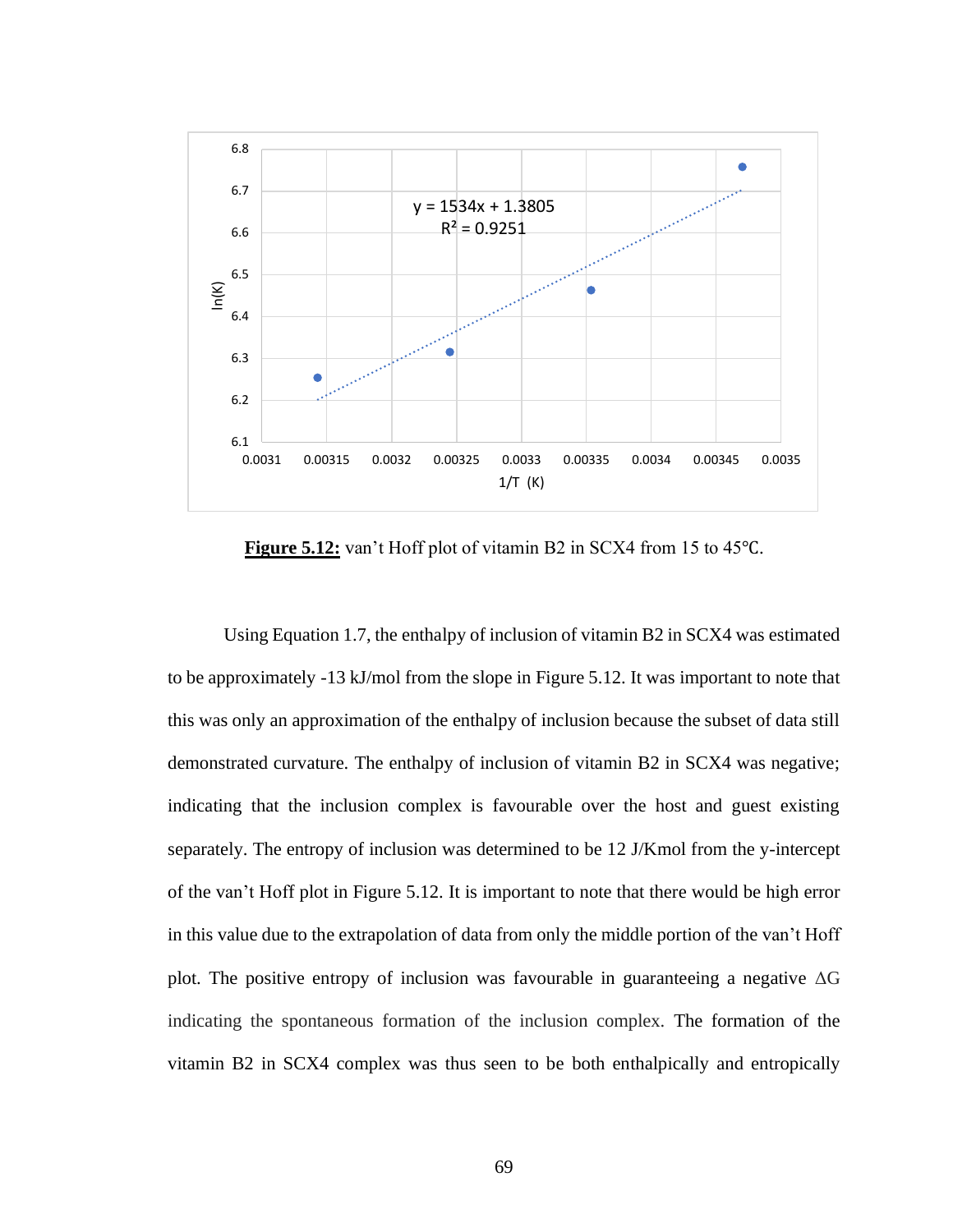driven, at least based on the approximation of the linear behavior in the middle portion of the van't Hoff plot.

The curved van't Hoff plot was an indication that the enthalpy and/or entropy of inclusion were changing as temperature was changed. The heat capacity was also changing with temperature as a linear van't Hoff plot would indicate constant heat capacity of the free host and guest as well as the complex throughout the temperature range.<sup>28</sup> As mentioned, this was assumed to be the result of conformational changes occurring in the inclusion complex with changes in temperature. This method however, proved to be successful in providing a picture of the thermodynamic properties of the inclusion complexation of vitamin B2 in SCX4 at different temperatures.

As seen in Figure 5.11, the van't Hoff plot was non-linear, and because of this the enthalpies and entropies of inclusion that were determined were only approximations of the true values. Other methods, such as the use of isothermal calorimetric titrations, can be used to take care of the discrepancies in the enthalpy and entropy of inclusion that are approximated using a curved van't Hoff plot. Using isothermal calorimetric titrations that are performed over a small range of temperatures allows for the assumption that the change in heat capacity is temperature independent. A study conducted by Naghibi *et al.* aimed to quantify the discrepancies of van't Hoff and calorimetric enthalpies.<sup>30</sup> In general, it was determined that between the two methods there was a 1-2 kcal/mol difference in the enthalpies. This highlights that curved van't Hoff plots can be used solely for approximation purposes in determining the enthalpy and that the use of high-level calorimetry will guarantee the more accurate experimental value.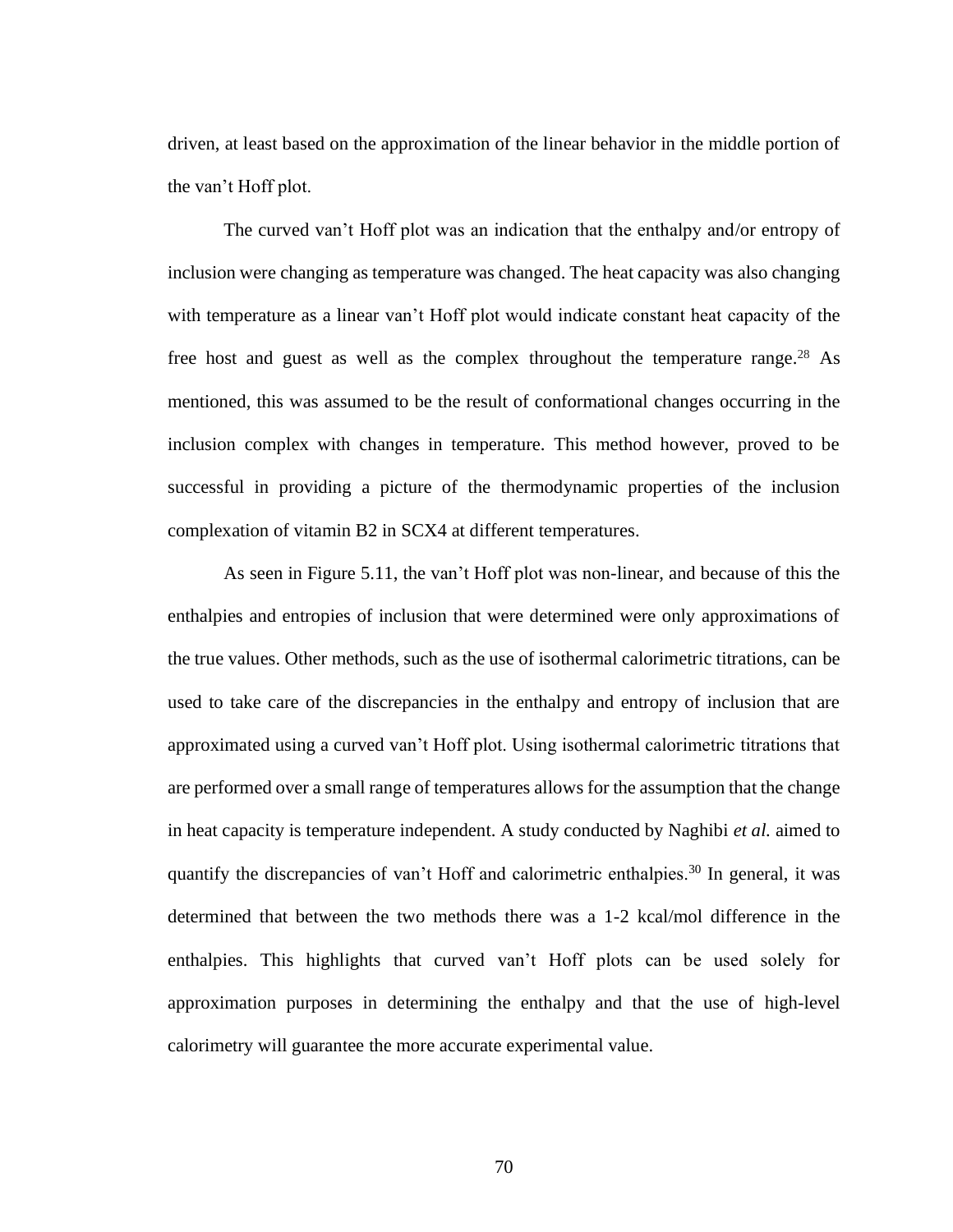### **Chapter 6: Binding Studies of Vitamin B2 in Cucurbit[7]uril**

The final host of interest in performing fluorescence titrations and binding studies with vitamin B2 was CB7. Initial fluorescence measurements described in Section 3.4 revealed the suppression of the fluorescence of vitamin B2 upon addition of CB7. These fluorescence titrations were performed following the dilution method described in Section 2.6. This method was chosen as CB7 is a much more costly supramolecular host in comparison to the para-sulfonated calixarenes and it was more cost effective in using the dilution method to complete the fluorescence titrations. The range of concentrations of CB7 used for the fluorescence titrations was from 1.0 mM to 0.05 mM. This range was chosen as the maximum concentration was successful in showing a significant suppression in the fluorescence of vitamin B2 without using too much material and the lowest was chosen in an effort to approach pure guest without introducing overwhelming error to the results. The emission spectrum of a fluorescence titration of vitamin B2 with CB7 from a representative trial is shown in Figure 6.1.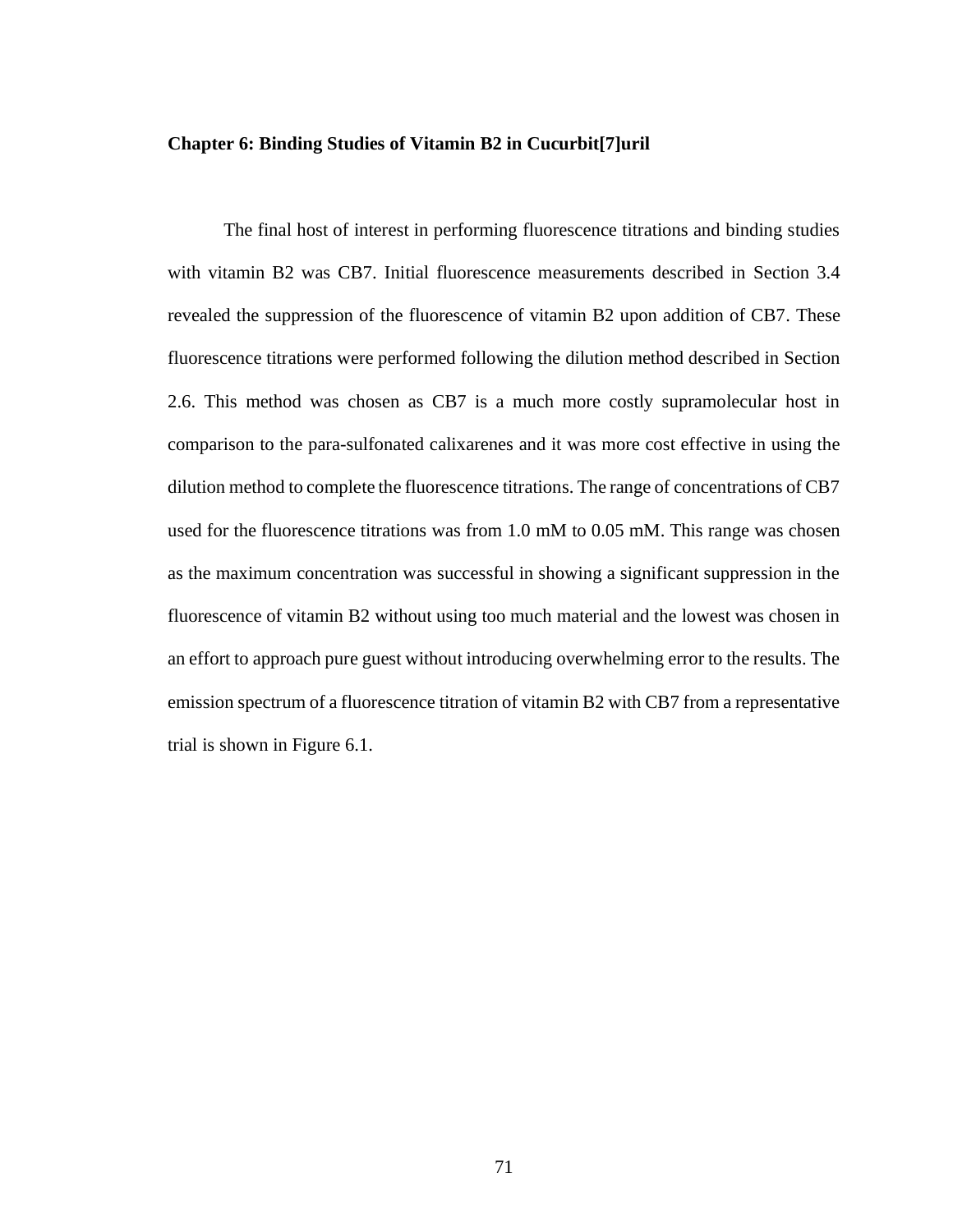

**Figure 6.1:** Fluorescence titration of vitamin B2 with CB7.

As seen above, as the concentration of CB7 was increased, the suppression of the fluorescence of vitamin B2 increased. Similar to the fluorescence titrations involving SCX6 and SCX4, the complete plateau in the fluorescence of vitamin B2 with CB7 was seen. This was an indication that all free vitamin B2 guest molecules were encapsulated by a CB7 molecule. Using the total integrated areas from the emission spectrum, F/F<sub>0</sub> values were calculated. The plot of F/F<sub>0</sub> values versus the concentration of CB7 is shown in Figure 6.2.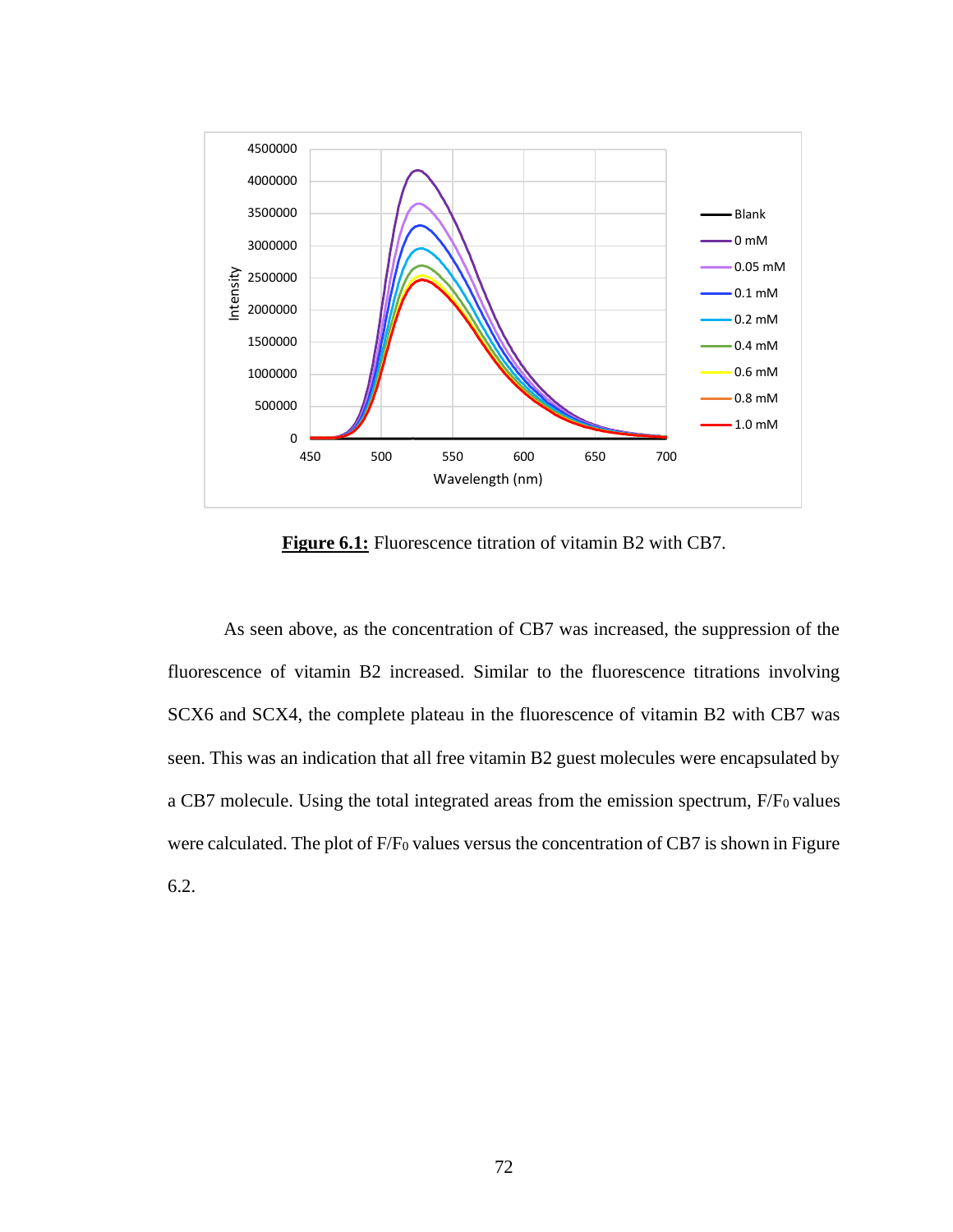

**Figure 6.2:** F/F<sub>0</sub> versus the concentration of CB7 with vitamin B2.

As seen above, the data in Figure 6.2 is well fit to the titration curve using Equation 1.4, indicating the occurrence of 1:1 host to guest binding between CB7 and vitamin B2. Binding studies were then performed using the CDEQWIN software to calculate binding constants. The binding constants from all trials completed are shown below in Table 6.1. The average binding constant from the five trials for the inclusion of vitamin B2 in CB7 was  $7400 \pm 3800$  M<sup>-1</sup>. The average binding constant had a significantly large standard deviation associated with it; greater than 50%. Because of this, a Q-test with a 95% confidence level was completed to determine if the binding constant of the fourth trial could be ruled out as an outlier. The result of the Q-test did not permit this omission of the binding constant of the fourth trial.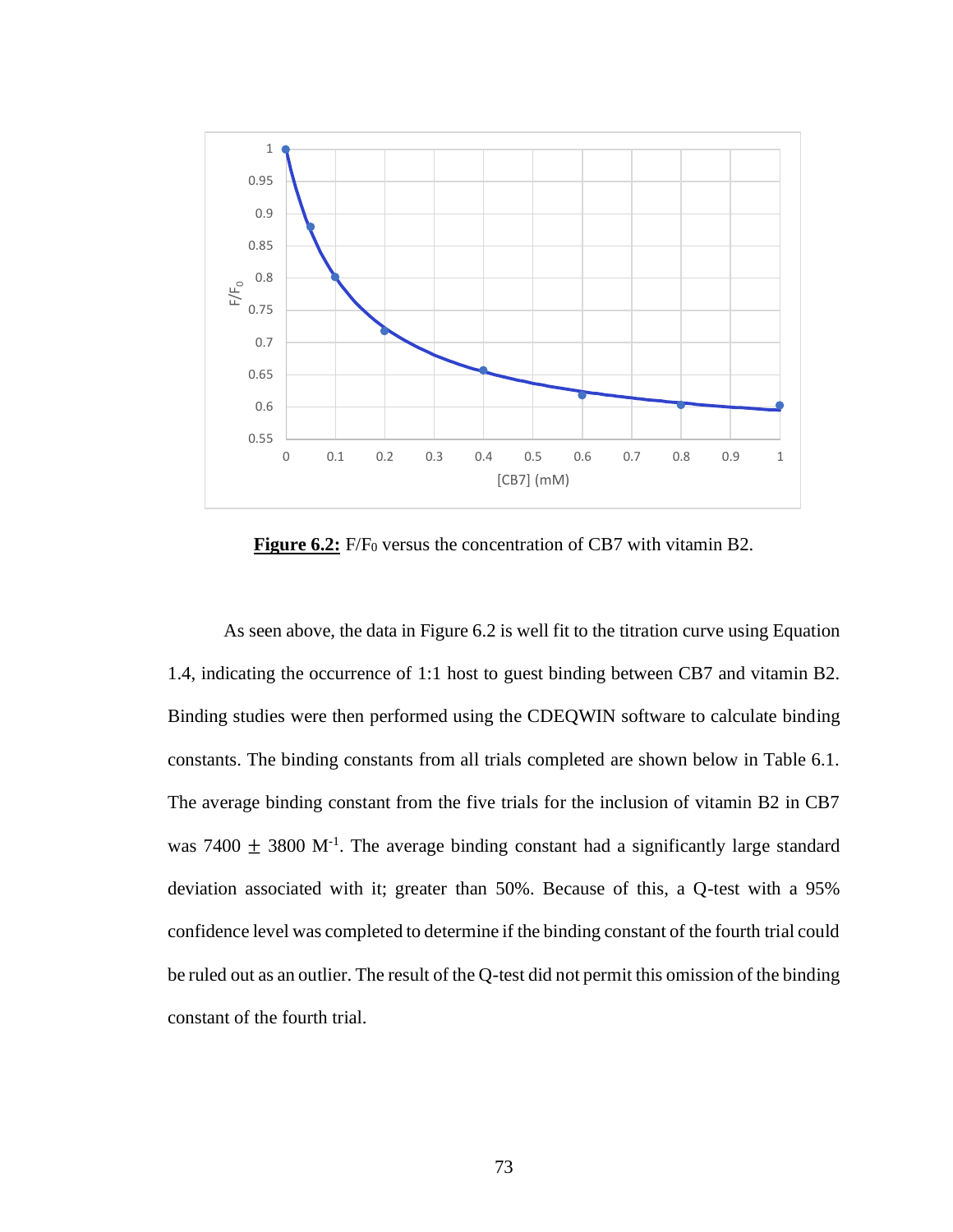| <b>Trial</b>   | $K(M^{-1})$ |
|----------------|-------------|
|                | 3065        |
| $\overline{2}$ | 7659        |
| 3              | 4963        |
| 4              | 14275       |
| 5              | 7131        |

**Table 6.1:** Binding constants obtained for trials 1-5 of vitamin B2 with CB7

As seen in the table above, there was a large range in binding constants obtained for the five trials, pointing towards the presence of error in the experiment. This error is expected to be the result of the use of incrementally small concentrations of CB7 to quantify the large magnitude binding with vitamin B2. With increasingly small concentrations of host, the room for error in the experiment increases. This is a potential reason for the large variation in binding constants and consequentially a large standard deviation.

Aside from the error observed with the use of these low concentrations of CB7, CB7 proved to have a stronger binding relationship with vitamin B2 than both SCX6 and SCX4. This was an indication that the non-covalent intermolecular interactions between vitamin B2 and CB7 were stronger than with both SCX6 and SCX4. This was expected to be the result of the difference in cavity sizes between the three hosts with the internal cavity of CB7 being the most optimal for vitamin B2. Although cucurbiturils are not capable of participating in  $\pi - \pi$  stacking interactions with vitamin B2 as seen with the para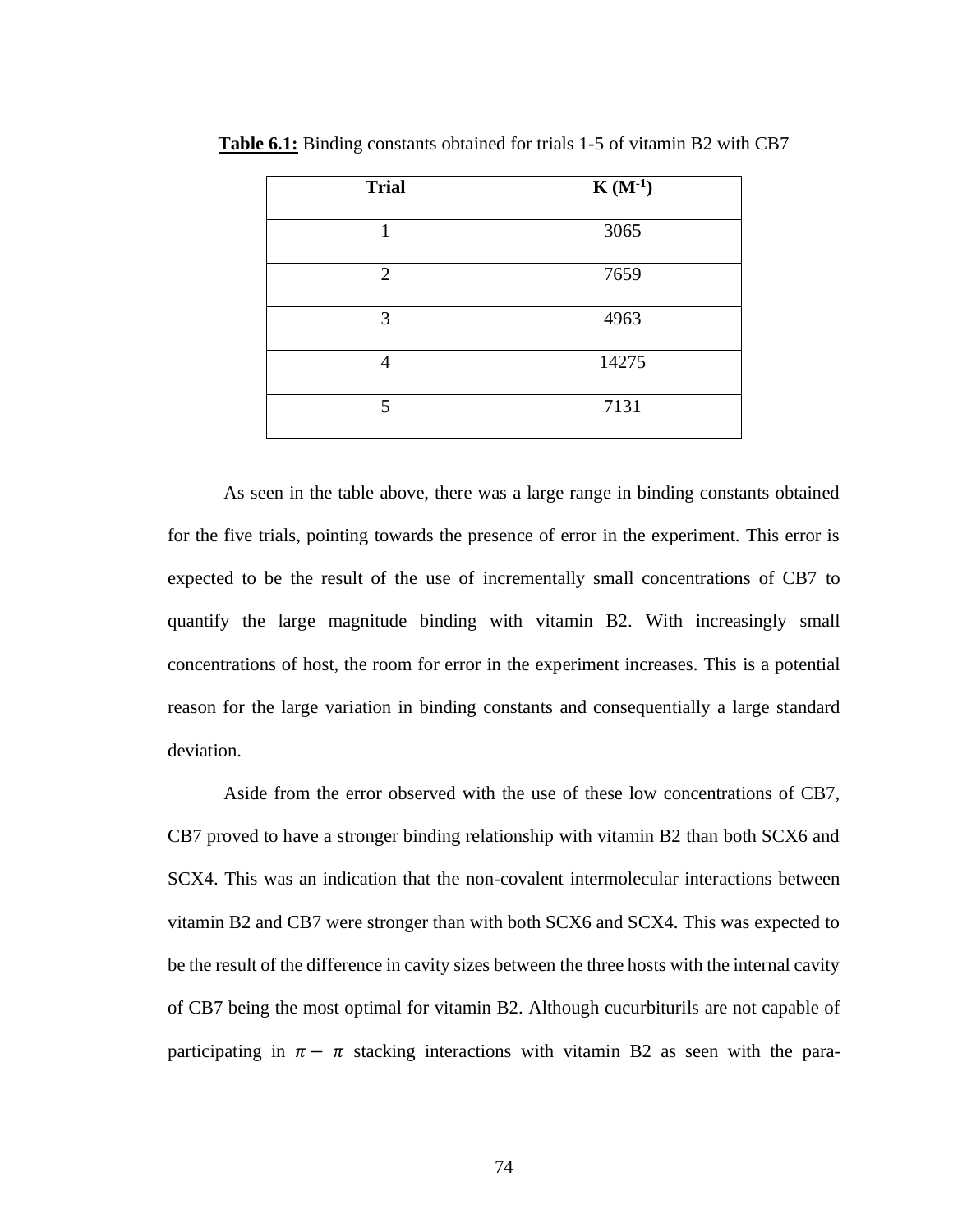sulfonated calixarenes, cucurbiturils have a rigid structure with electronegative carbonyl groups that create an upper and lower rim of the cavity that is smaller in diameter than its internal cavity. Upon encapsulation, many guest molecule are known to interact strongly with the internal cavity through the hydrophobic effect. This was proposed to be a reason for the increase in strength of the inclusion in CB7 over SCX6 and SCX4.

The strong binding relationship that was observed through this work has potential for future implications in drug development. CB7 demonstrated stronger binding for vitamin B2 over the calixarenes and the popular cyclodextrin hosts that demonstrated no binding. Further human trials of the use of CB7 in drug delivery and its safety for ingestion should be further investigated as it demonstrated promise in successfully encapsulating the vitamin B2 molecule and could have the potential for increasing its bioavailability in the body. As mentioned, about 60% of vitamin B2 in a single dose is excreted from the human body in the urine.<sup>28</sup> This percentage could potentially be decreased with the use of a CB7 host to increase absorbance in the body upon approval for medicinal use by an appropriate health agency. This work highlights just how important it was and remains to investigate the use of alternative hosts such as cucurbiturils and calixarenes in addition to cyclodextrins in the pharmaceutical industry.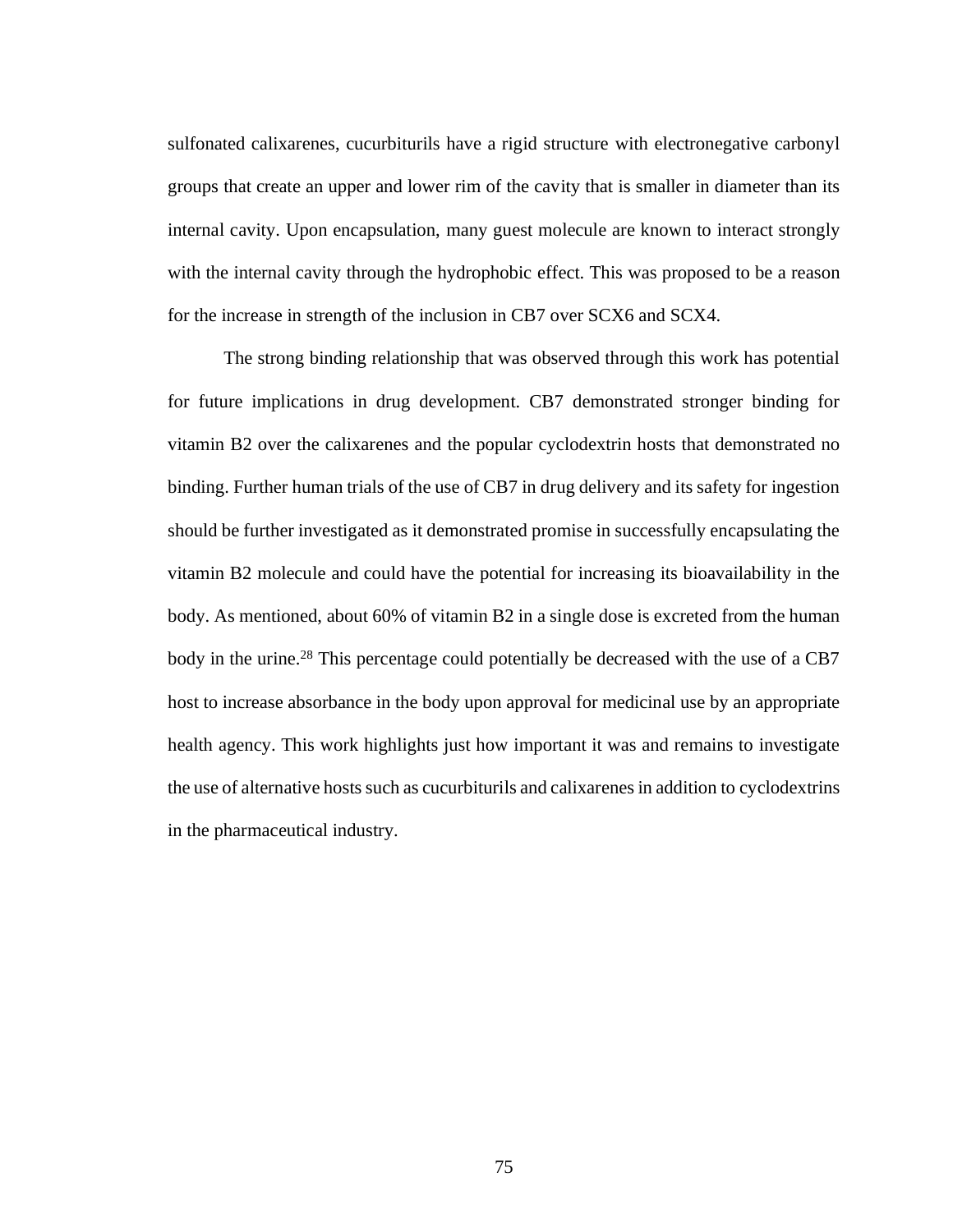### **Chapter 7: Conclusions and Future Work**

Host-guest inclusion complexes of vitamins in various supramolecular hosts in aqueous solution were studied. Preliminary fluorescence experiments were conducted with a number of vitamins in varying hosts to determine whether enhancement, suppression, or no effect would be observed. These experiments showed that vitamin B2, also known as riboflavin, showed significant fluorescence suppression in para-sulfonatocalix[6]arene, para-sulfonatocalix[4]arene, and cucurbit[7]uril, but no effect with the more commonly used cyclodextrin hosts. Future work is required to explain why the fluorescence of vitamin B2 is suppressed in the presence of host; this would involve extensive experimental and computational studies of the photophysical properties of riboflavin and their polarity and other dependences.

Fluorescence titrations were performed with all three of these hosts to determine binding constants which described the strength of the complexation between the vitamins and the different hosts. Overall, it was concluded that vitamin B2 demonstrated the strongest binding with cucurbit[7]uril however, a large standard deviation was seen that was concluded to be a result of the use of low concentrations of CB7 in order to conserve as much material possible to maintain a cost efficient procedure. Future work should involve preliminary fluorescence experiments with other cucurbit[n]urils with varying cavity sizes to assess whether an effect on the fluorescence is seen. In the event that an effect is observed, fluorescence titrations and binding studies should be performed to compare the binding affinity of vitamin B2 with cucurbit[7]uril with cucurbit[n]urils of differing sizes.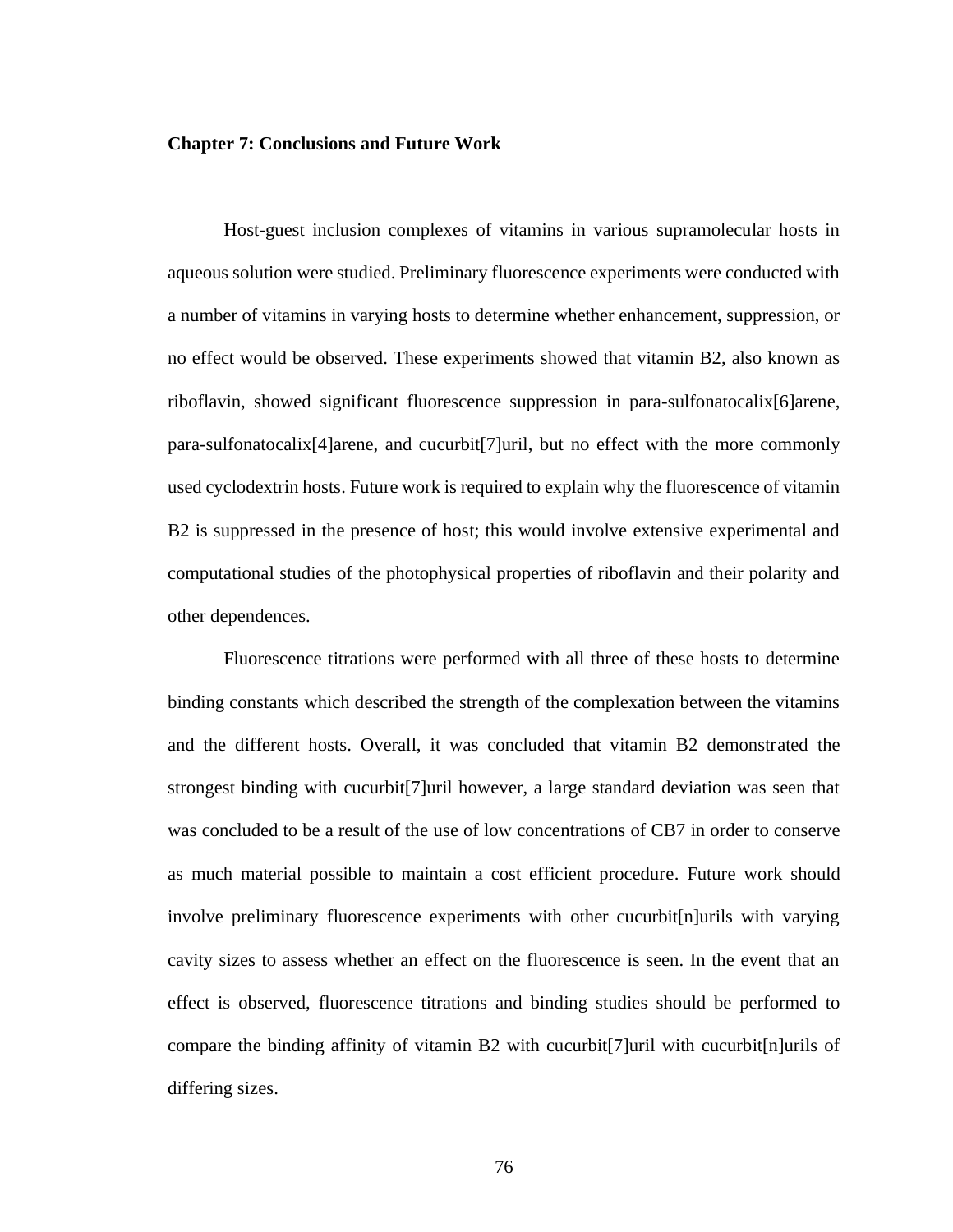Host:guest stoichiometries were determined to be 1:1 between vitamin B2 and all three hosts. Between the para-sulfonatocalix[6]arene and para-sulfonatocalix[4]arene hosts, it was determined that the vitamin B2 was more strongly encapsulated in the parasulfonatocalix[4]arene presumably due to a more accommodating cavity size verified through the comparison of binding constants of which the SCX4 binding constant was larger in magnitude. The vitamin B2 was also believed to interact with these two calix[n]arenes through  $\pi$  -  $\pi$  stacking interactions due to the aromatic nature of both the hosts and guest which increased their likelihood of encapsulation with the calix[n]arenes over the popular cyclodextrin hosts. It was determined however that vitamin B2 experienced the strongest binding relationship with CB7 as the resulting binding constant was the largest in magnitude of the three hosts. This was the result of the stronger noncovalent interactions between vitamin B2 with CB7 than both SCX6 and SCX4. Further study is needed to fully understand the host-guest interaction in these three cases, using NMR spectroscopy and computational studies, for example.

A thermodynamic analysis of the enthalpy and entropy of inclusion of vitamin B2 and SCX4 was performed. This revealed a non-linear van't Hoff plot, indicating that the heat capacity was non-constant and temperature dependent. As a result, the enthalpy of inclusion also varied with temperature. This was proposed to be the result of changes in conformation of SCX4 upon encapsulation of the guest at different temperatures and changes in the electrostatic forces between the host and guest. The enthalpy of inclusion was estimated to be negative, and the entropy of inclusion was estimated to be positive resulting in the spontaneous formation of the inclusion complex (negative  $\Delta G$ ). The formation of the inclusion complex was both enthalpically and entropically driven. Future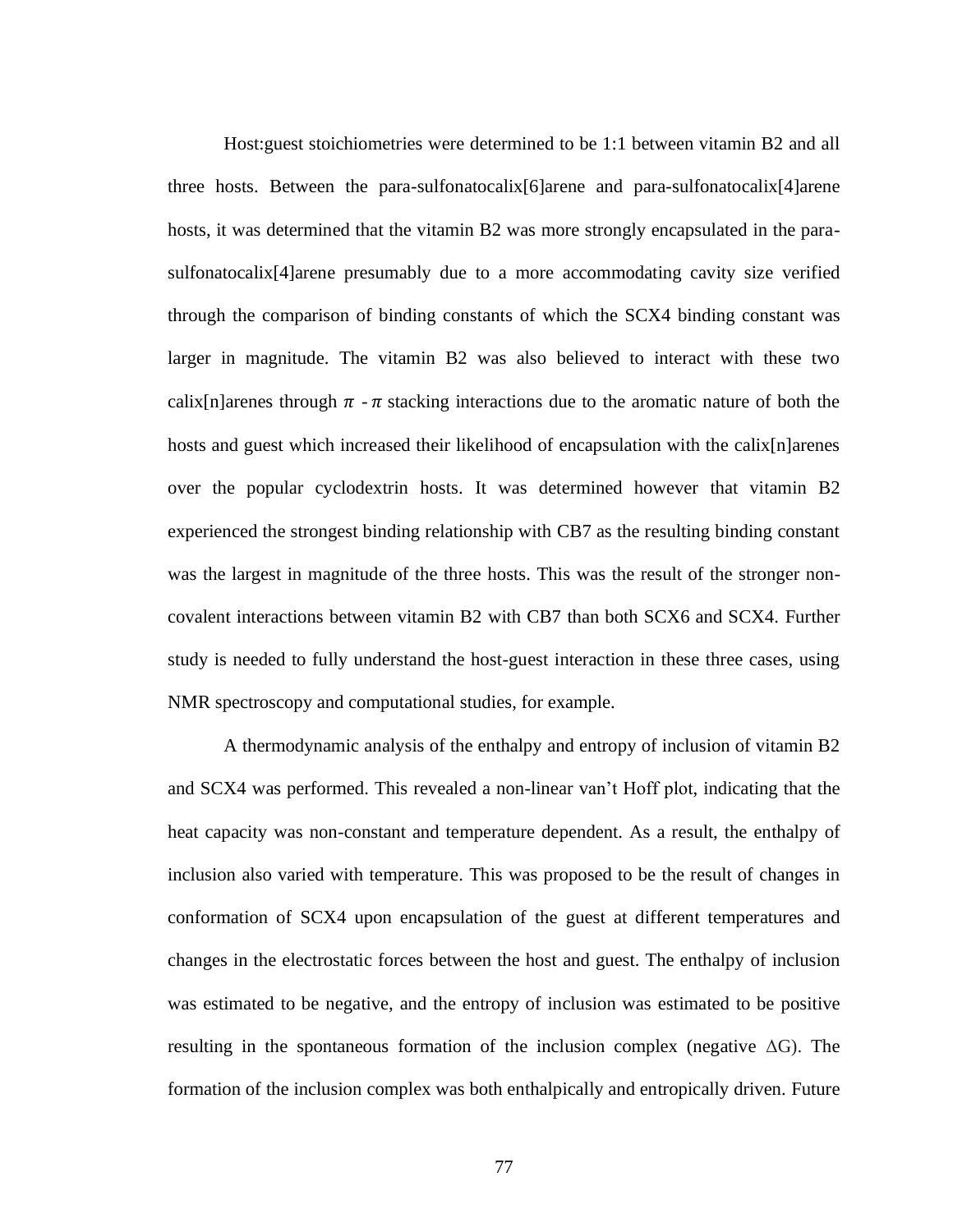work should include a thermodynamic analysis of this same nature of the inclusion of vitamin B2 in SCX6 to assess if a similar trend is observed using the same range of temperatures.

Overall, this work shows that alternative supramolecular hosts, such as calix[n]arenes and cucurbit[n]urils, are capable of successfully encapsulating vitamins. This was an important finding as the area of host-guest chemistry involving vitamins is flooded with research involving cyclodextrins as hosts. Water-soluble para-sulfonated calix[n]arenes and cucurbit[7]uril demonstrated strong binding affinity for vitamin B2 which could have important implications in drug delivery and the enhancement of its bioavailability. The results of this study greatly expanded upon the literature that has been reported for these alternative hosts in encapsulating vitamins.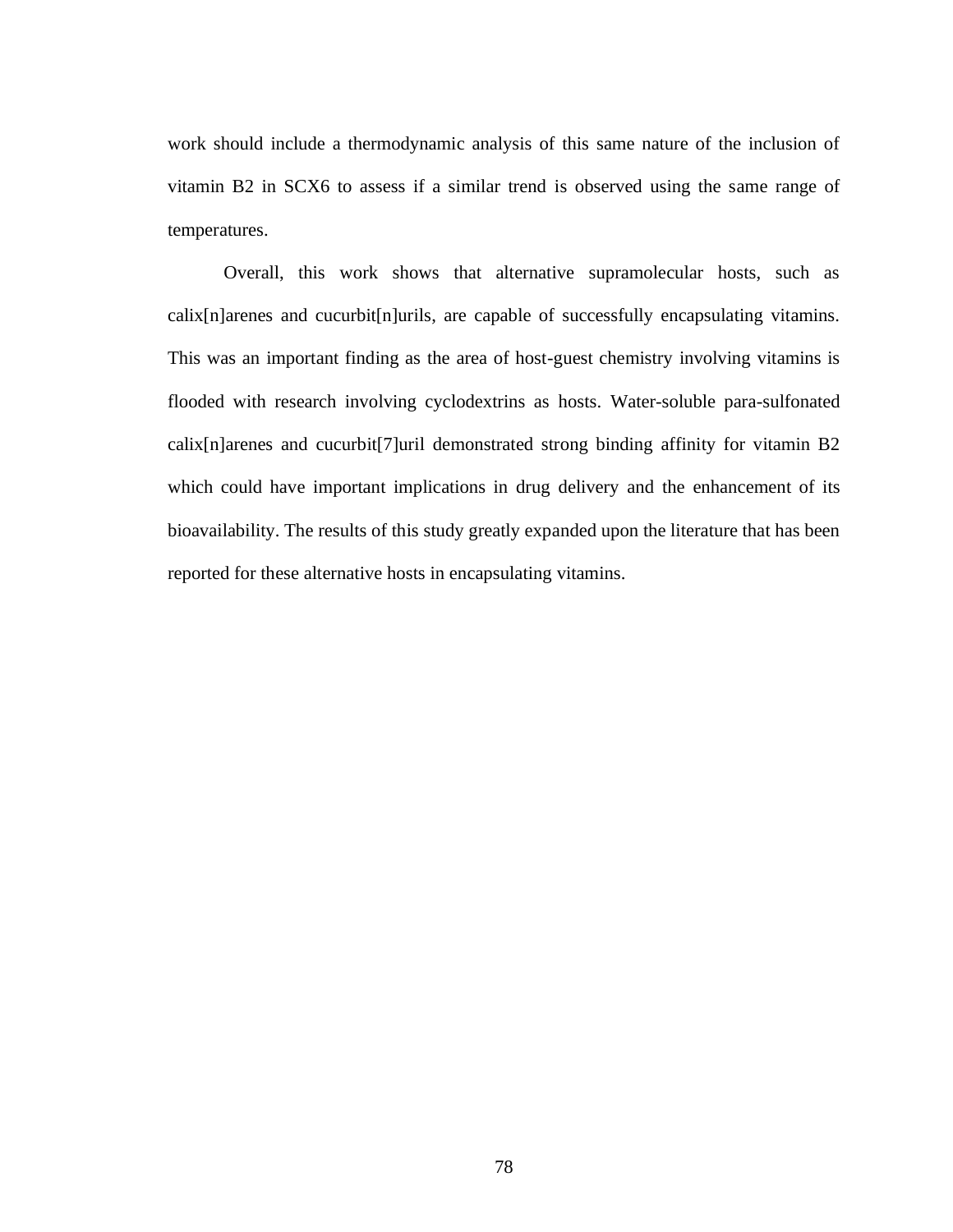### **References**

- 1. Huang, F.; Anslyn, E. Introduction: Supramolecular Chemistry. *Chem. Rev.* **2015**, *115* (15), 6999-7000.
- 2. Wagner, B.D.; Macdonald, P.J.; Wagner, M.; Betts, T.A. A Visual Demonstration of Supramolecular Chemistry: Observable Fluorescence Enhancement upon Guest-Host Inclusion. *J. Chem. Educ.* **2000**, *77*(2), 178-181.
- 3. Wagner. B.D. Hydrogen bonding of excited states in supramolecular host-guest inclusion complexes. *Phys. Chem. Chem. Phys.* **2012**, *14*(25), 8825-8835.
- 4. Szejtli, J. Introduction and General Overview of Cyclodextrin Chemistry. *Chem. Rev.* **1998**, *98*(5), 1743-1754.
- 5. Roy, A.; Saha, S.; Roy, D.; Bhattacharyya, S.; Roy, M. Formation & specification of host-guest inclusion complexes of an anti-malarial drug inside into cyclic oligosaccharides for enhancing bioavailablity. *J. Incl. Phenom. Macrocycl. Chem.*  **2020**, *97*, 65-76.
- 6. Jankowski, C.; Lamouroux, C.; Jimenez-Estrada, M.; Arseneau, S. Wagner, B.D. Factors Affecting the Formation of 2:1 Host:Guest Inclusion Complexes of 2-[(R-Phenyl)amine]-1,4-naphthalendiones (PAN) in  $\beta$ - and  $\gamma$ -Cyclodextrins. *Molecules* **2016**, *21*(11), 1568-1581.
- 7. Wimmer, T. Cyclodextrins. *Ullmann's Encyclopedia of Industrial Chemistry.*  **2003**, *11*, 23-31.
- 8. Gutsche, C.D. Chapter 1: From Resinous Tar to Molecular Baskets. In *Calixarenes*  An Introduction. 2<sup>nd</sup> Ed; The Royal Society of Chemistry, 2008, 1-26.
- 9. Das, D.; Assaf, K.I.; Nau, W.M. Applications of Cucurbiturils in Medicinal Chemistry and Chemical Biology. *Front. Chem.* **2019**, *7*(619), 1-23.
- 10. Liu, Z.; Nalluri, S.; Stoddart, J.F. Surveying macrocyclic chemistry: from flexible crown ethers to rigid cyclophanes. *Chem. Soc. Rev.* **2017**, *46*(9), 2459-2478.
- 11. Dodziuk, H. Rigidity versus flexibility. A review of experimental and theoretical studies pertaining to the cyclodextrin non-rigidity. *J. Mol. Struct.* **2002**, *614*, 33-45.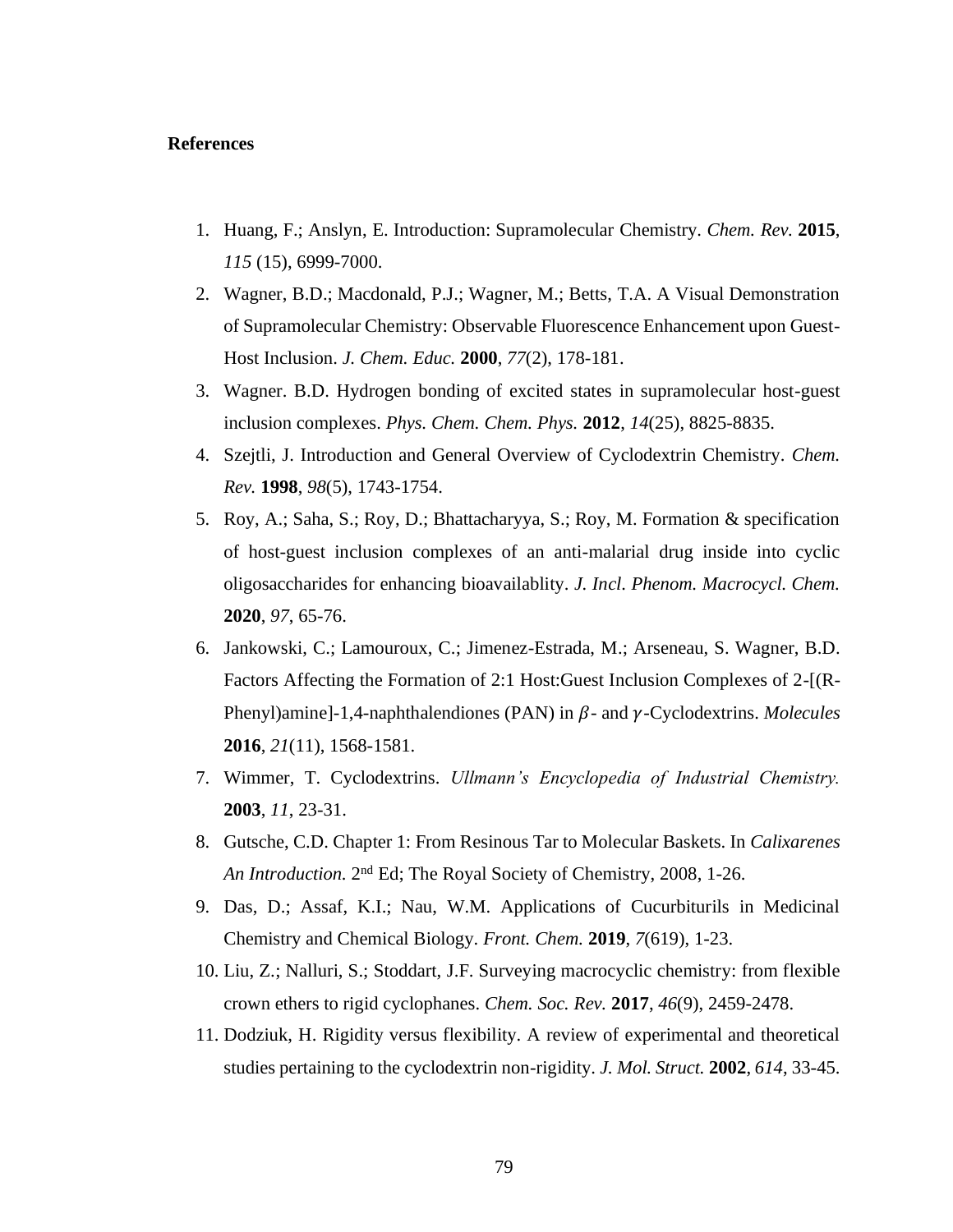- 12. Tiwari, G.; Tiwari, R.; Rai, A.K. Cyclodextrins in delivery systems: Applications. *J. Pharm. Bioallied Sci.* **2010**, *2*, 72-79.
- 13. Weininger, J.; Carpenter, K.; Truswell, A.; Kent-Jones, D. Human Nutrition. *Encyclopedia Britannica.* **2020**. (accessed Mar 23, 2021).
- 14. Bhagavan, H. N.; Wolkoff, B. I. Correlation Between the Disintegration Time and the Bioavailability of Vitamin C Tablets. *Pharm. Res.* **1993**, *10*(2), 239-242.
- 15. Lobenberg, R.; Steinke, W. Investigation of vitamin and mineral tablets and capsules on the Canadian market. *J. Pharm. Pharm. Sci.* **2006**, *9*(1), 40-49.
- 16. Saha, S.; Roy, A.; Roy. K.; Roy, M. Study to explore the mechanism to form inclusion complexes of  $\beta$ -cyclodextrin with vitamin molecules. *Sci. Rep.* 2016, 6, 1-12.
- 17. Bakirova, R.; Nukhuly, A.; Iskineyeva, A.; Burkeyev, M.; Mustafayeva, A.; Minayeva, Y.; Sarsenbekova, A. Obtaining and Investigation of the  $\beta$ -Cyclodextrin Inclusion Complex with Vitamin D<sup>3</sup> Oil Solution. *Scientifica* **2020**, *2020,* 1-8.
- 18. Xu, X.; Peng, S.; Bao, G.; Zhang, H.; Yin, C.  $\beta$ -cyclodextrin inclusion complexes with vitamin A and its esters: A comparative experimental and molecular modeling study. *J. Mol. Struct.* **2021**, *1223,* 1-11.
- 19. Kappe, T. The Early History of Calixarene Chemistry. *J. Incl. Phenom. Macrocycl. Chem.* **1994**, *19*, 3-15.
- 20. Espanol, E. S.; Villamil, M.M. Calixarenes: Generalities and Their Role in Improving the Solubility, Biocompatibility, Stability, Bioavailabilty, Detection, and Transport of Biomolecules. *Biomolecules* **2019**, *9*(3), 90-105.
- 21. Wagner, B. D. Chapter 1: Fluorescence Studies of Supramolecular Host-Guest Inclusion Complexes. In *Handbook of Photochemistry and Photobiology*. *American Scientific Publishers.* **2003**, 1-57.
- 22. Hamilton, K. Synthesis, characterization, and application of water-soluble chiral calix[4]arene derivatives in spectroscopy and capillary electrokinetic chromatography. Ph. D. Dissertation, Louisiana State University, **2003**.